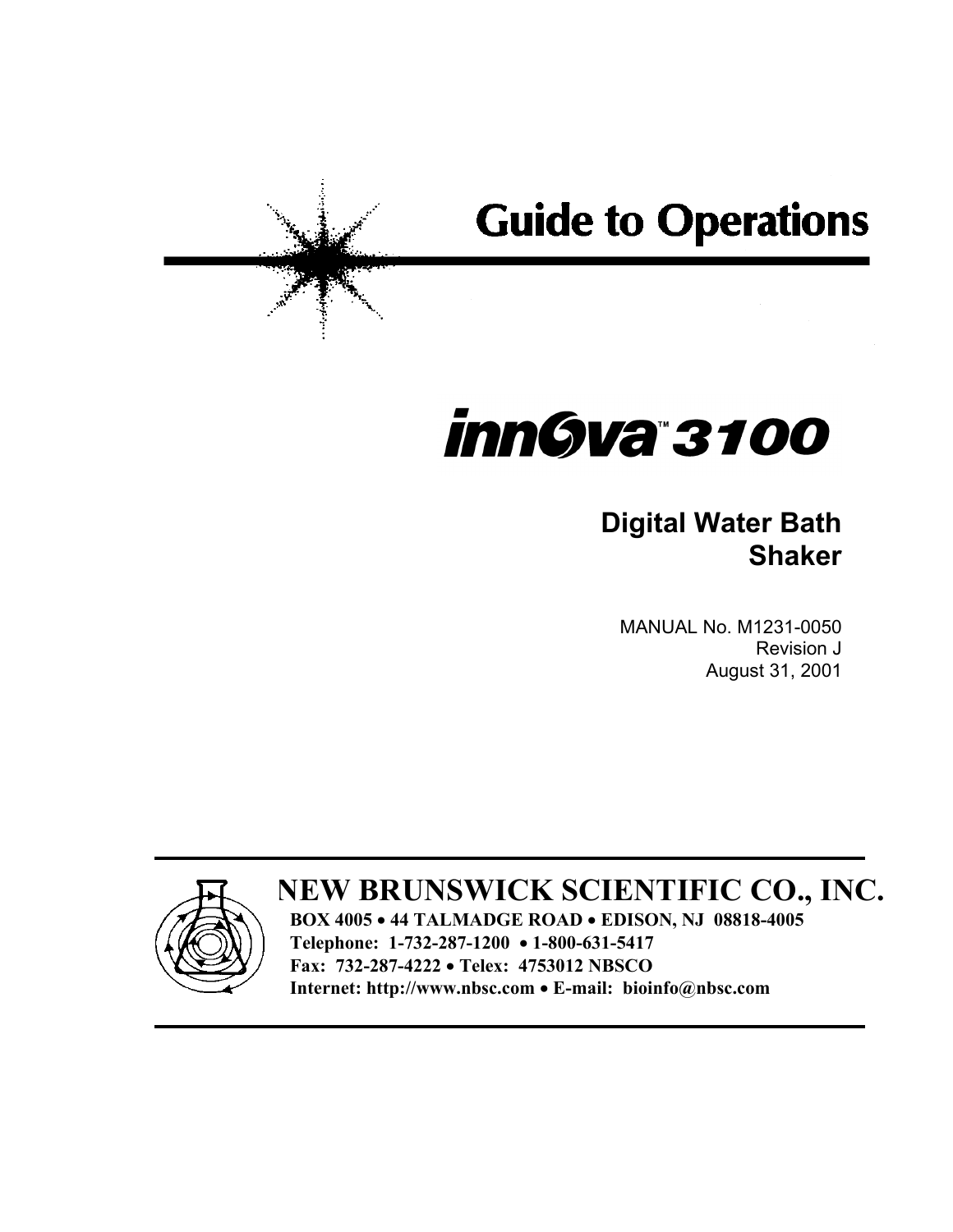<u> 1980 - Johann Barbara, martxa amerikan personal (</u>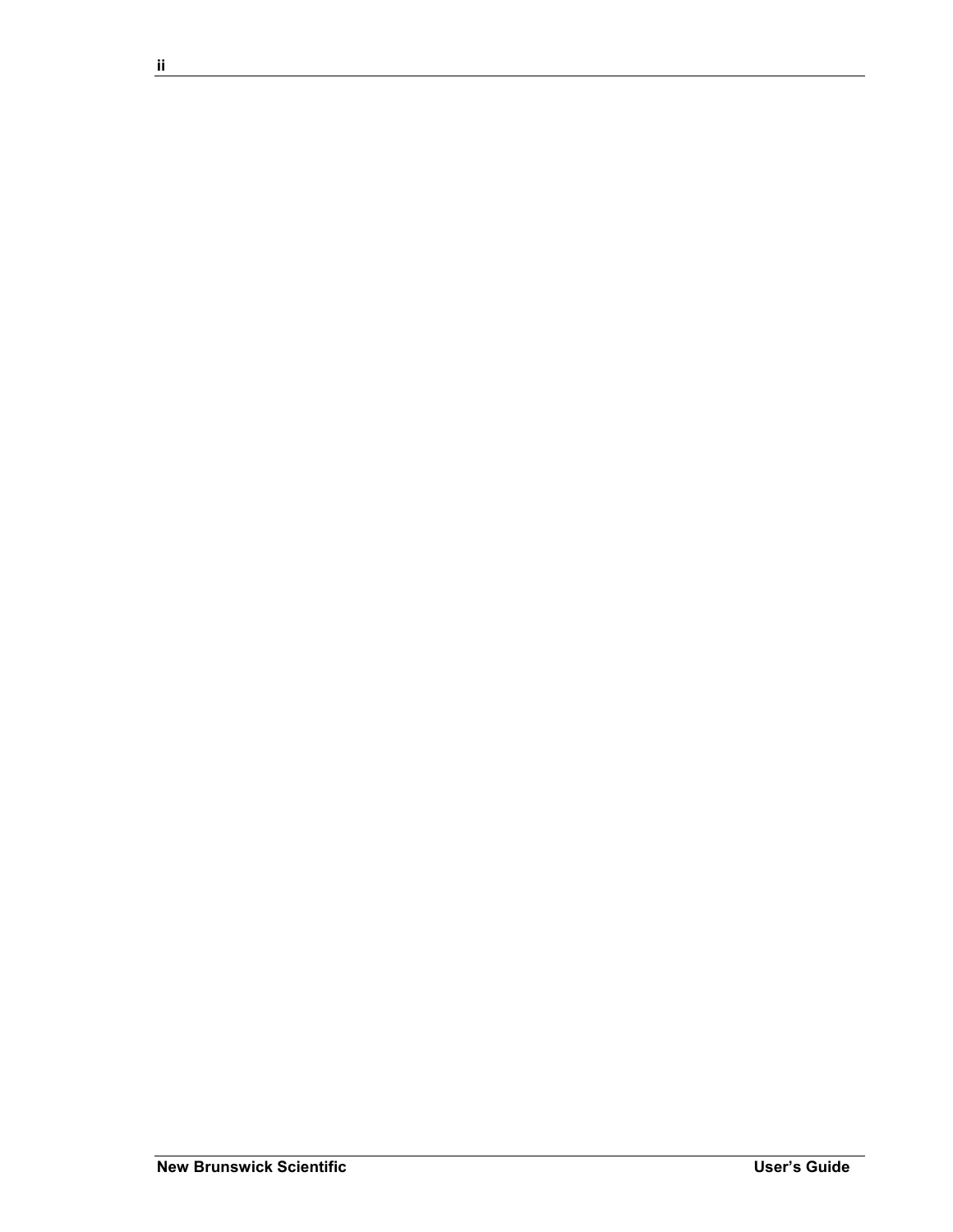# **INTERNATIONAL OFFICES:**

#### **THE NETHERLANDS**

New Brunswick Scientific BV Kerkenbos 1101, 6546 BC Nijmegen P.O Box 6826, 6503 GH Nijmegen Holland Tel: (0)24 3717 600 Fax: (0)24 3717 640 E-mail: sales@nbsbv.nl

#### **FRANCE (Toulouse)**

New Brunswick Scientific SARL 15, allées de Bellefontaine 31100 Toulouse France Tel: (0)5 61 43 65 43 Fax: (0)5 61 41 51 78 E-mail: sales@nbssarl.fr

#### **UNITED KINGDOM**

New Brunswick Scientific (UK) Ltd. Edison House, 163 Dixons Hill Road North Mymms, Hatfield, Herts. AL9 7JE United Kingdom Tel: (0)1707 275733 Fax: (0)1707 267859 E-mail: bioinfo@nbsuk.co.uk

#### **CHINA (Beijing)**

Room 8-3-B No. 1 Heng Fu Zhong Street Feng Tai District Beijing 100070 P.R. China Tel: 10 6371 0167 Fax: 10 6374 1107

#### **BELGIUM**

New Brunswick Scientific NV/SA 't Veldeke, 1 B-1970 Wezembeek-Oppem België/Belgique Tel: (0)2 731 6787 Fax: (0)2 731 8130 E-mail: sales@nbsnv-sa.be

#### **GERMANY**

New Brunswick Scientific GmbH In Der Au 14 D-72622 Nürtingen Deutschland Tel: (0)7022 932490 Fax: (0)7022 32486 E-mail: sales@nbsgmbh.de

#### **CHINA (Shanghai)**

Room 1406, Aijian No. 1 Bldg. Lane 590, WanPing (S) Road Shanghai 200030 P.R. China Tel: 21 6481 2658 Fax: 21 6481 2665 E-mail: nbschc@online.sh.cn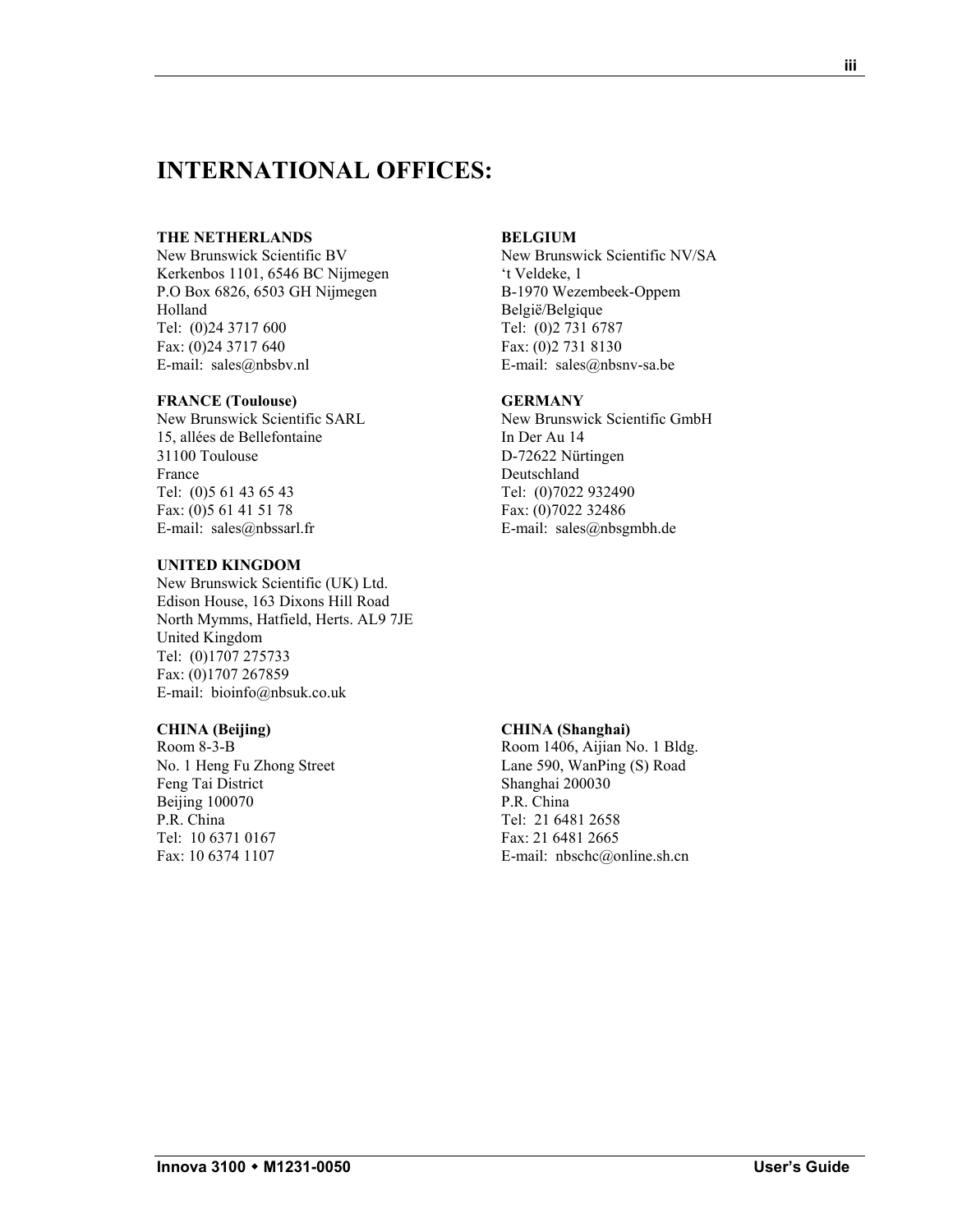# **THIS PAGE INTENTIONALLY BLANK**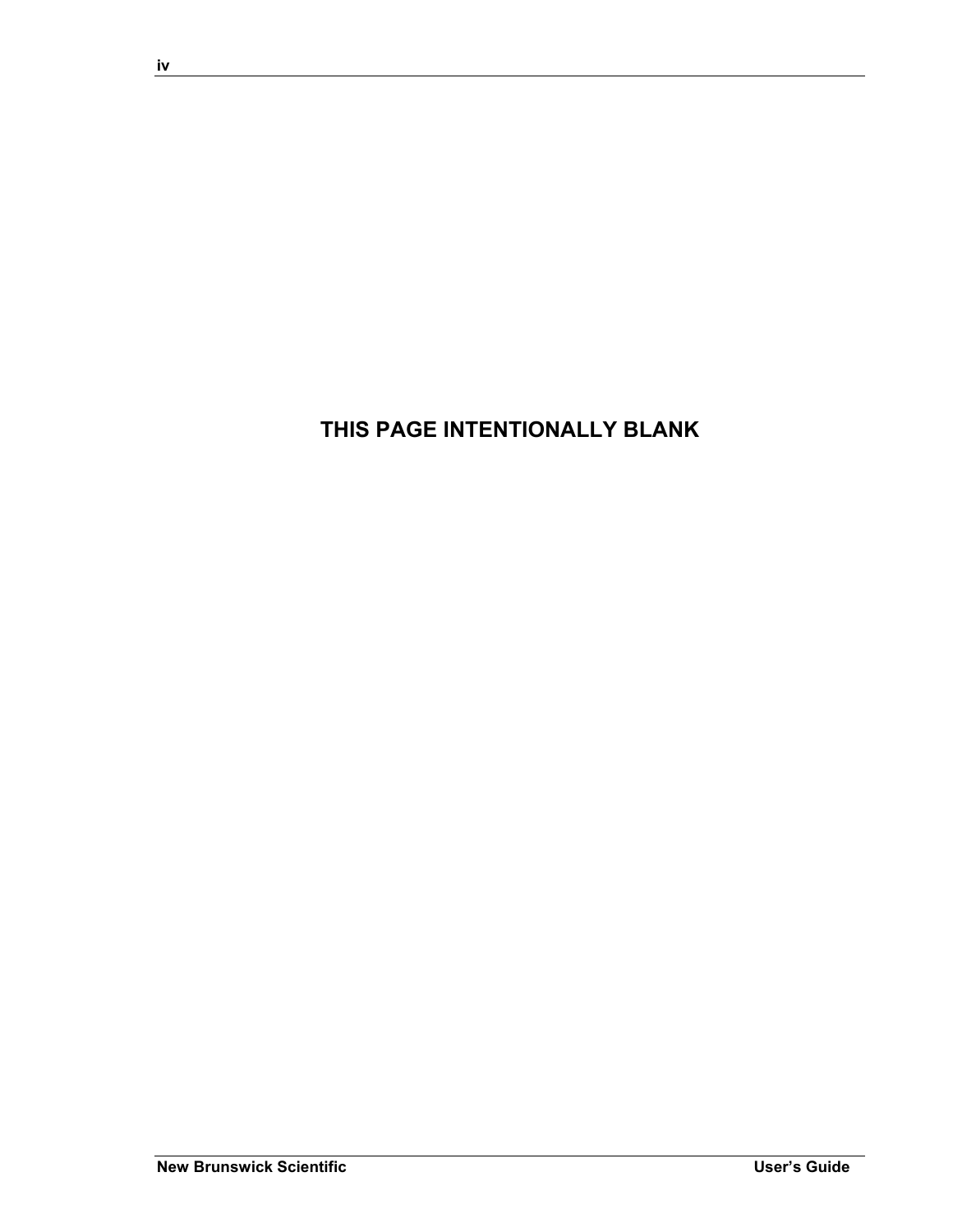

# *CAUTION!*

**This equipment** *must* **be operated as described in this manual. If operational guidelines are not followed, equipment damage and personal injury** *can* **occur. Please read the entire User's Guide before attempting to use this unit.**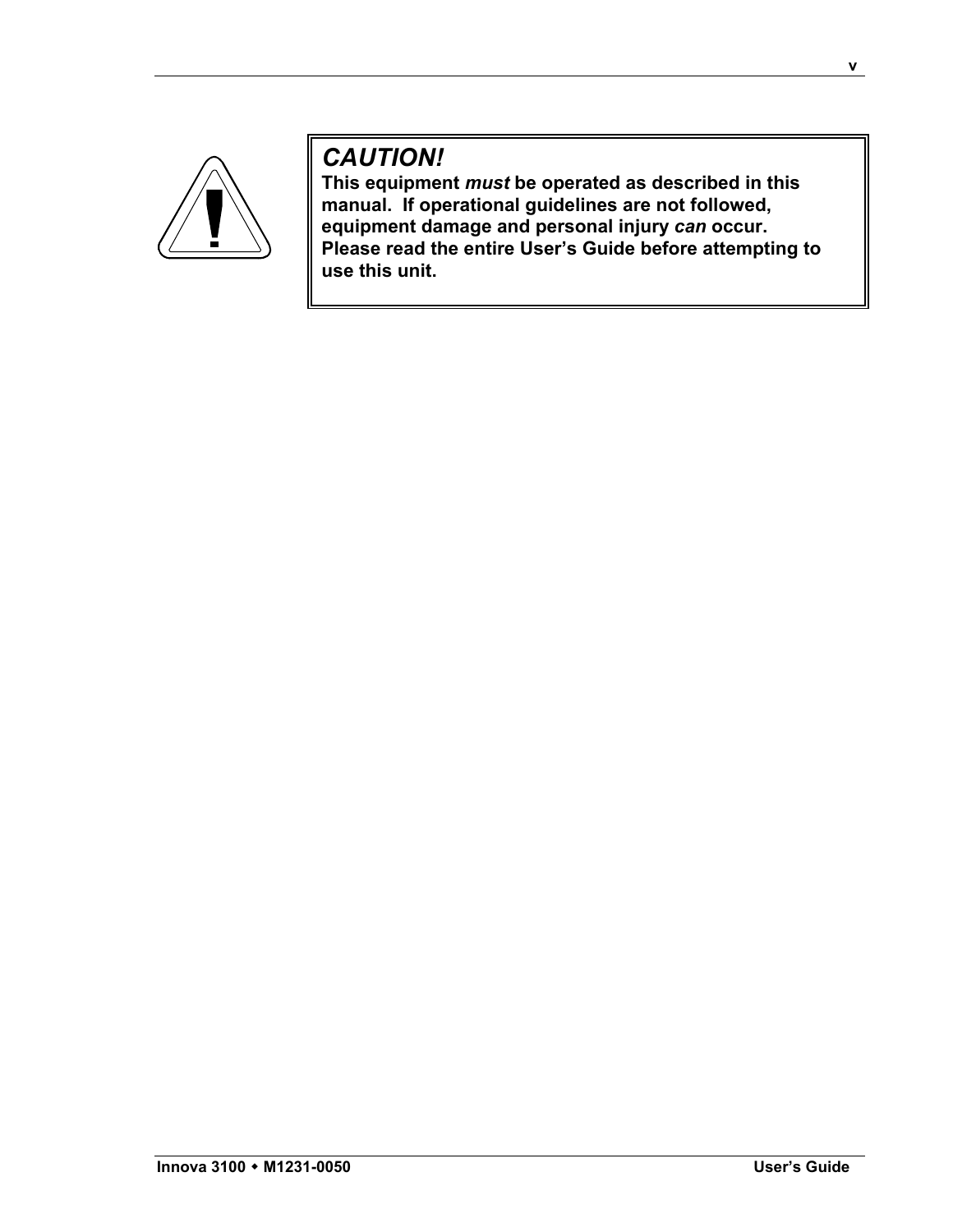<u> 1980 - Johann Stoff, fransk politik (d. 1980)</u>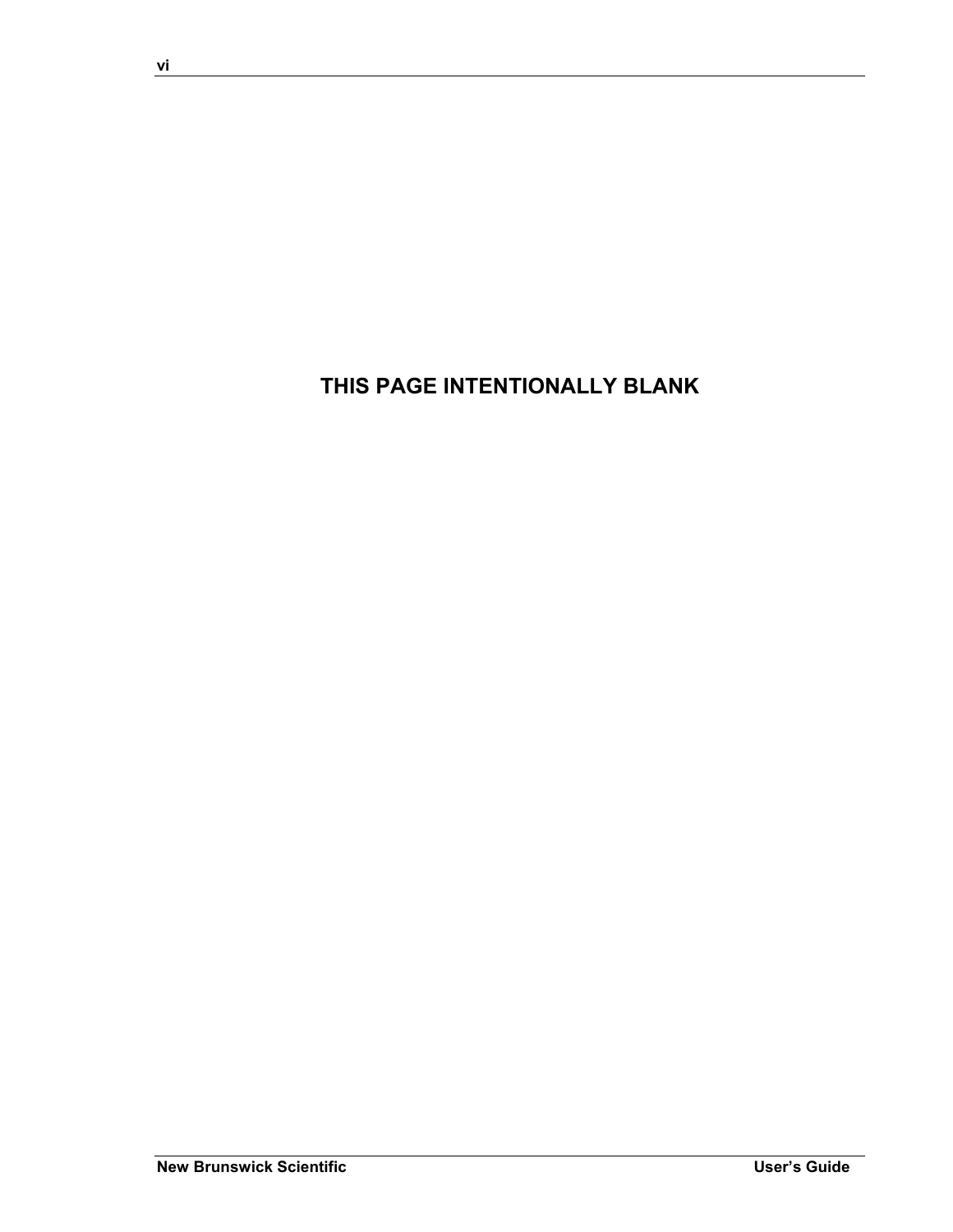# **Copyright Notice**

New Brunswick Scientific Company, Inc. Box 4005 44 Talmadge Road Edison, New Jersey 08818-4005

© Copyright 2000 New Brunswick Scientific Co., Inc.

All Rights Reserved. Reproduction, adaptation, or translation without prior written permission from

New Brunswick Scientific is prohibited.

# **Disclaimer Notice**

New Brunswick Scientific Co., Inc. reserves the right to change information in this document without notice. Updates to information in this document reflect our commitment to continuing product development and improvement.

# **Manual Conventions**



**Notes contain essential information that deserves special attention.**



*Caution* **messages appear before procedures which, if caution is not observed, could result in damage to the equipment.**



*Warning* **messages alert you to specific procedures or practices which, if not followed correctly, could result in serious personal injury.**

**Bold Text in bold face type emphasizes key words or phrases.**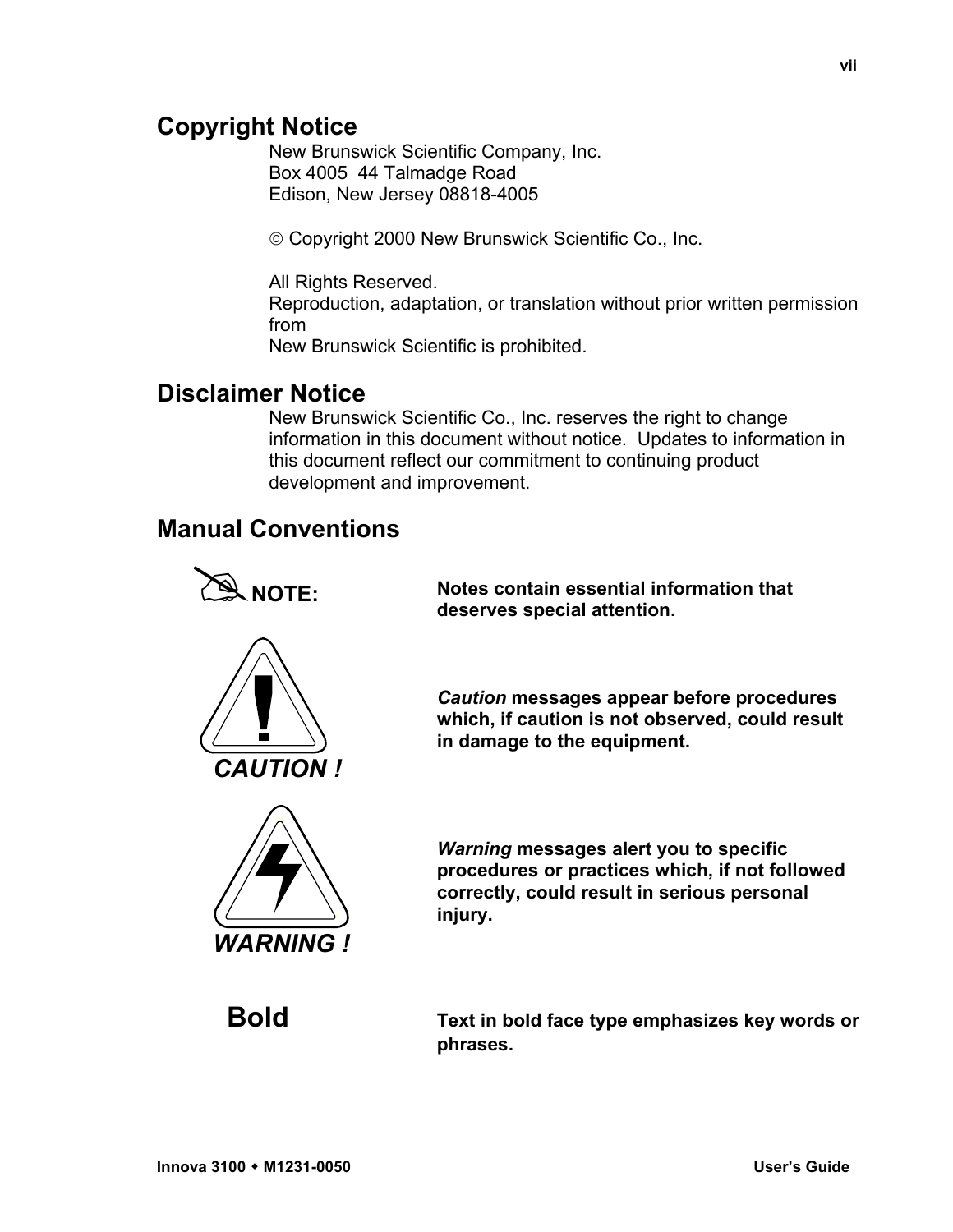# **THIS PAGE INTENTIONALLY BLANK**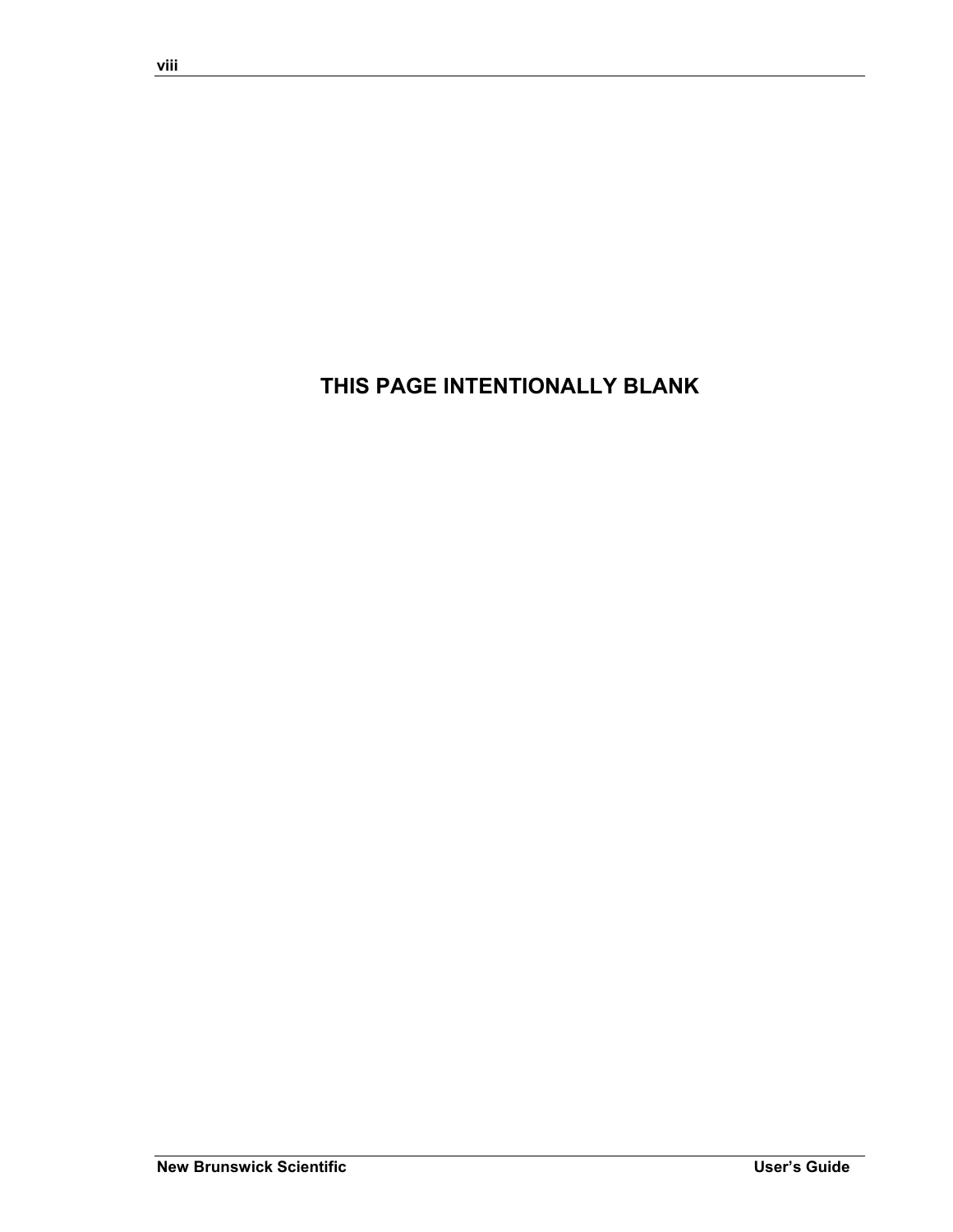# *W A R R A N T Y*

Innova Shakers are warranted by New Brunswick Scientific Co., Inc. for two years or 10,000 hours of actual shaker use, whichever comes later. This warranty covers parts and labor for the entire machine, with the exception of glassware and its contents. This warranty covers faulty components and assembly, and our obligation under this warranty is limited to repairing or replacing the shaker or part thereof which shall, within two years after date of shipment or 10,000 hours of operating time, prove to be defective after examination. This warranty does not cover any loss of time, materials, biological or biochemical byproducts caused by any work interruption resulting from shaker failure, nor does it extend to any Innova Shaker which has been subjected to misuse, neglect, accident or improper installation or application. In addition, the warranty does not apply to any Innova Shaker that has been repaired or altered outside the NBS factory without prior authorization from New Brunswick Scientific. For a period of two years (or more) after the shipment date, the Innova warranty will be in effect as long as the shaker has not been in operation for a total of 10,000 hours. After the 10,000 hours of operating time have elapsed, the Innova warranty may still be in effect, as long as the two-year minimum warranty period has not been reached. Operating time is based on actual usage of the shaker, as determined by the shaker's internal electronic clock. Any tampering or alteration of the clock will void the 10,000-hour warranty.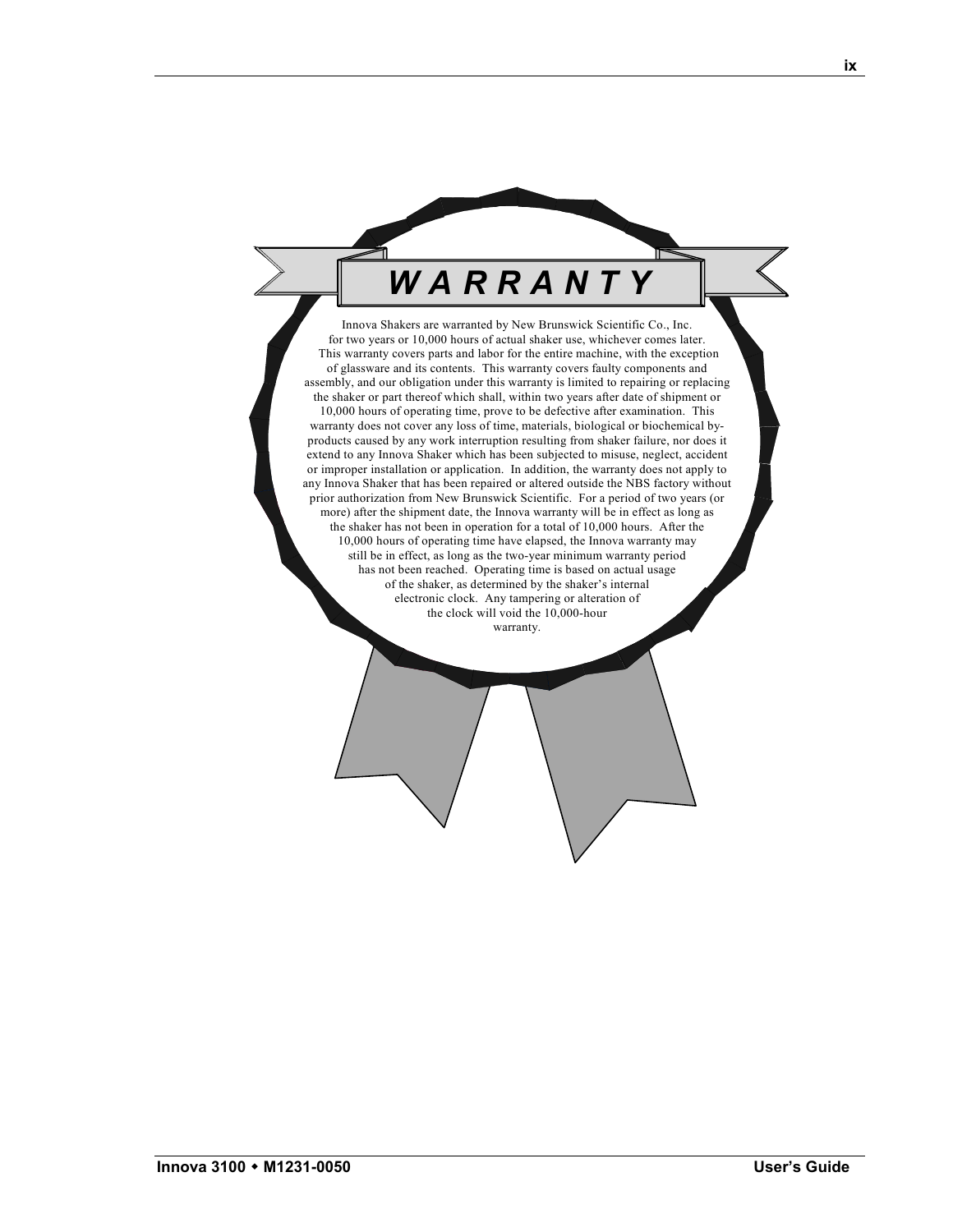**THIS PAGE INTENTIONALLY BLANK**

<u> 1980 - Johann Barn, mars ann an t-Amhain Aonaich an t-Aonaich an t-Aonaich ann an t-Aonaich ann an t-Aonaich</u>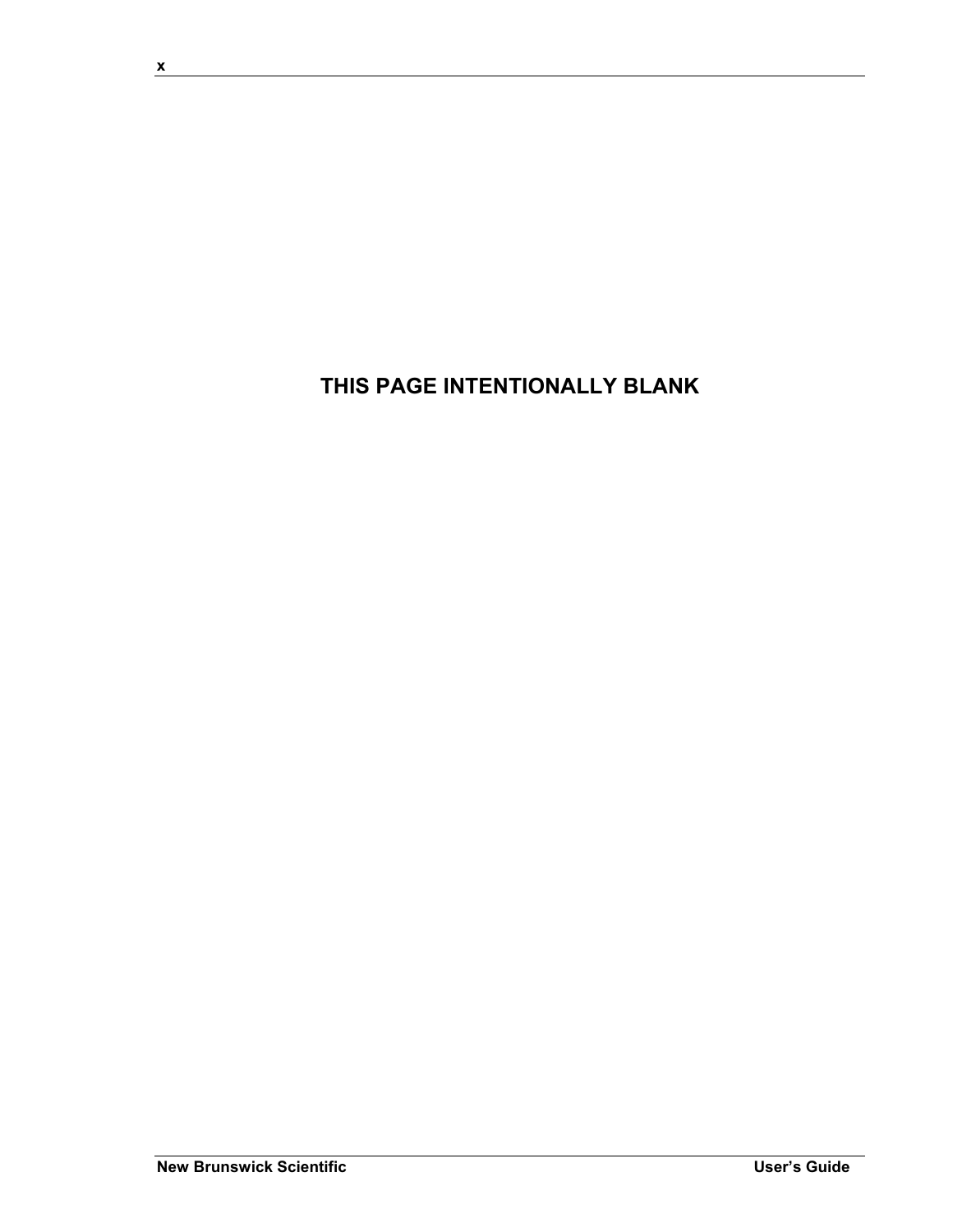# **TABLE OF CONTENTS**

| $\mathbf{1}$            |               |  |
|-------------------------|---------------|--|
| $\mathbf{2}$            |               |  |
|                         | 2.1           |  |
|                         | $2.2^{\circ}$ |  |
|                         | 2.3           |  |
|                         | 2.3.1         |  |
|                         | 2.3.2         |  |
|                         | 2.3.3         |  |
|                         | 2.3.4         |  |
|                         | 2.4           |  |
|                         | 2.5           |  |
|                         | 2.6           |  |
|                         | 2.7           |  |
|                         | 2.8           |  |
|                         | 2.9           |  |
|                         | 2.10          |  |
| 3                       |               |  |
|                         |               |  |
|                         | 3.1           |  |
|                         | 3.2           |  |
|                         |               |  |
|                         | 3.3.1         |  |
|                         | 3.3.2         |  |
|                         | 3.3.3         |  |
|                         | 3.3.4         |  |
| $\overline{\mathbf{4}}$ |               |  |
|                         | 4.1           |  |
|                         | 4.2           |  |
|                         | 4.3           |  |
|                         | 4.4           |  |
|                         | 4.4.I         |  |
|                         | 4.4.2         |  |
|                         | 4.5           |  |
|                         | 4.6           |  |
|                         | 4.6.1         |  |
|                         | 4.6.2         |  |
|                         | 4.7           |  |
|                         | 4.8           |  |
|                         | 4.9           |  |
|                         | 4.10          |  |
|                         | 4.11          |  |
|                         | 4.12          |  |
| 5                       |               |  |
|                         | 5.1           |  |
|                         | 5.2           |  |
|                         | 5.3           |  |
|                         | 5.4           |  |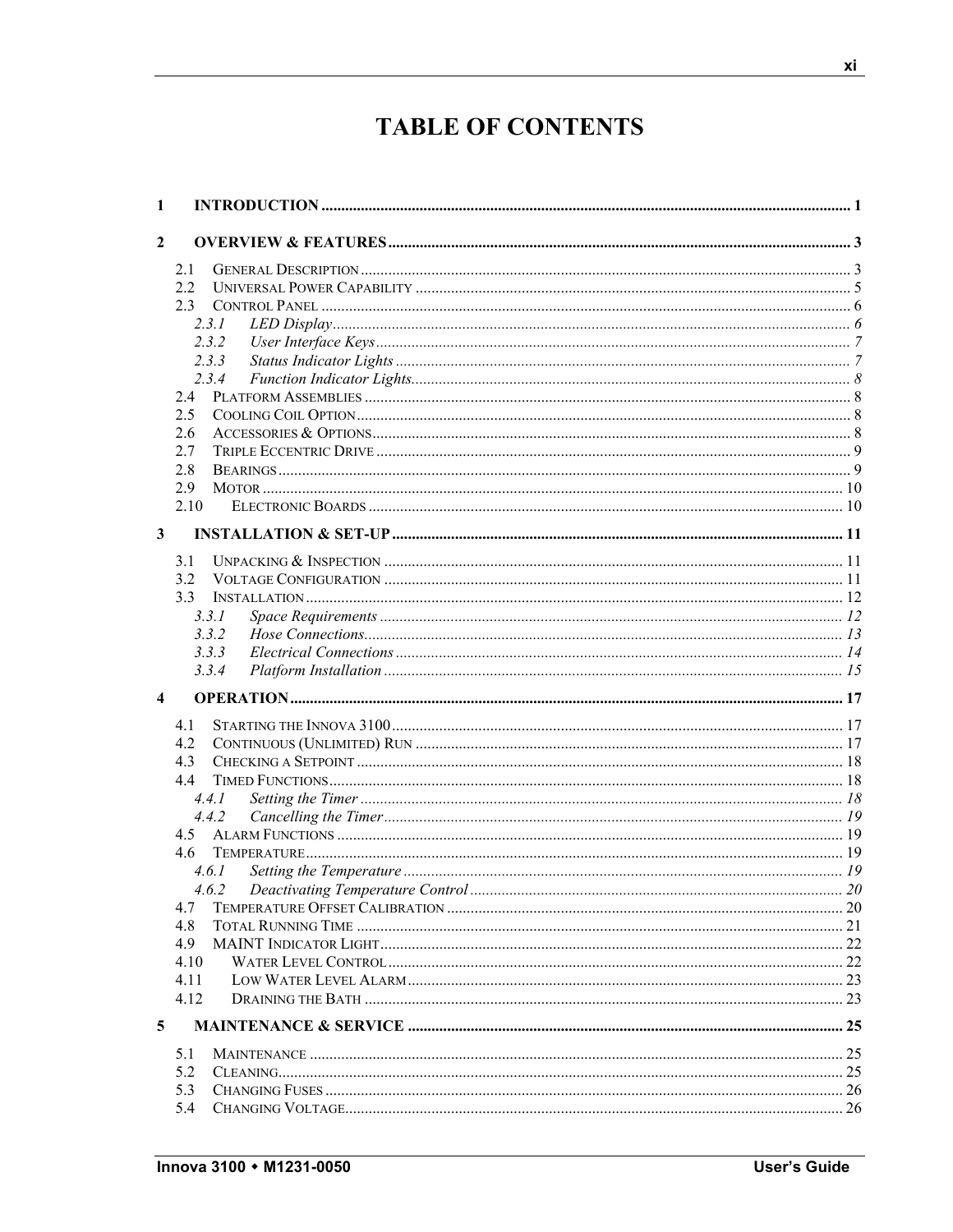| 55    |       |  |
|-------|-------|--|
| 5.6   |       |  |
| 57    |       |  |
| 58    |       |  |
| 5.9   |       |  |
| 5.10  |       |  |
| 5.11  |       |  |
| 5.12  |       |  |
| 5 1 3 |       |  |
| 6     |       |  |
|       |       |  |
| 7     |       |  |
| 71    |       |  |
| 72    |       |  |
| 73    |       |  |
| 74    |       |  |
| 75    |       |  |
| 76    |       |  |
|       | 7.6.1 |  |
|       | 7.6.2 |  |
| 8     |       |  |
| 81    |       |  |
| 82    |       |  |
| 9     |       |  |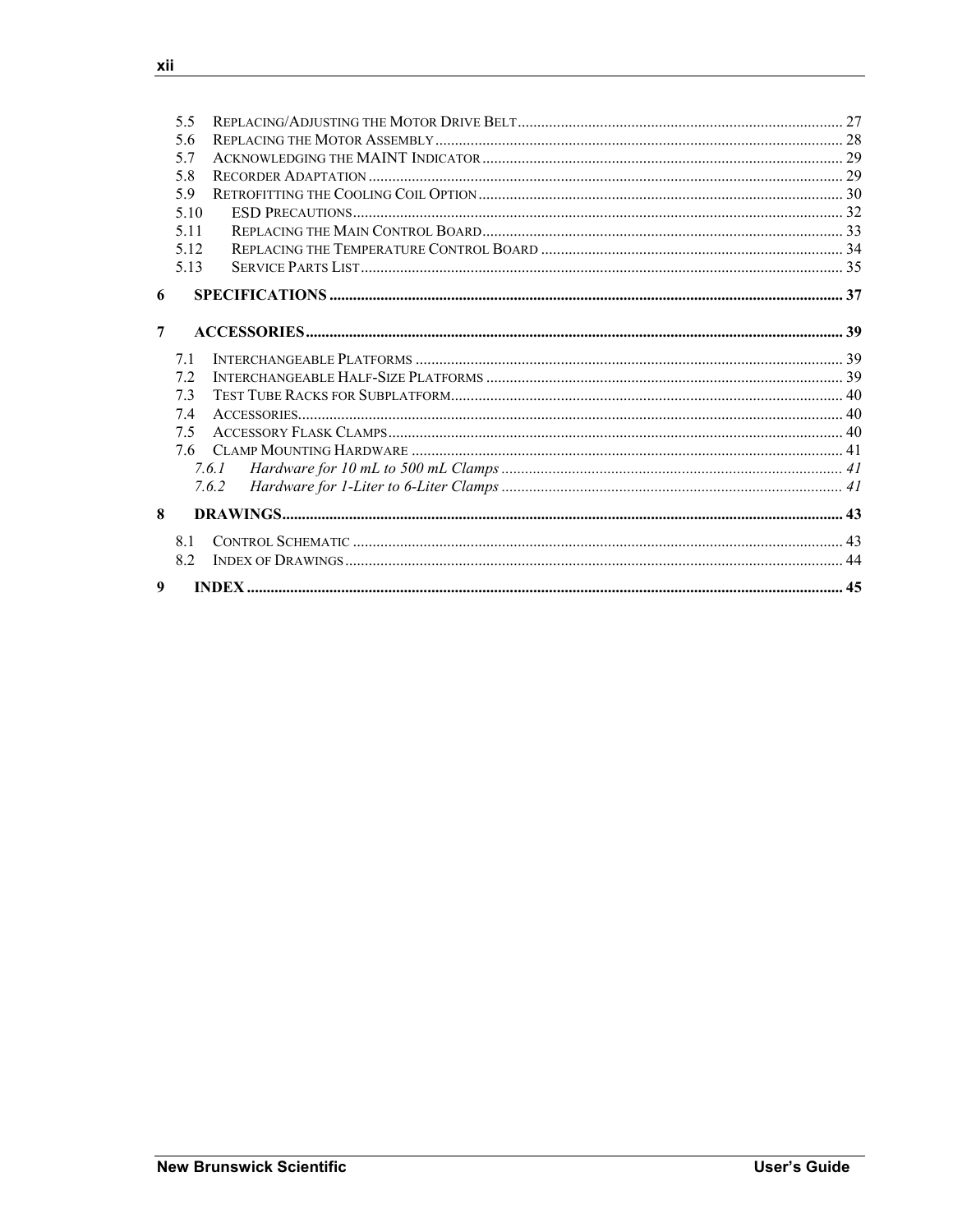# 1 INTRODUCTION

*This Manual is intended to provide the user with a complete understanding of how the Innova 3100 Digital Water Bath Shaker operates, its basic components, and information about preventive maintenance and service issues. This manual also includes a complete guide to the installation and operation of the Innova 3100.*

*The manual is divided into three basic sections. Chapters 1-2 provide an overview of the Innova 3100, with all of its features and options. Chapters 3-4 detail the set-up, installation and operation of the instrument. Chapter 5 outlines troubleshooting and service procedures which should be utilized only by a qualified service engineer. Chapters 6-9 provide additonal details of interest: specifications, lists of accessories and drawings. Finally, Chapter 10 is an index to important terms used in the manual.*

*It is recommended that you completely familiarize yourself with this manual, prior to actually operating the Innova 3100.*

The Innova 3100 Digital Water Bath Shaker will provide you with reliable and maintenancefree operation which is characteristic of all NBS shakers. The Innova 3100 is among the newest generation of NBS shakers and incorporates a variety of state-of-the-art components and features to permit the precision operation necessary for your exacting scientific experiments.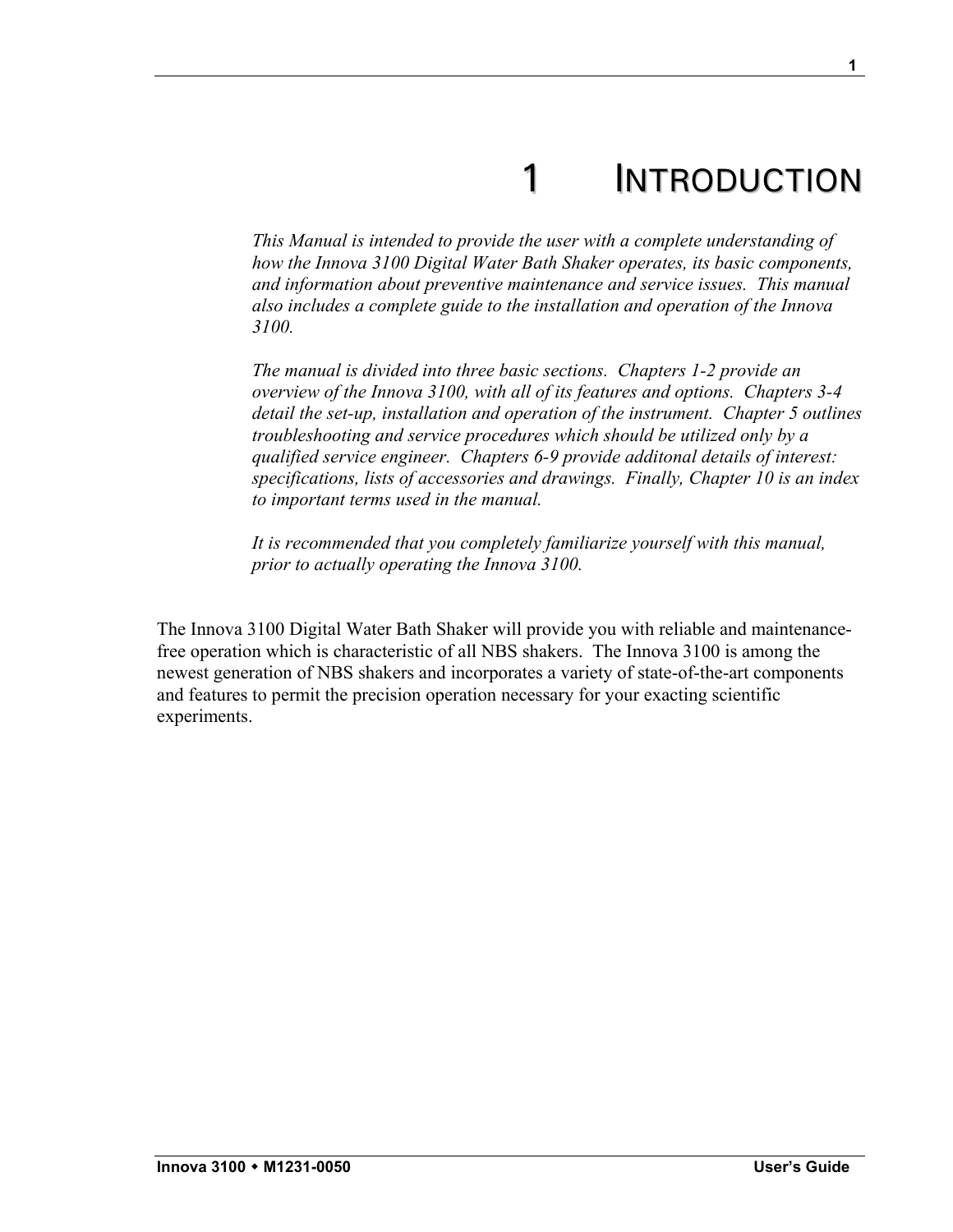**THIS PAGE INTENTIONALLY BLANK**

**2**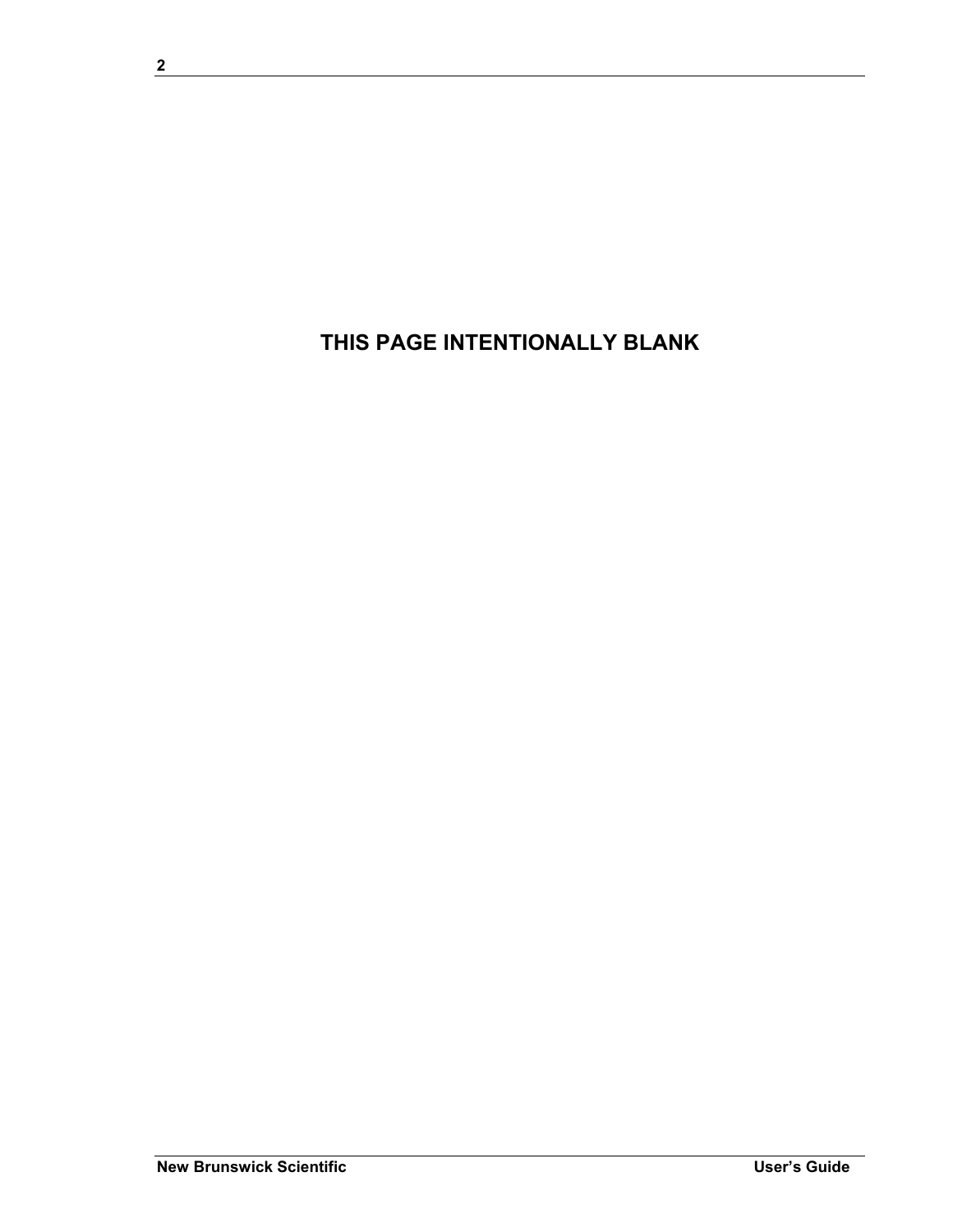# 2 OVERVIEW & FEATURES

# *2.1 General Description*

The Innova 3100 is a shaker that incorporates a triple eccentric counterbalanced drive to provide horizontal plane rotary motion in a  $\frac{1}{2}$  inch (12.7 mm) circular orbit. A Proportional/Integral (PI) microprocessor controller with instantaneous digital feedback controls the speed over a range of 25-400 RPM. It also provides temperature control over a range of 5°C above ambient to 99.9°C. For lower temperatures an optional water bath cooling coil is available.

The shaker may be operated either continuously or in a timed mode via a programmable timer for shaking periods of 0.1 hour to 99.9 hours.

The Innova 3100 is equipped with audible and visible alarms which are activated when an alarm condition exists as follows:

- The end of a timed run
- Deviations of shaking speed or temperature outside of tolerance limits
- Low water level
- Water overflow

A wide variety of platforms can be used with the Innova 3100. Dedicated platforms are available for a variety of flask sizes. A Universal platform and test tube racks are also available. *(See Chapter 7 for accessories.)*

The Innova 3100 has a built-in water level control system which is infinitely adjustable over a wide range. To compensate for evaporation, water is automatically replenished to the preset level.

Additionally, the Innova 3100 has analog outputs for a chart recorder that will record speed and/or temperature. *See Chapter 5 for recorder adaptation*.

*See Figures 1 and 2 below for the front and rear views of the Innova 3100.*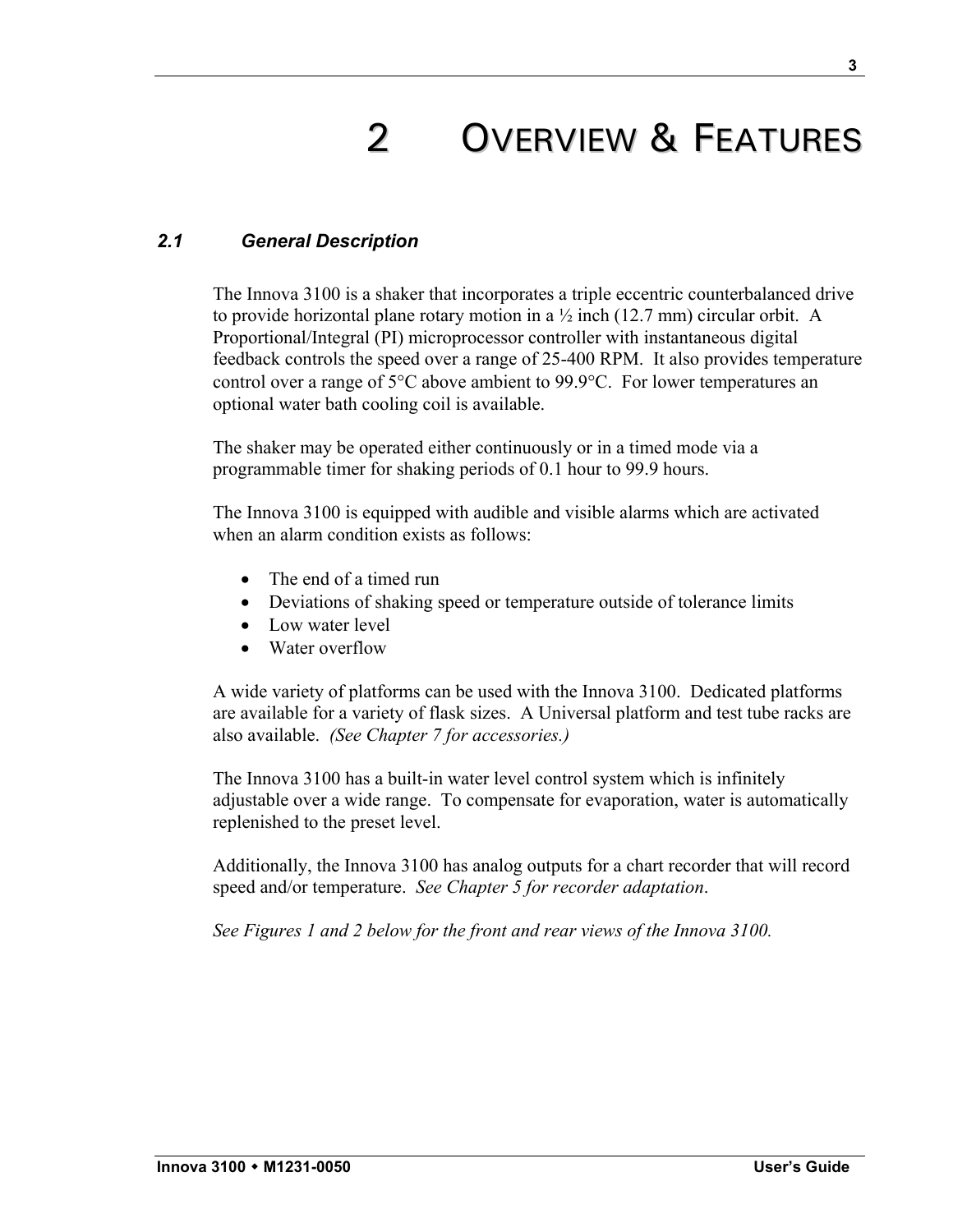**Figure 1: Front View**

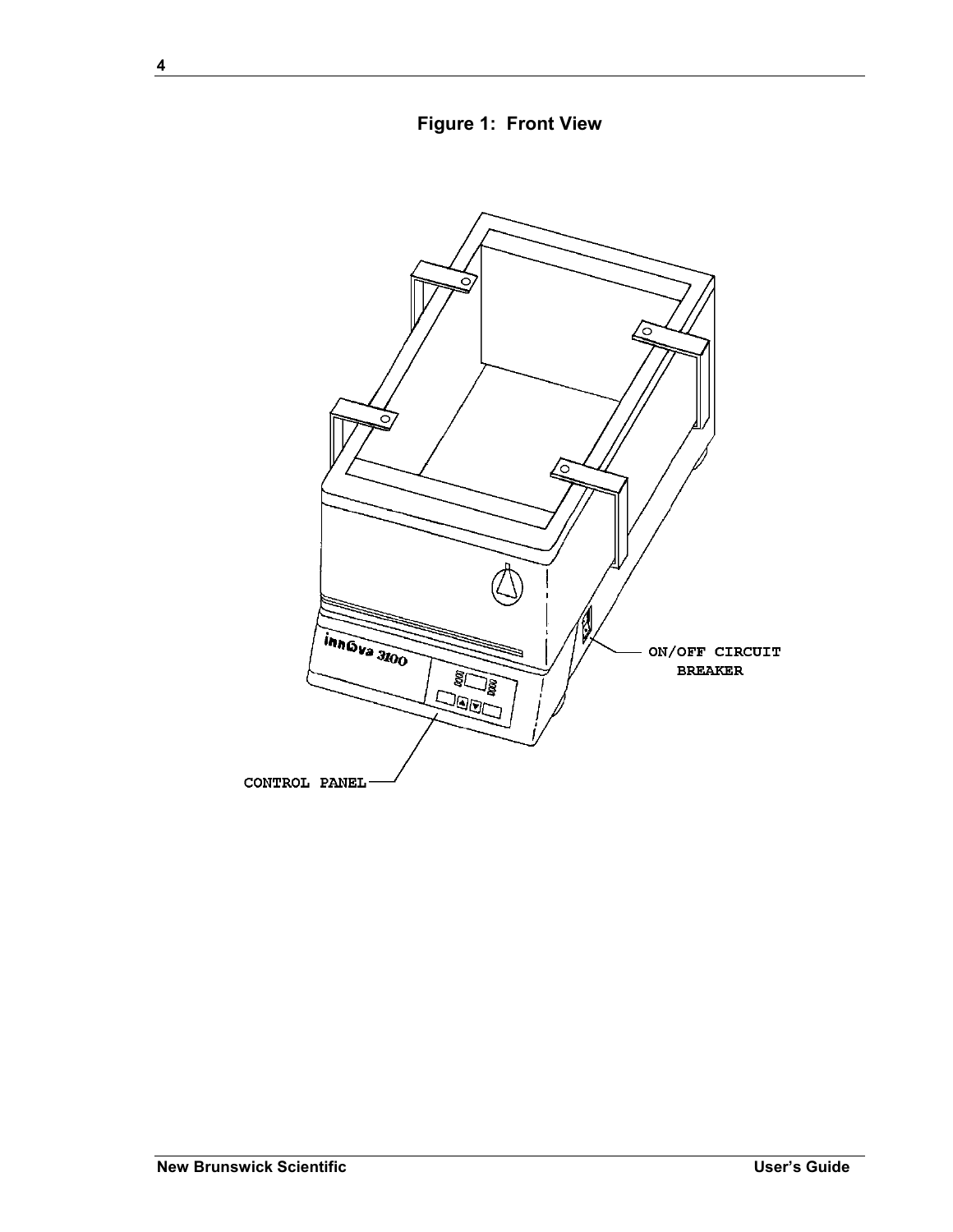**Figure 2: Rear View**



# *2.2 Universal Power Capability*

A voltage selector switch is used to select the appropriate voltage. This universal system adapts to worldwide power requirements. Voltage has been set prior to shipment. Innova shakers are available in 100V, 120V, 220V and 240V versions, and accommodate both 50 and 60 Hz frequencies.



# *WARNING!*

**It is critical that you check the voltage settings before you plug the unit into a power source. See Section 3.2.**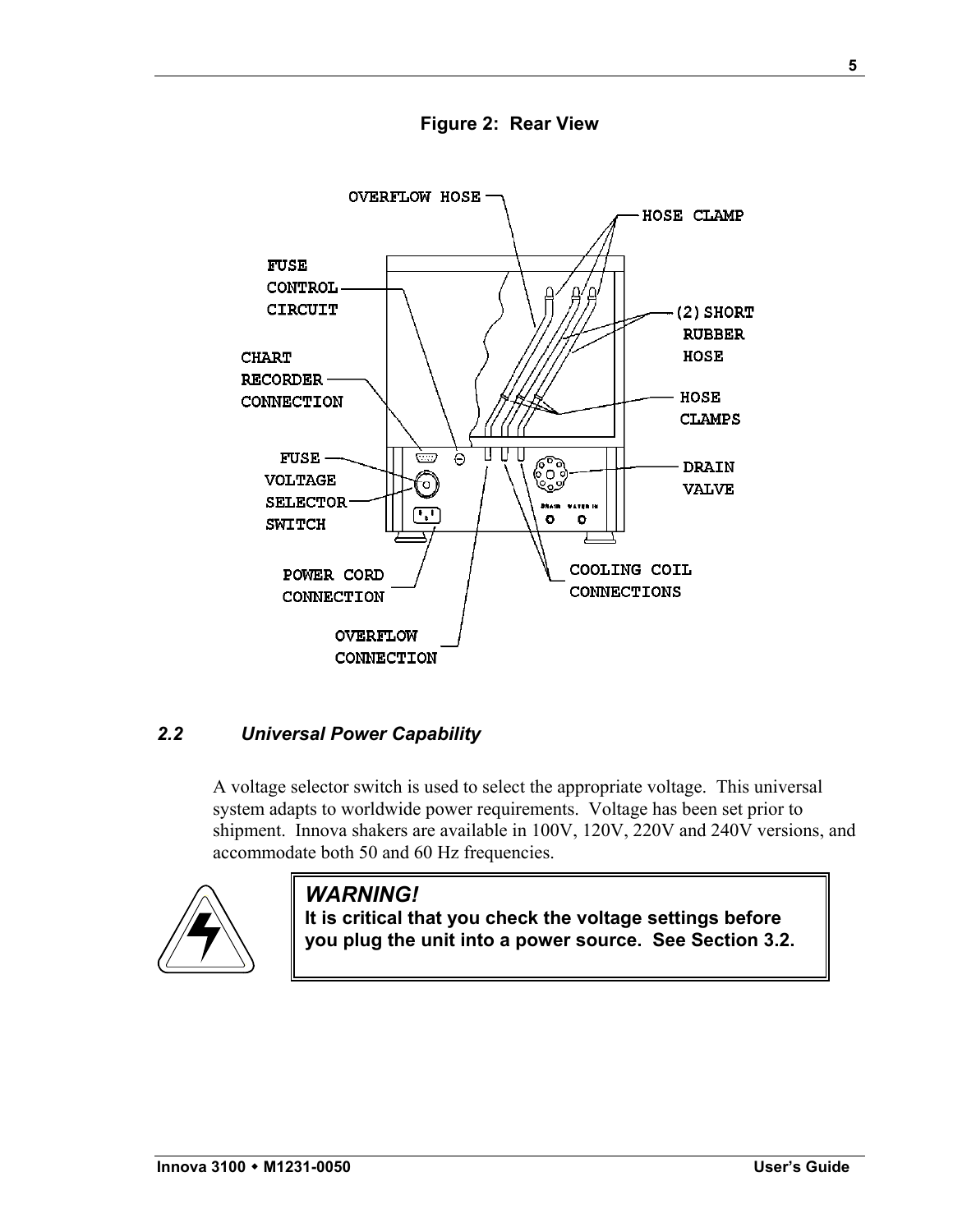# *2.3 Control Panel*

The control panel (*see Figure 3 below*) is located on the front of the instrument. It serves as the operator interface. The keypad has four keys marked **START/STOP**, ∆, ∇, and **SELECT**. A three-digit LED display provides numeric values as well as some letter codes. There are four **function indicators** and four **status indicator** lights on the control panel as well. A general description of the display, user interface keys and indicators follows.

For operation of the control panel, *see Chapter 4*.

# **2.3.1 LED Display**

The Innova control panel has a 3-digit LED display. During normal shaker operation, the display will indicate:

- Shaker status (on/off)
- Shaking speed
- Setpoints
- Hours remaining (timed run)
- Measured temperature
- Low water level



# **Figure 3: Control Panel**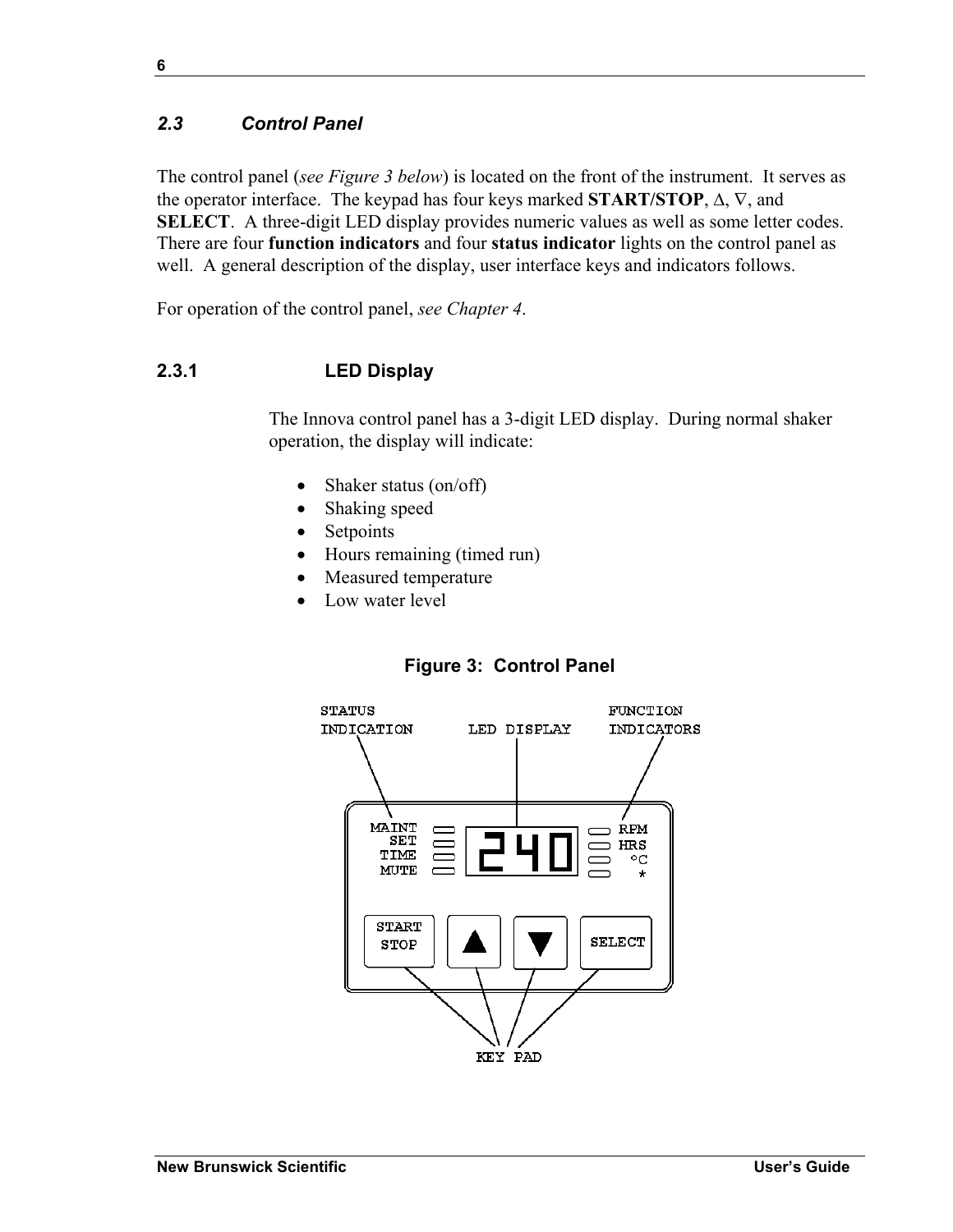# **2.3.2 User Interface Keys**

# • **START/STOP**

This key is used to start or stop the shaking motion. It will also activate or stop the timer when a timed run is desired.

# • **SELECT**

This key is used to change the displayed parameter.

# • ∆**,** ∇

These keys are used to adjust the setpoint of a displayed parameter up or down. They also allow the user to enter the SET mode for setpoint changes.

# **2.3.3 Status Indicator Lights**

There are four status indicator lights, located to the left of the LED display:

• **MAINT**

Lights to indicate that 10,000 hours have elapsed since the unit was last serviced. Accumulated running time is internally monitored and may be displayed as a guideline.

• **SET**

Indicates that the shaker is in the SET mode, that setpoints are being displayed and that they can be altered.

• **TIME**

Indicates that the timer is in operation. Innova shakers can be programmed to run for a preset time from 0.1 hour to 99.9 hours. The timer can be disengaged to reset without stopping an ongoing run.

• **MUTE**

Indicates the status of the audible alarm. When the MUTE indicator is illuminated the audible alarm device is disabled.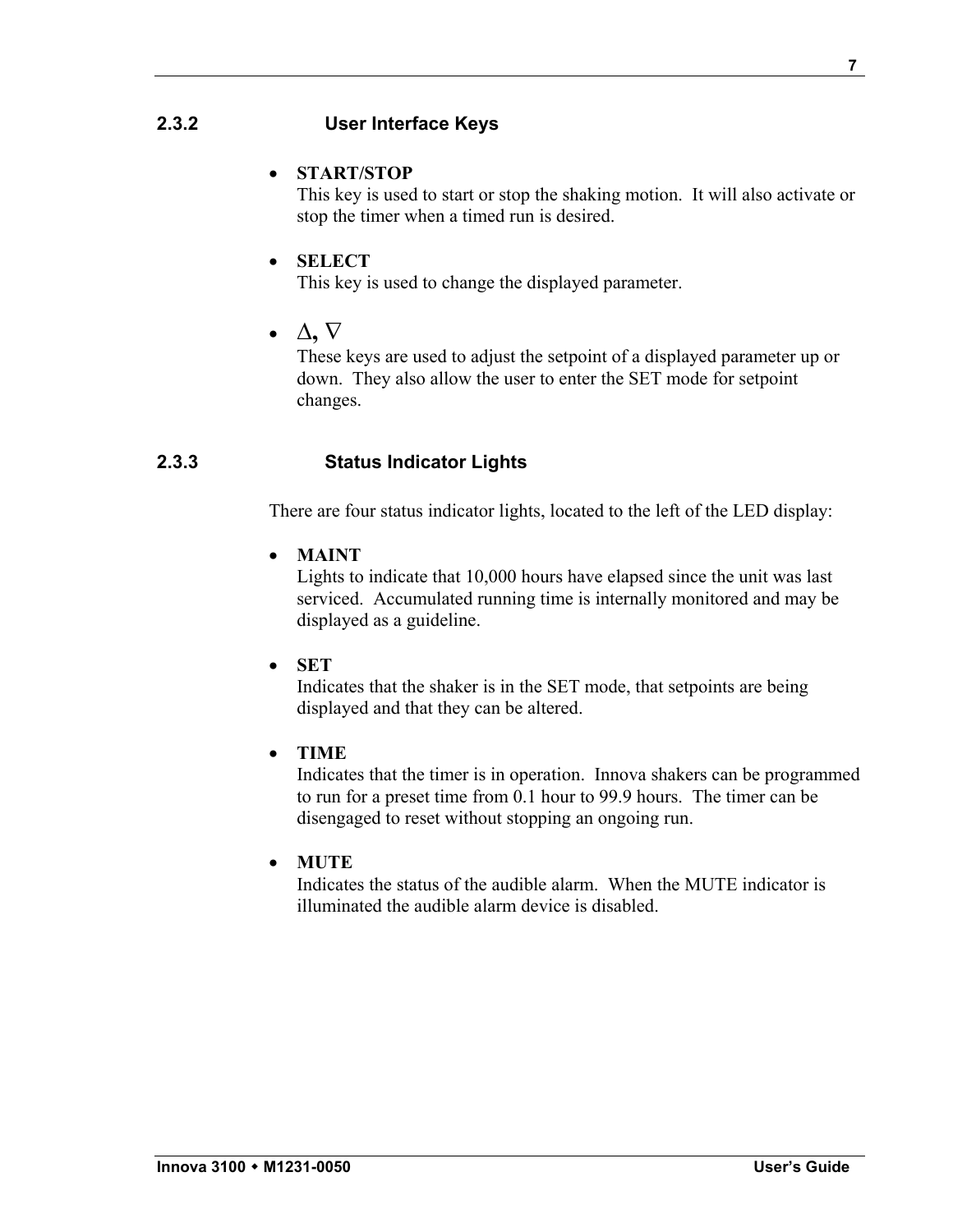# **2.3.4 Function Indicator Lights**

There are four function indicator lights, located to the right of the LED display. They indicate the current parameter being displayed:

- **RPM** Revolutions per minute
- **HRS** Time remaining
- <sup>o</sup>C Current Temperature
- Low Water Level

# *2.4 Platform Assemblies*

The Innova 3100 can be used with a wide variety of NBS 12 inch x 16.5 inch platforms which will accept a variety of clamps for flasks and test tubes. Additionally, a subplatform is available to adapt half platforms for flasks and test tubes used on the NBS Model G86 Aqua Therm Water Bath Shaker.

# *2.5 Cooling Coil Option*

The Innova 3100 can be ordered with a cooling coil factory-installed. The cooling coil provides the ability to operate at temperatures below ambient.

# *2.6 Accessories & Options*

The following accessories are available for use with your Innova 3100:

- Gable Cover (plexiglass or stainless steel).
- Portable cart or space saving dolly.

For operation below ambient temperature, the following kits are available for retrofit (by an NBS-authorized service technician only):

- Cooling coil kit.
- Coolant Circulating System.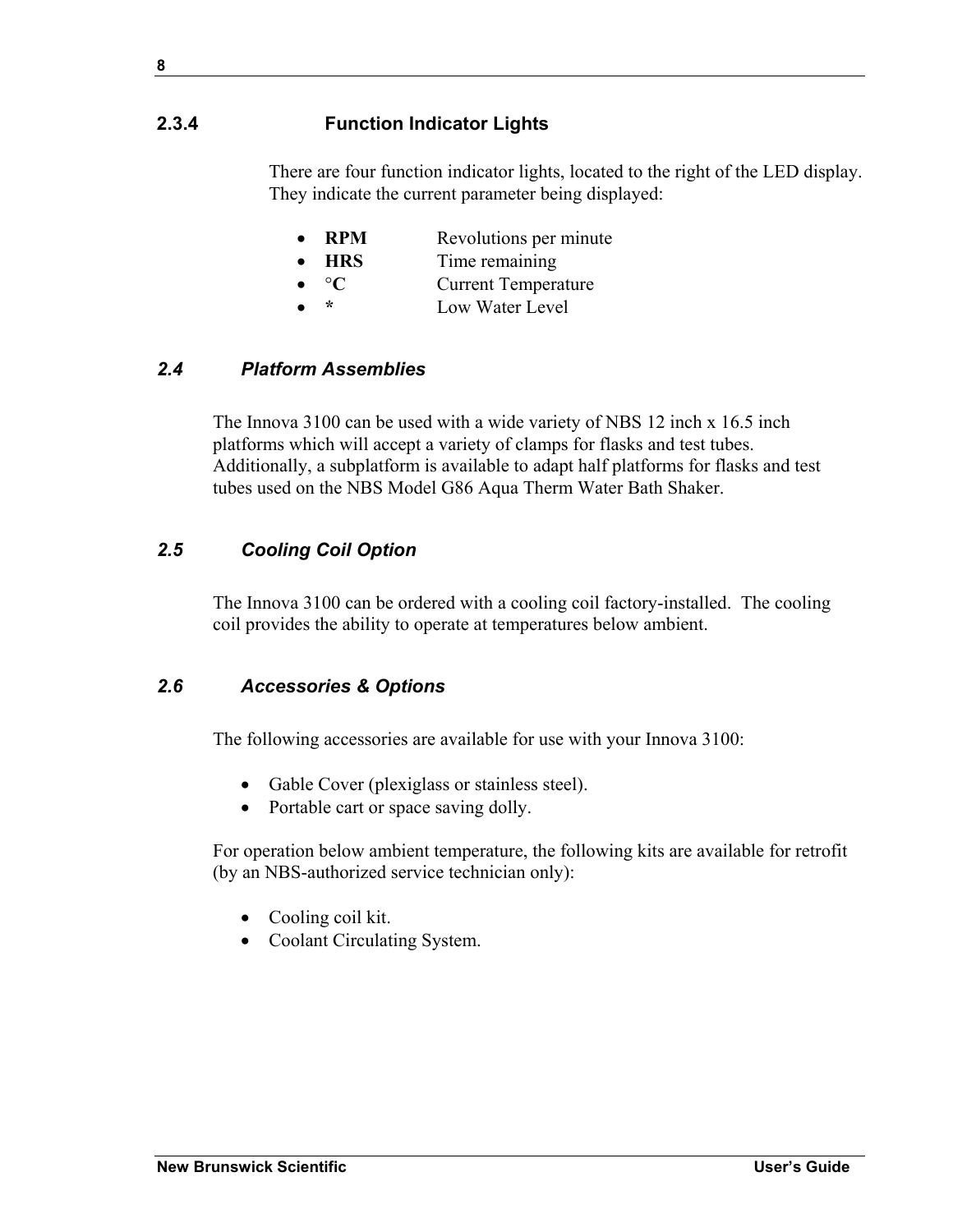# *2.7 Triple Eccentric Drive*

The Triple Eccentric Drive (*see Figure 4 below*) used in the Innova Shakers employs the same proven technology which has driven New Brunswick Scientific's shakers for over 30 years.

This drive mechanism utilizes a counterweight system to stabilize the rotary motion produced during operation. When the workload moves in one direction, opposing forces are generated to stabilize the shaker. This action will help eliminate the problem of "walking" which may occur with less precisely balanced instruments. Vibration is minimized and the life of the unit is extended.



**Figure 4: Counterbalanced Drive Mechanism**

# *2.8 Bearings*

Innova shakers employ shielded lubricated ball bearings of the highest quality. Shielded bearings minimize the generation of airborne particulates which may be disadvantageous in clean rooms or controlled environment areas. These bearings require no maintenance.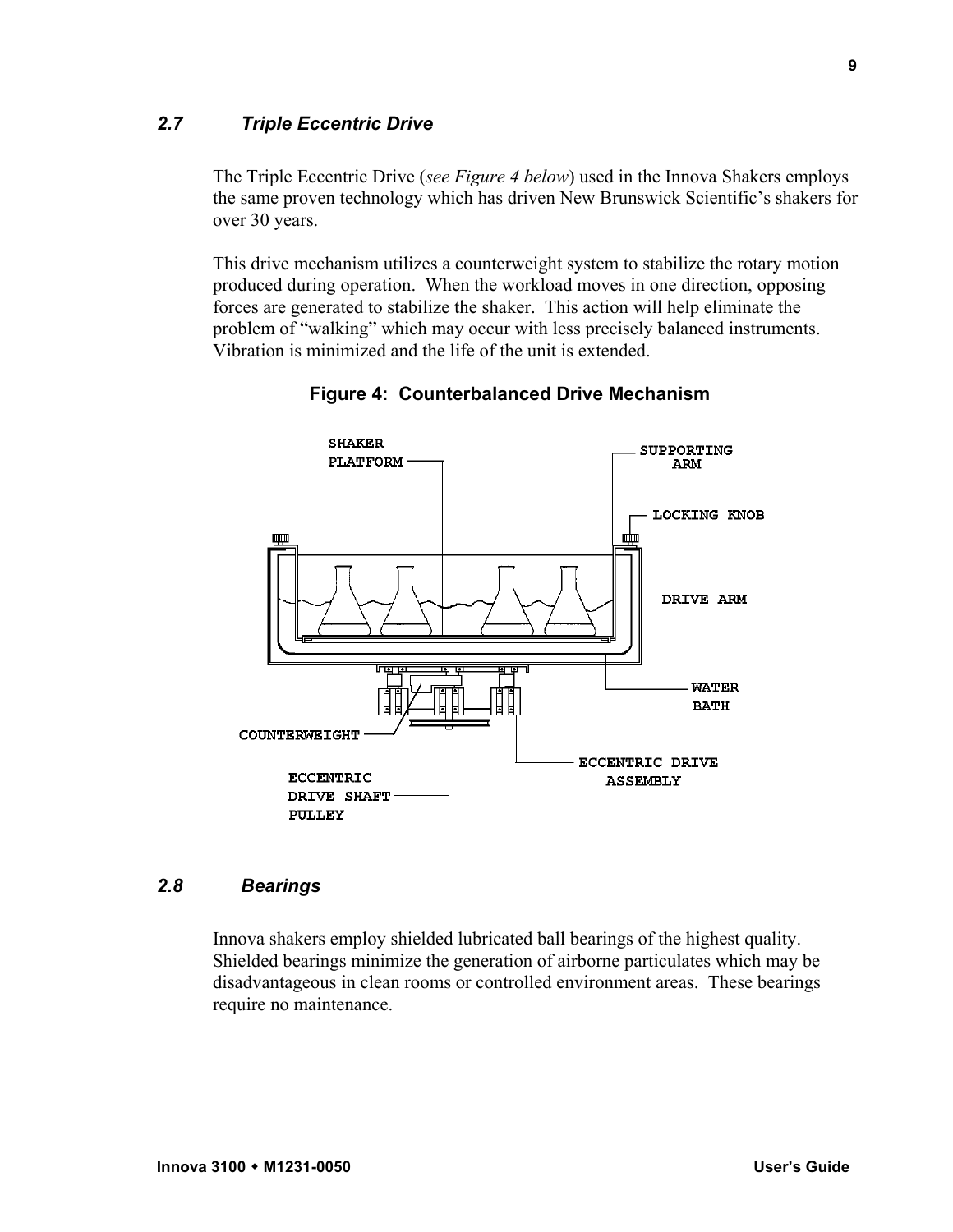# *2.9 Motor*

The Innova 3100 Shaker uses a 3-phase brushless ball bearing DC motor. This low profile motor provides high torque along with quiet, efficient operation and low maintenance. This motor has a rating of 1/15 horsepower.

# *2.10 Electronic Boards*

The main control board for the Innova shaker has the following functions:

- Non-volatile memory for storage of key parameters during power interruption;
- Speed sensing, electronic commutation, and power control for the brushless DC drive motor;
- Maintains an elapsed running time clock;
- Contains firmware for shaker control as well as recognition of an expansion connector for option modules;
- Provides an operator interface via displays, audible alarm, and connection to the keypad module (keypad buttons and display graphics).

The Temperature Control module for the Innova shaker has the following functions:

- Control of analog power supplies;
- Rectification and regulation for analog power supplies;
- Provides signal conditioning circuitry and A/D conversion for the RTD-based temperature measurement;
- Provides remote monitoring capabilities by supplying analog output for speed and temperature which are compatible with chart recorders and analog data acquisition system;
- Controls the heater.

**10**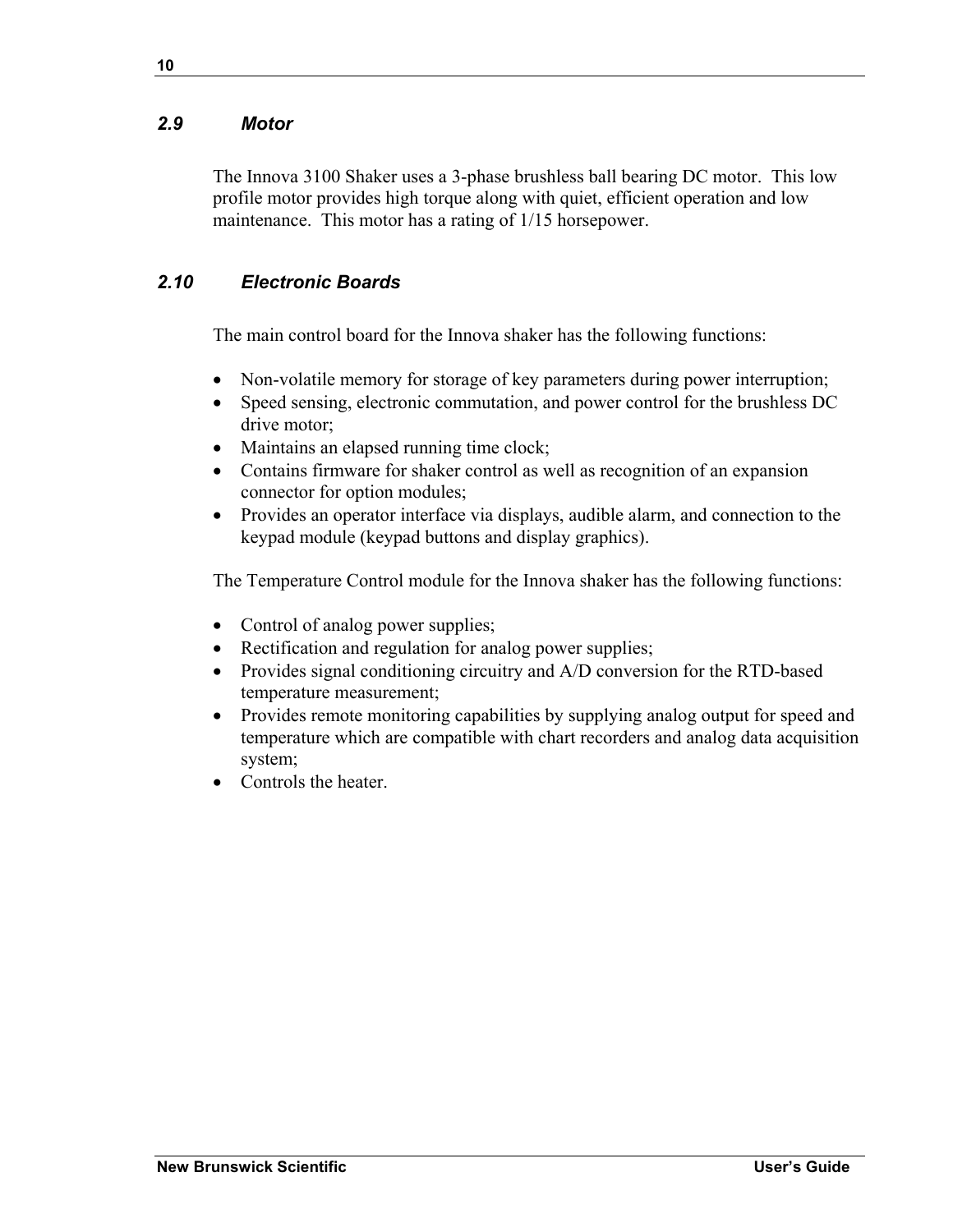# 3 INSTALLATION & SET-UP

*The Innova 3100 is a versatile instrument that can be operated in a continuous fashion or set for a timed run. The following section describes set up and installation procedures.*

# *3.1 Unpacking & Inspection*

Upon unpacking the unit, inspect it carefully for any apparent damage which may have occurred during transit. Report any damage to the carrier and to the New Brunswick Scientific Co., Inc. Service Department (in the USA, call 1-800-631-5417) or to your NBS Service Representative. **Do not discard the crate or packing material.**

# *3.2 Voltage Configuration*

Determine the voltage of your unit by checking the voltage selector and label on the rear of the unit. Confirm that the correct electrical service package is included with the unit by comparing the part number on the electrical service package to the following table *(also see Chapter 5)*.



*WARNING!*

**It is critical that you check the voltage settings before you plug the unit into a power source.**

**Confirm that the Voltage setting is correct by checking the voltage setting on the Voltage Selector Switch and the CAUTION label located over the power cord connection (see Figure 2).**

In addition to checking the voltage of your unit as indicated in the WARNING above, be sure to confirm that the correct electrical service package is included with the unit. Compare the part number on the electrical service package to the following table: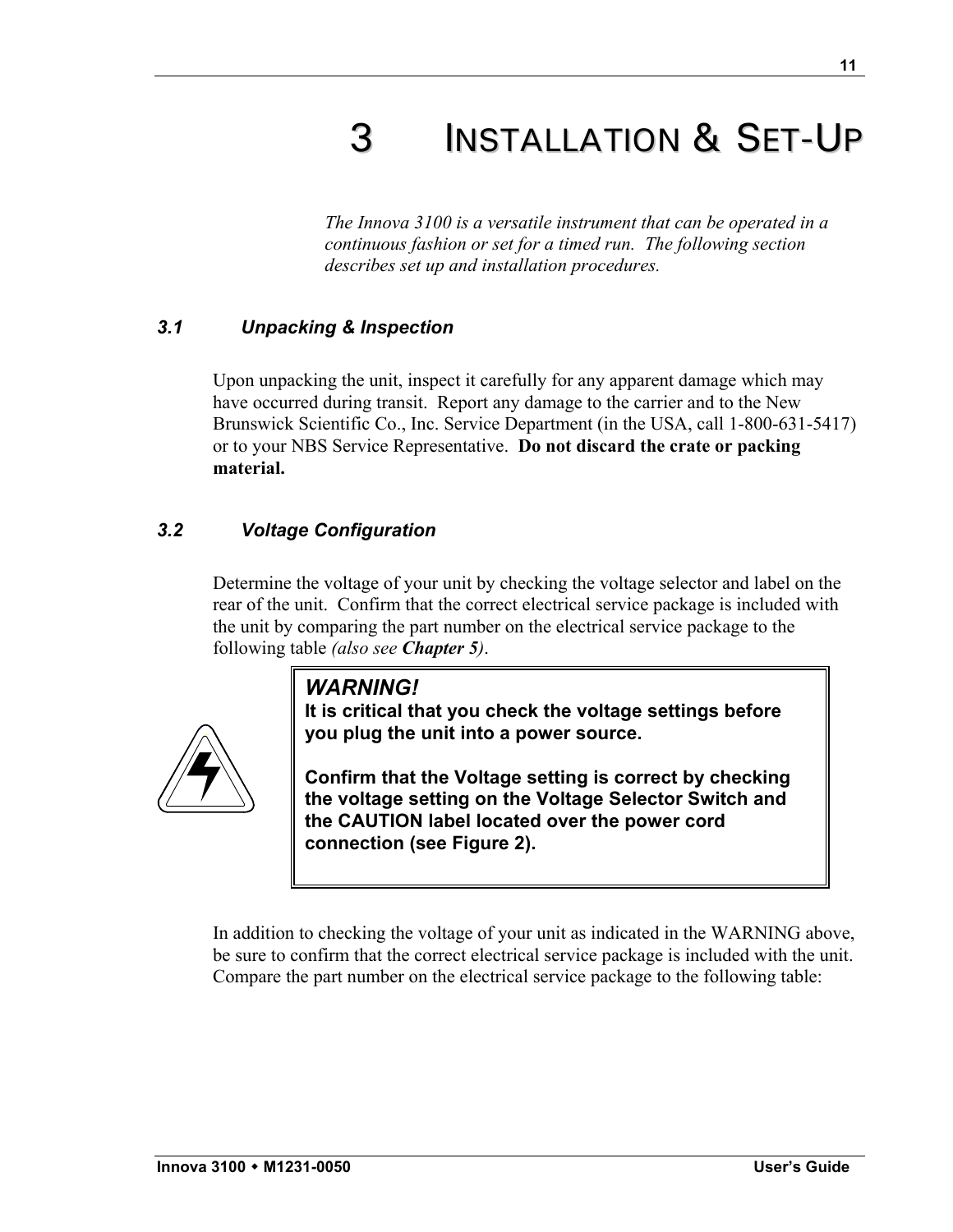| <b>Voltage Configuration Table</b> |              |                                   |  |
|------------------------------------|--------------|-----------------------------------|--|
| Innova 3100<br>Catalog #           | Voltage      | <b>Electrical Service Package</b> |  |
| M1231-0001                         | 100V 50/60Hz | M1195-0350                        |  |
| M1231-0000                         | 120V 50/60Hz | M1195-0350                        |  |
| M1231-0002                         | 220V 50/60Hz | M1195-0360                        |  |
| M1231-0003                         | 240V 50/60Hz | M1195-0360                        |  |

# #**NOTE:**

**Use of the Innova shakers requires a platform, which is a separate item. Available platforms are listed in Chapter 7.**

# *3.3 Installation*

# **3.3.1 Space Requirements**

It is essential that the instrument be situated in an area where there is sufficient space for the shaker and service lines (*see Figure 5 below*).



# **Figure 5: Space Requirements**

The outside dimensions of the Innova 3100 are:

|               | <b>Centimeters</b><br><i><u><b>Inches</b></u></i> |      |
|---------------|---------------------------------------------------|------|
| Width         | $19\frac{1}{2}$                                   |      |
| <b>Depth</b>  | 72                                                | 69 9 |
| <b>Height</b> |                                                   |      |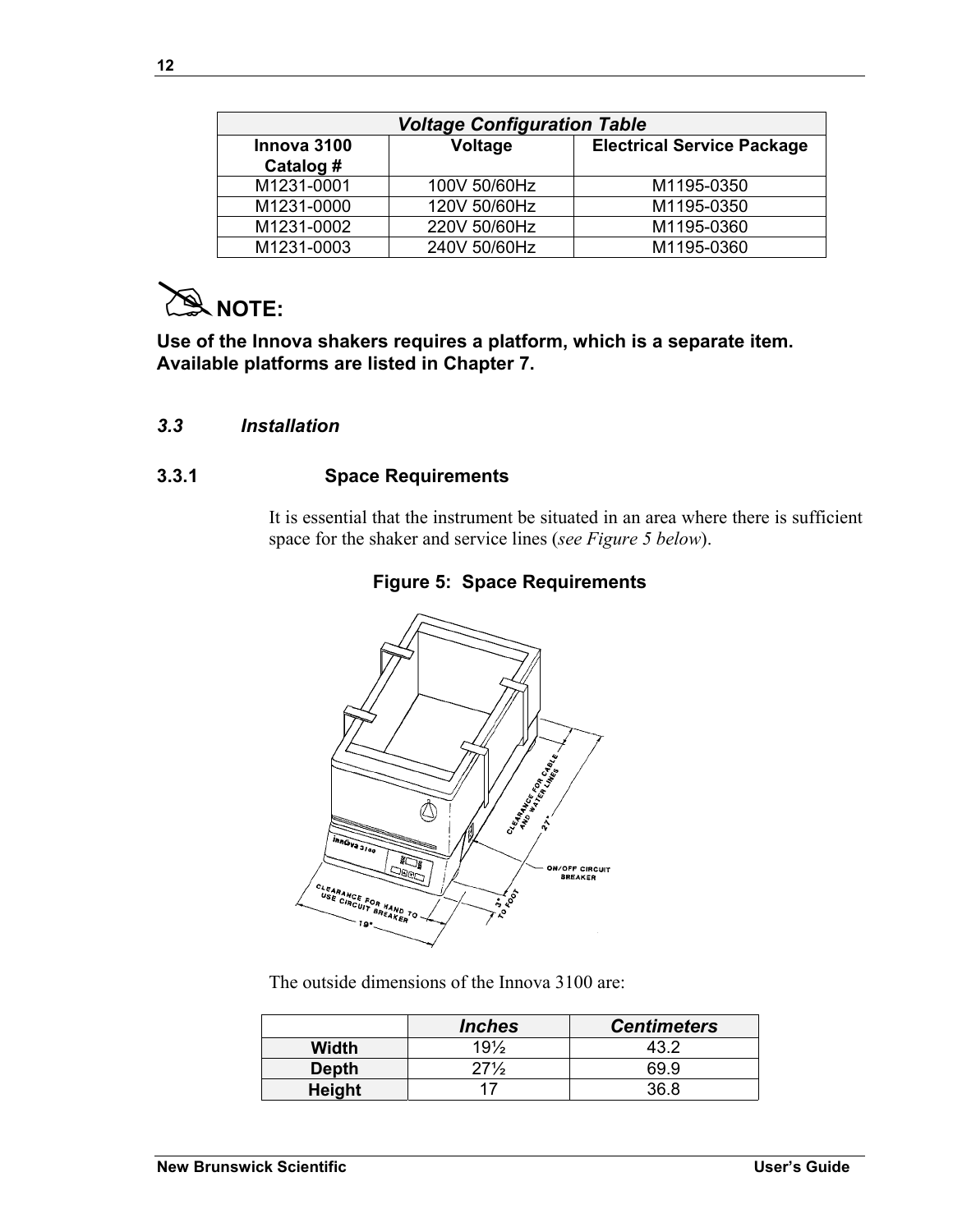The effective surface area required for operation is:

| <i><u><b>Inches</b></u></i> |                 | <b>Centimeters</b> |
|-----------------------------|-----------------|--------------------|
| Width                       | $21\frac{1}{2}$ | 48.3               |
| <b>Depth</b>                | 30              | 7R 2               |

# **3.3.2 Hose Connections**

A ½ inch diameter reinforced hose is provided for water addition and drainage. Cut the hose into two lengths, to suit the distances from the water source to the machine.

Install the hosing as follows, using Figure 6 below for reference:

- 1. Connect one length of ½ inch hose to the WATER IN FITTING.
- 2. Connect the other length of ½ inch hose to the DRAIN FITTING.
- 3. Clamp the hoses with the clamps provided.
- 4. Connect the "WATER IN" hose to a water supply with a maximum water pressure of 100 psi. The drain hose must go to an OPEN drain.
- 5. Attach the smaller diameter (3/8 inch) hose to the overflow tube, and run it to an OPEN drain.



# **Figure 6: Hose Connections**

The overflow tube is the farthest left of the three tubes that project down from the back of the bath. The other two tubes are used only when the cooling coil option is installed.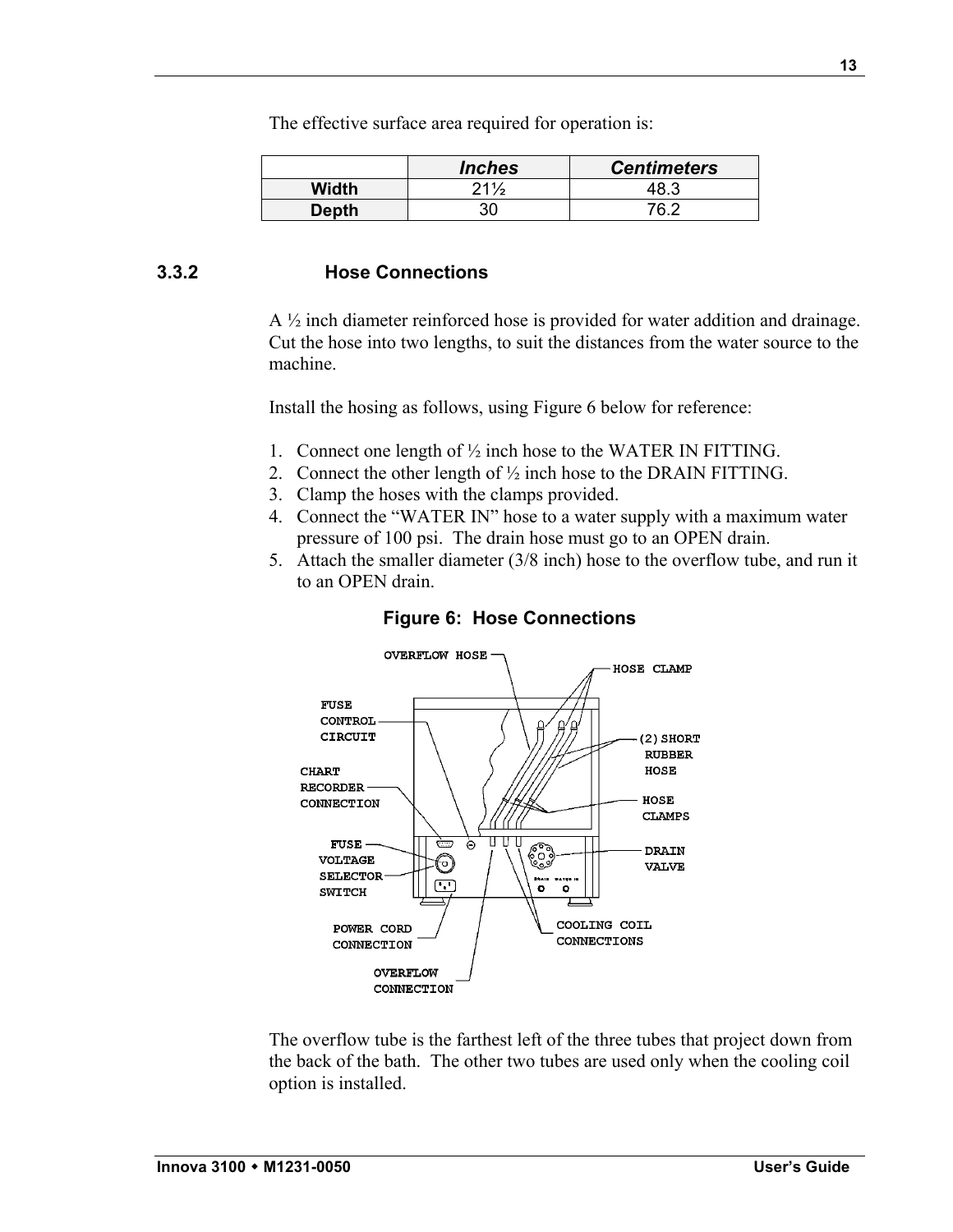

**To minimize the development of rust inside the waterbath:**

- **If you are using tap water in the bath, make sure the water has a low iron content.**
- **If you are using distilled water, mix it with a small amount of tap water and/or add dissolved salts. Any ultra-pure (distilled, de-ionized or reverse osmosis) water tends to leach the iron from the stainless steel, encouraging oxidation.**

**If the cooling coil option is factory-installed in your unit**, an additional 16 foot reinforced rubber hose is provided, with corresponding clamps, for connection to the coolant or water supply. To install the hose:

- 1. Cut the hose into two pieces to suit a water supply and drain length requirement.
- 2. Attach each of the two hoses to the cooling coil connection tubes with clamps, allowing 1/8 - 3/16 inch of hose to extend beyond the clamps.
- 3. One line must go to an open drain or return to a coolant supply; the other line must be connected to a water or coolant supply.

# $\mathbb{R}$  note:

**If you are using tap water as coolant for the unit, it is preferable that the supply hose be attached to a supply valve, to minimize water use.**

# **3.3.3 Electrical Connections**



# *CAUTION!*

**Be sure to use the following checklist BEFORE making electrical connections.**

- 1. If you have not already done so, check the voltage selector switch at the rear of the unit to be sure that it is set to the appropriate voltage.
- 2. Remove the caution label from the rear of the unit.
- 3. Set the circuit breaker on the right side of the unit to the OFF position. **ONLY THEN:**
- 4. Connect the power cord to the power cord connection and to a grounded electrical outlet.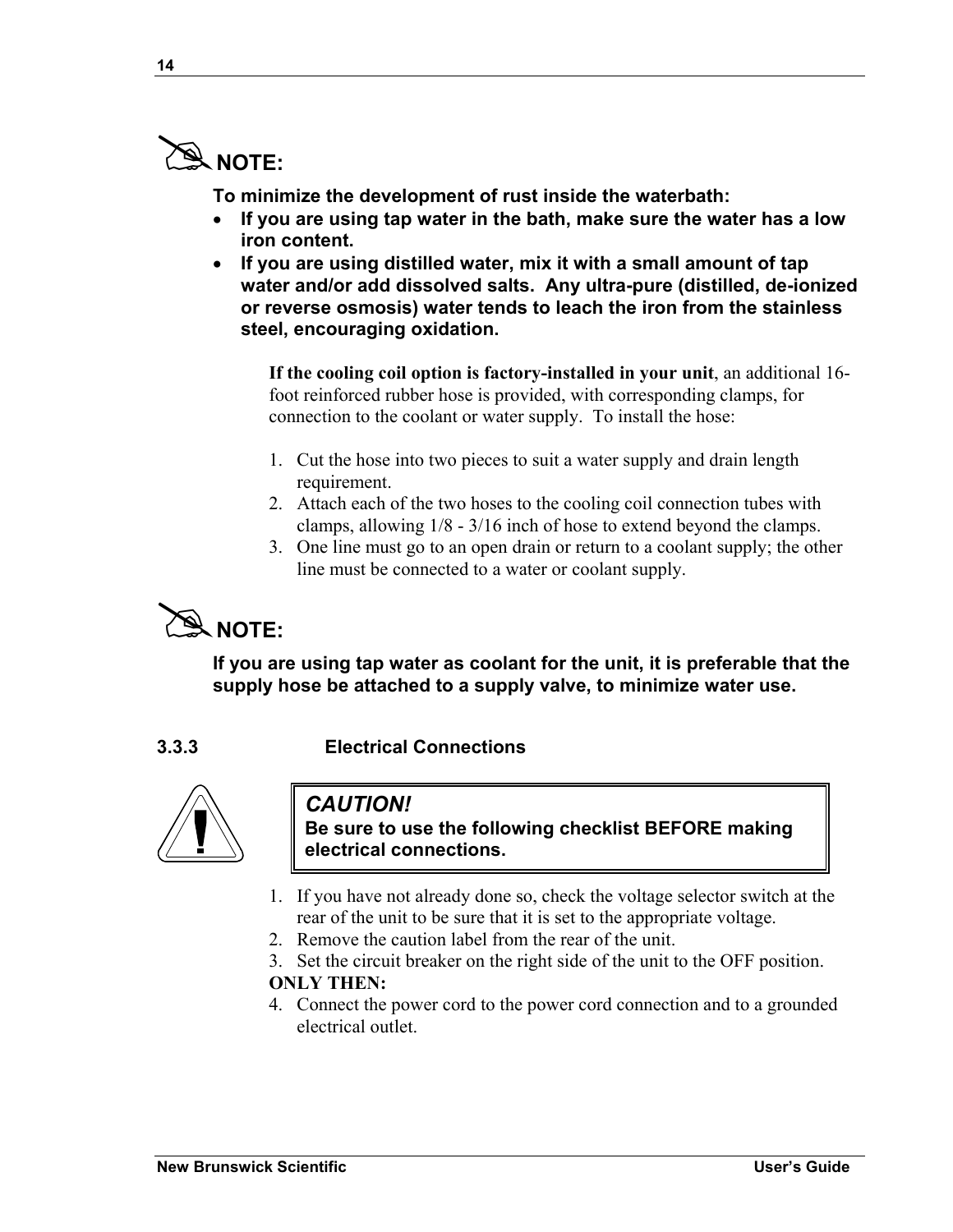

# *CAUTION!* **A grounded electrical outlet is necessary for the safe operation of this instrument.**

# **3.3.4 Platform Installation**

A platform must be installed on the unit prior to use. To install the platform:

- 1. Make sure the circuit breaker on the right side of the unit is set to the OFF position.
- 2. Place platform assembly on top of the drive arms (*see Figure 7 below*).
- 3. Install each of the four locking knobs, through the support, into drive arms.
- 4. Tighten all four locking knobs.

**Figure 7: Platform Installation**

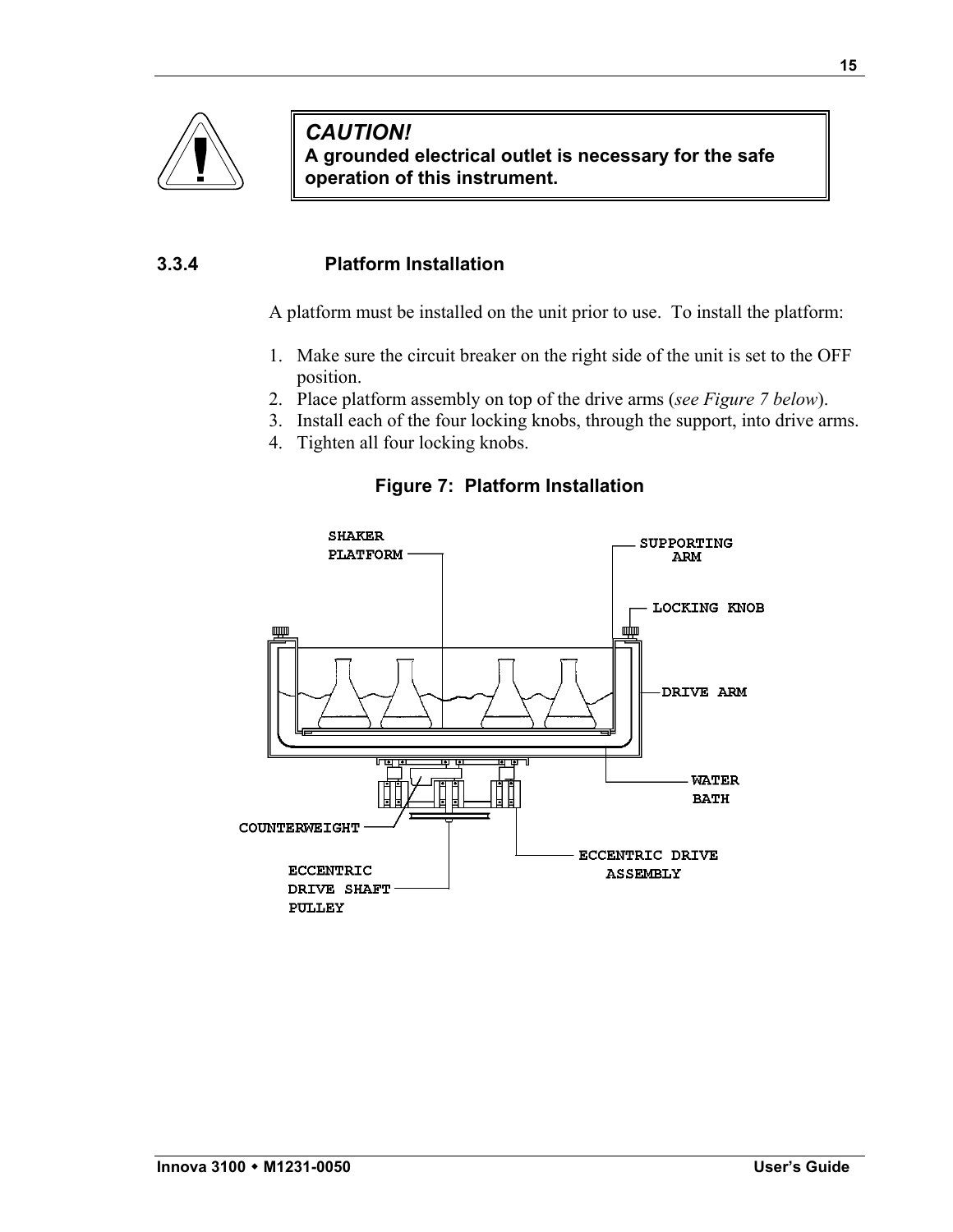<u> 1980 - Johann Barbara, martxa amerikan personal (</u>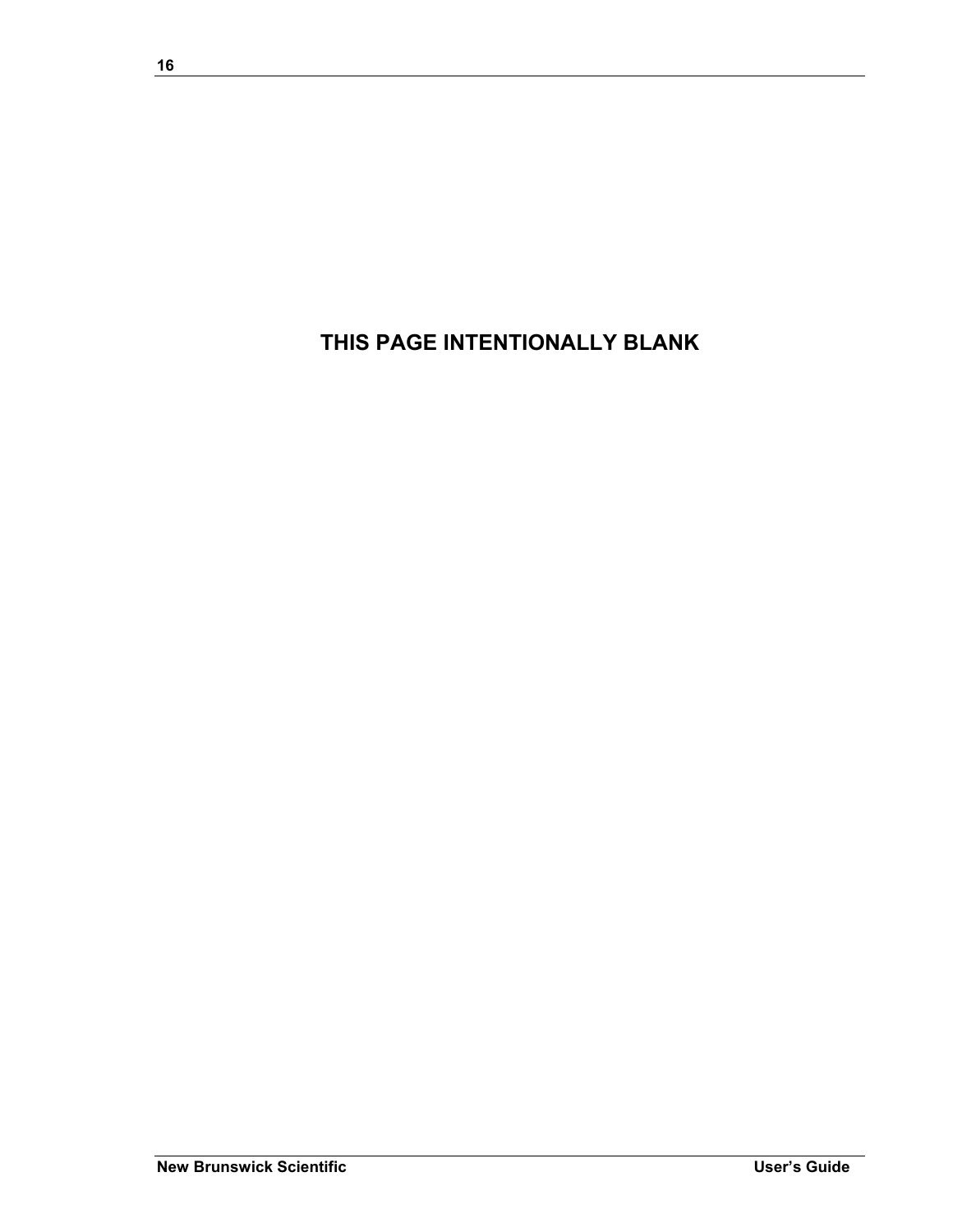# 4 OPERATION

# *4.1 Starting the Innova 3100*

To initially start the instrument, press the ON/OFF switch (located on the right side of the shaker) to the ON position.

# #**NOTE:**

### **The LED display will flash to indicate that the shaker has been off or the power to the shaker has been interrupted. To stop the flashing display, press any key.**

Press the **SELECT** key until the RPM indicator lights. If the shaker is running, the LED display will track the speed as it accelerates to the last entered speed setpoint.

The shaking action may be stopped or started by pressing the **START/STOP** key.

# *4.2 Continuous (Unlimited) Run*

To set up a continuous run:

- 1. If the LED displays "Off", press the **START/STOP** key.
- 2. Press **SELECT** until RPM is lit.
- 3. Press either ∆ or ∇ key to enter SET mode (SET indicator will light).
- 4. Set the speed by using the  $\Delta$  or  $\nabla$  key until the desired setpoint is displayed.

# $\mathbb{R}$  NOTE:

### **Holding the** ∆ **or** ∇ **key down will cause the setting to change more rapidly.**

The setpoint may be changed during a run without stopping the shaker by following steps 2-4 above. During speed changes, the alarm may sound until the speed returns to within 5 RPM of the setpoint; do not be concerned.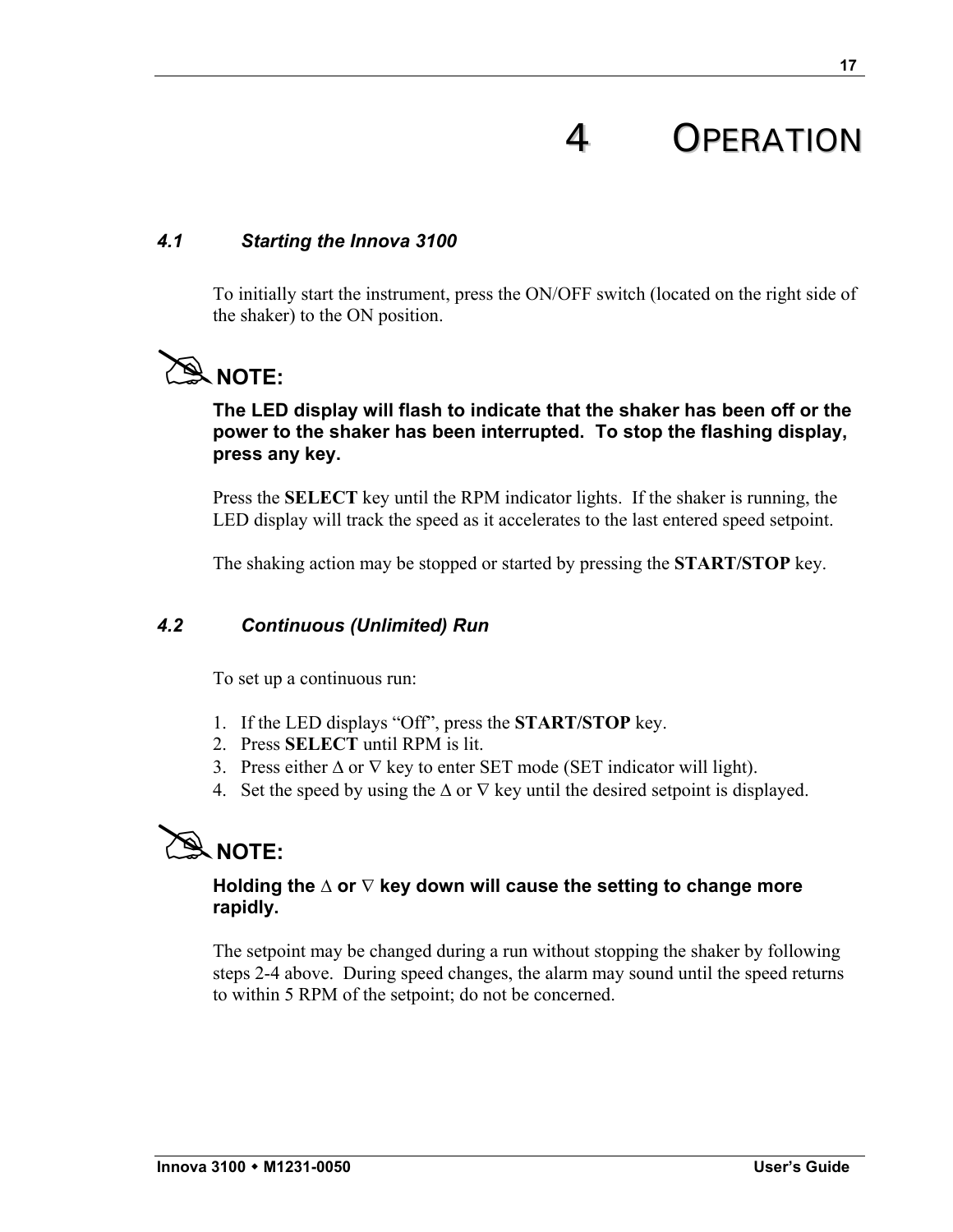# *4.3 Checking a Setpoint*

To check any setpoint:

- 1. Press **SELECT** until the desired indicator is lit.
- 2. Press either  $\Delta$  or  $\nabla$  to enter the SET mode, which will display the current setpoint.

# $\mathcal{A}$  NOTE:

**Holding the** ∆ **or** ∇ **key down for more than 0.5 second will cause the speed, time or temperature setpoint to change. Should this occur, resetting will be necessary.**

# *4.4 Timed Functions*

The shaker may be programmed to automatically stop after a preset time period of 0.1 hour to 99.9 hours. There must be power to the shaker in order to set the timer. However, a timed run can be initiated while the unit is either shaking or stopped.

# **4.4.1 Setting the Timer**

To set the timer:

- 1. Press the **SELECT** key to light HRS.
- 2. Set the time by pressing the  $\Delta$  or  $\nabla$  key until the desired setpoint is displayed (0.1 - 99.9 hours).
- 3. To start the timer operation, press the  $\Delta$  or  $\nabla$  key once. The SET indicator should light. While the SET indicator is on, press the **START/STOP** key. The timer indicator will light and remain lit for the duration of the run. At the end of the timed run the display will read "Off", the time indicator will flash, and the audible alarm will sound (if it is enabled).
- 4. The setpoint may be changed during a run without stopping the shaker by following steps 1 and 2 above.
- 5. To stop the alarm, press the **SELECT** key and change to any other function.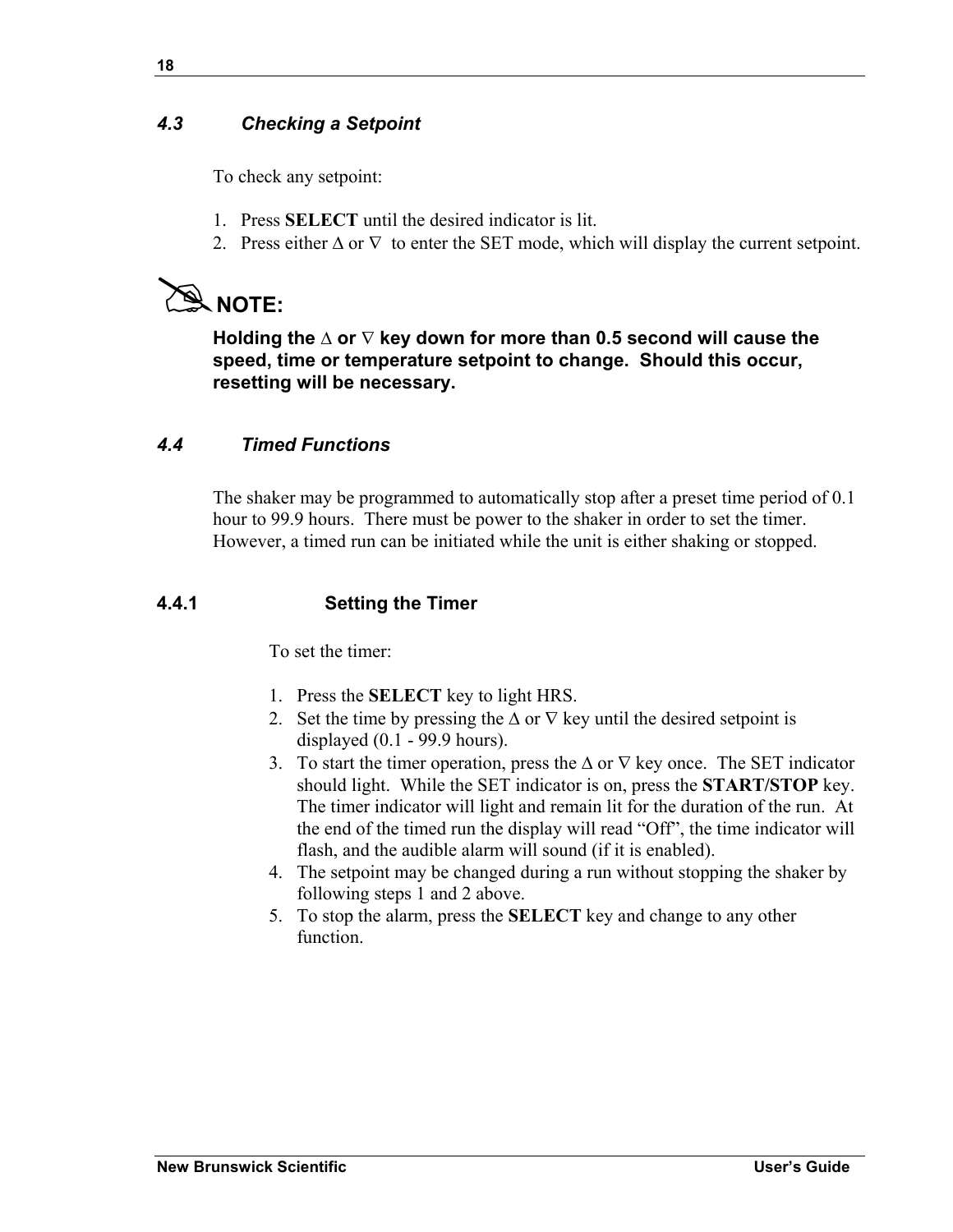**4.4.2 Cancelling the Timer**

- 1. Press the **SELECT** key to light HRS.
- 2. Set the time by pressing the  $\Delta$  or  $\nabla$  key until the desired setpoint is displayed  $(0.1 - 99.9$  hours).
- 3. While the SET LED is lit, press the **START/STOP** key. The TIME indicator will go out and the display will read "Off".

### *4.5 Alarm Functions*

Innova shakers have an audible alarm which is activated at predetermined times. It may be deactivated in the following way:

- 1. Press **SELECT** to light HRS.
- 2. **Simultaneously** press the ∆ and ∇ keys. The SET and MAINT indicators will flash.
- 3. While the SET and MAINT indicators are flashing press the START/STOP key. The MUTE indicator will light to advise that the audible alarm is deactivated.

To reactivate the alarm, repeat steps 1-3. The MUTE indicator will be extinguished when the alarm has been reactivated.

### *4.6 Temperature*

This control consists of an internal electrical interface, an RTD temperature probe, and an analog output for chart recorder or computer. The temperature probe is in the water bath. The temperature can be set from 5.0°C above ambient to 99.9°C.

### **4.6.1 Setting the Temperature**

To set the temperature setpoint:

1. Press the **SELECT** key until the function indicator lights on the °C mode.

# $\rightarrow$  NOTE:

**For temperatures above 50**°**C, the stainless steel gable cover (***see Chapter 7 for the part number***) is required to minimize heat loss.**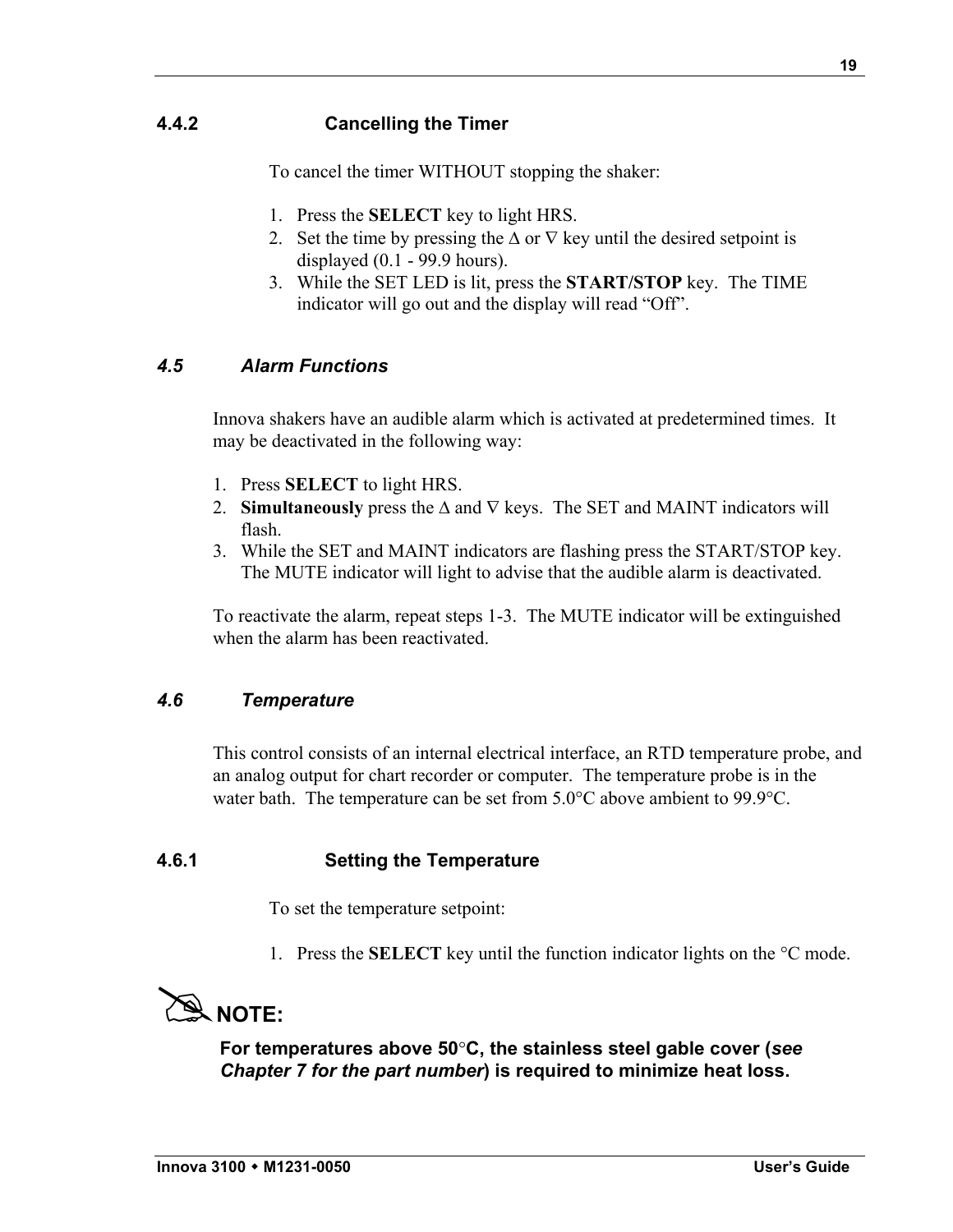The temperature alarms, both audible and flashing light, are activated if the temperature is more than 1.0°C higher or lower than the temperature setpoint. The alarm will automatically deactivate as the unit achieves the set temperature.

# **4.6.2 Deactivating Temperature Control**

If desired, the temperature control system may be shut off during set-up for special investigations.

To deactivate the temperature control system:

- 1. Press and hold the  $\nabla$  key until the setpoint is at 4.0°C.
- 2. While holding the ∇ key, simultaneously press the START/STOP key. The temperature setpoint display shows "Off" and the heater (and the cooling coil, if present) will be deactivated.

To reactivate the temperature control:

• Press the  $\Delta$  key until the desired temperature setpoint is displayed.

# #**NOTE:**

**The shaker may be started or stopped by pressing the** START/STOP **key. When starting, the unit will automatically return to the last function and setting. The alarms will be activated until the speed is within 5 RPM or the temperature is within 1.0**°**C of the setpoint. The alarm will not sound when the shaker is accelerating or the temperature is changing to satisfy the setpoint immediately following turning on the power.**

# *4.7 Temperature Offset Calibration*

The temperature probe and the temperature controller are calibrated together at the factory. The temperature probe measures the temperature of the air at the probe's location, near the heat exchanger return vent. The controller uses the probe input to adjust air temperature, up or down, to match the temperature setpoint.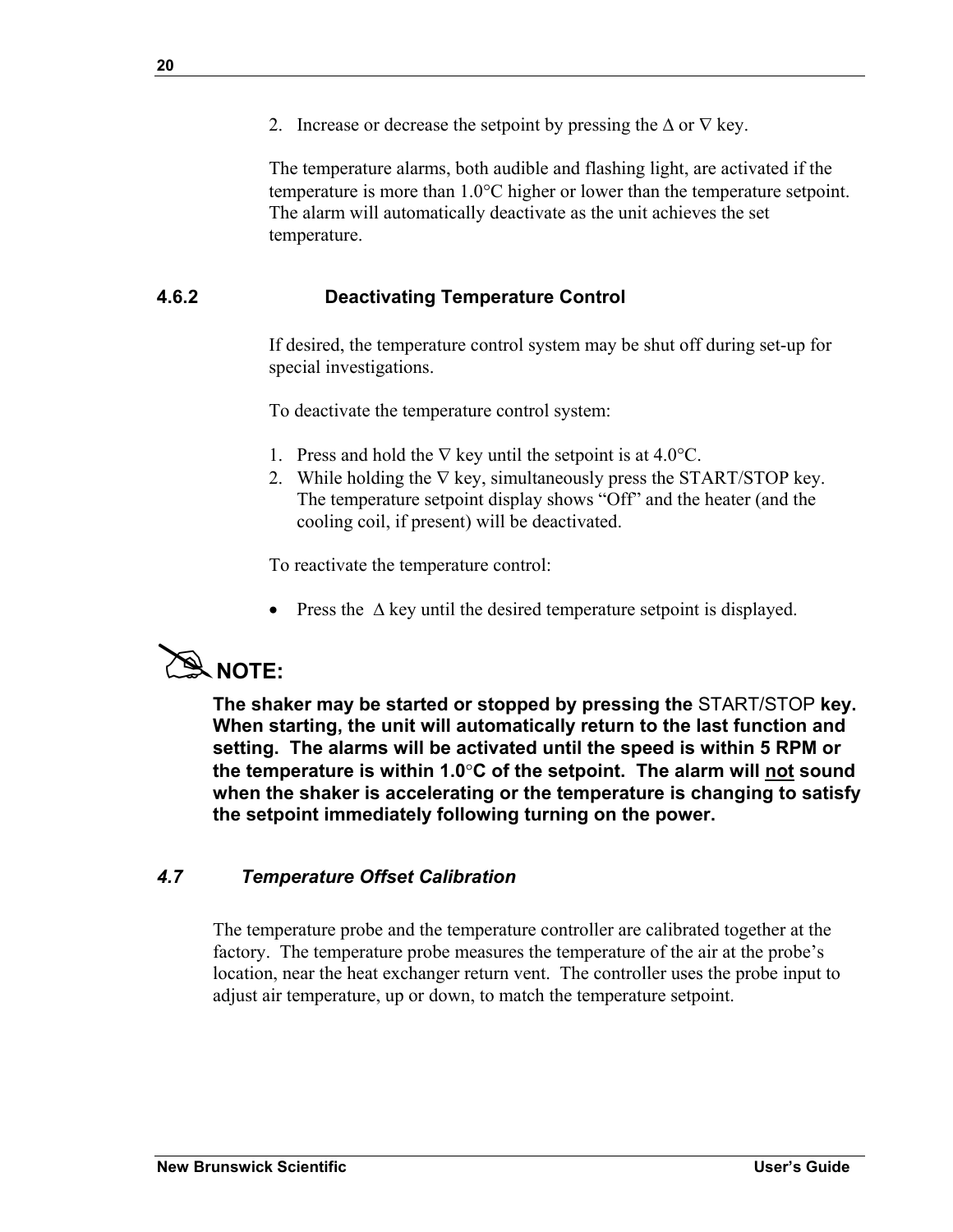Depending on various conditions within the chamber, such as flask placement and size, the heat produced by growing organisms, heat losses due to liquid evaporation from flasks, etc., the display temperature may differ from temperatures within the flasks themselves.

If you wish to have the temperature display ("Indicated Temperature") match the temperature at a given point, or match the average of a series of points within the chamber ("Actual Temperature"), proceed as follows:

- 1. Let the unit equilibrate at or near the desired temperature. Record the Indicated Temperature.
- 2. Record the Actual Temperature.
- 3. Calculate the temperature correction value: Actual Temperature Indicated Temperature = Temperature Correction Value.
- 4. Press the **SELECT** key until the °C function indicator illuminates.
- 5. **Simultaneously** press the ∆ and ∇ keys. The SET and MAINT indicators will light.
- 6. While the SET and MAINT indicators are illuminated, use the  $\Delta$  or  $\nabla$  key to set the display to the calculated Temperature Correction Value.

# $\mathbb{R}$  NOTE:

# **The °C light will pulse rapidly for a short duration to indicate it is not operating in the factory default mode. It will pulse for a longer duration and less rapidly (with a frequency of approximately one second) to indicate temperature is more than one degree above or below setpoint.**

To return to the factory calibration:

- 1. Press the **SELECT** key until the °C function indicator illuminates.
- 2. Simultaneously press the  $\Delta$  and  $\nabla$  keys. The SET and MAINT indicators will light.
- 3. While the SET and MAINT indicators are illuminated, press the **START/STOP** key.

# *4.8 Total Running Time*

The control module of the Innova Shaker totals the time the shaker has been "ON" to track hours of usage.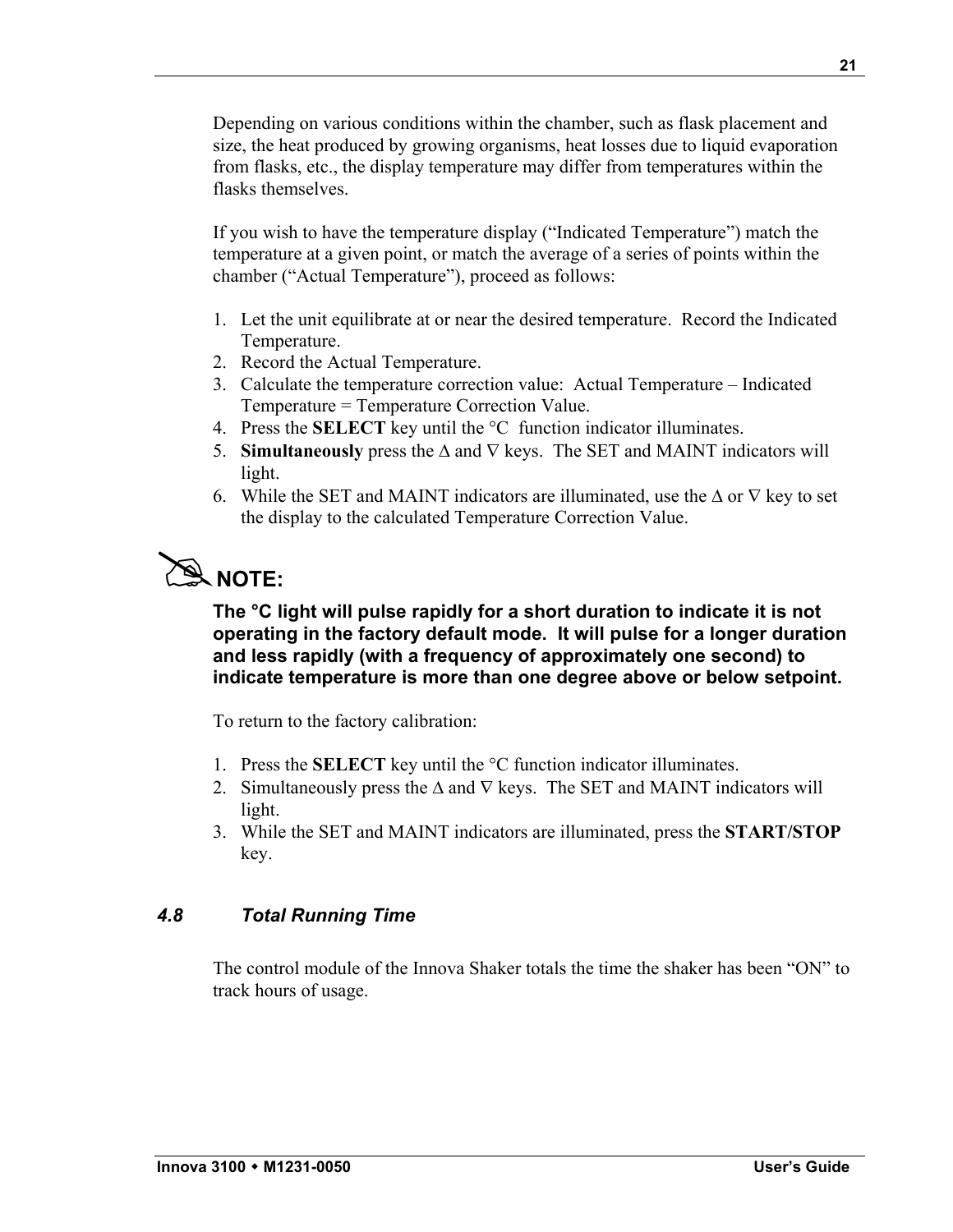To display the accumulated running time:

- 1. Select HRS using the **SELECT** key.
- 2. **Simultaneously** press the ∆ and ∇ keys.

The SET and MAINT indicators will flash and the accumulated running time will be displayed in hundreds of hours (i.e., "02" equals 200 hours; "102" equals 10,200 hours). This display will continue for 10 seconds and then default to the previous mode readout.

# *4.9 MAINT Indicator Light*

After 10,000 hours of operation, the MAINT indicator will light. Preventive maintenance is recommended at this point. The light can be deactivated by NBS service personnel. Alteration of the internal clock by unauthorized personnel will void the warranty.

# *4.10 Water Level Control*

The unit is equipped with an automatic water level control that is infinitely variable from approximately  $\frac{1}{2}$  inch to  $2\frac{1}{2}$  inches above the platform level. For proper operation of the water level control system, the drain valve on the rear panel (*see Figure 2 or 6*) must be closed and the external water supply must be on. Naturally, the power must also be on.



**Figure 8: Water Level Control**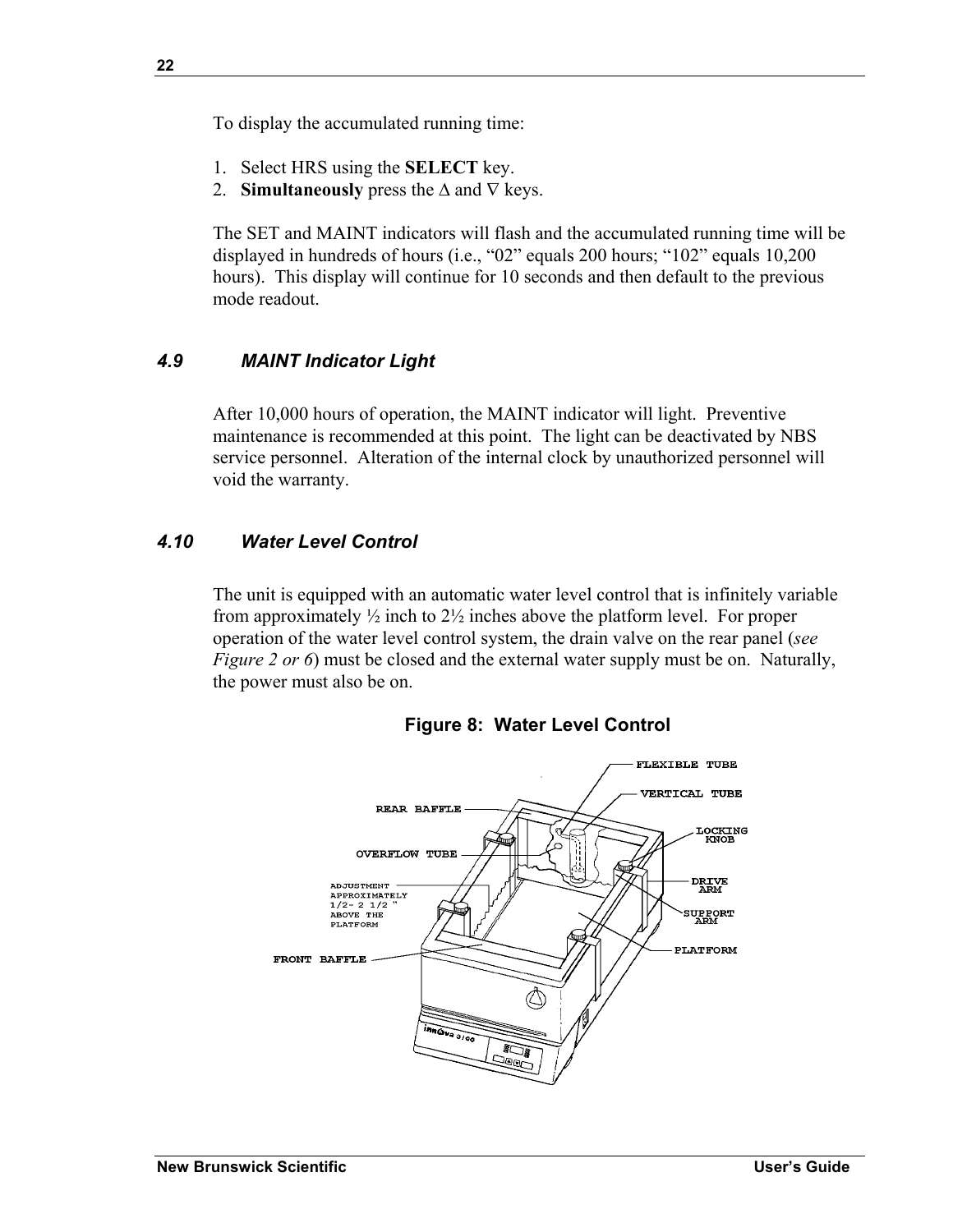The level control maintains a water level slightly above the platform. To adjust the water level:

- 1. Make sure the power is ON.
- 2. Remove the rear baffle (*see Figure 8 above*) by lifting it straight up and away. The level control is exposed.
- 3. Note the position of the water level and decide whether the desired level is higher or lower.
- 4. To raise the water level, note the position of the flexible tube graduations (these gradations and markings are for reference only).
- 5. Lift the tube up and push the excess tubing through the rear wall of the tank. As you raise the control, the solenoid will open and water will fill the bath until the new water level is established.
- 6. To lower the water level, feed the flexible tube back into the vertical stainless steel tube. The drain valve should then be opened. Close the drain valve when you hear the solenoid valve operating.
- 7. When the water level set is satisfactory, replace the rear baffle.

# *4.11 Low Water Level Alarm*

To prevent heating when there is no water in the bath, the unit is provided with a safety circuit to ensure that the heater will not activate if no water is present. The \* (Low Water Level) indicator will flash and the audible alarm will sound. The \* indicator will also light if the water level is below the minimum setting.

When the water level alarms are activated, check to be sure that:

- the "Water In" hose is properly in place
- the supply valve is open
- the drain is closed.

When the condition is corrected, the alarms deactivate in approximately 10 seconds.

# *4.12 Draining the Bath*

To drain the water bath, turn off the external water supply and open the unit's drain valve *(on the rear panel--see Figure 2 or 6)*, after verifying that the drain hose is properly connected to the unit and empties into an open drain.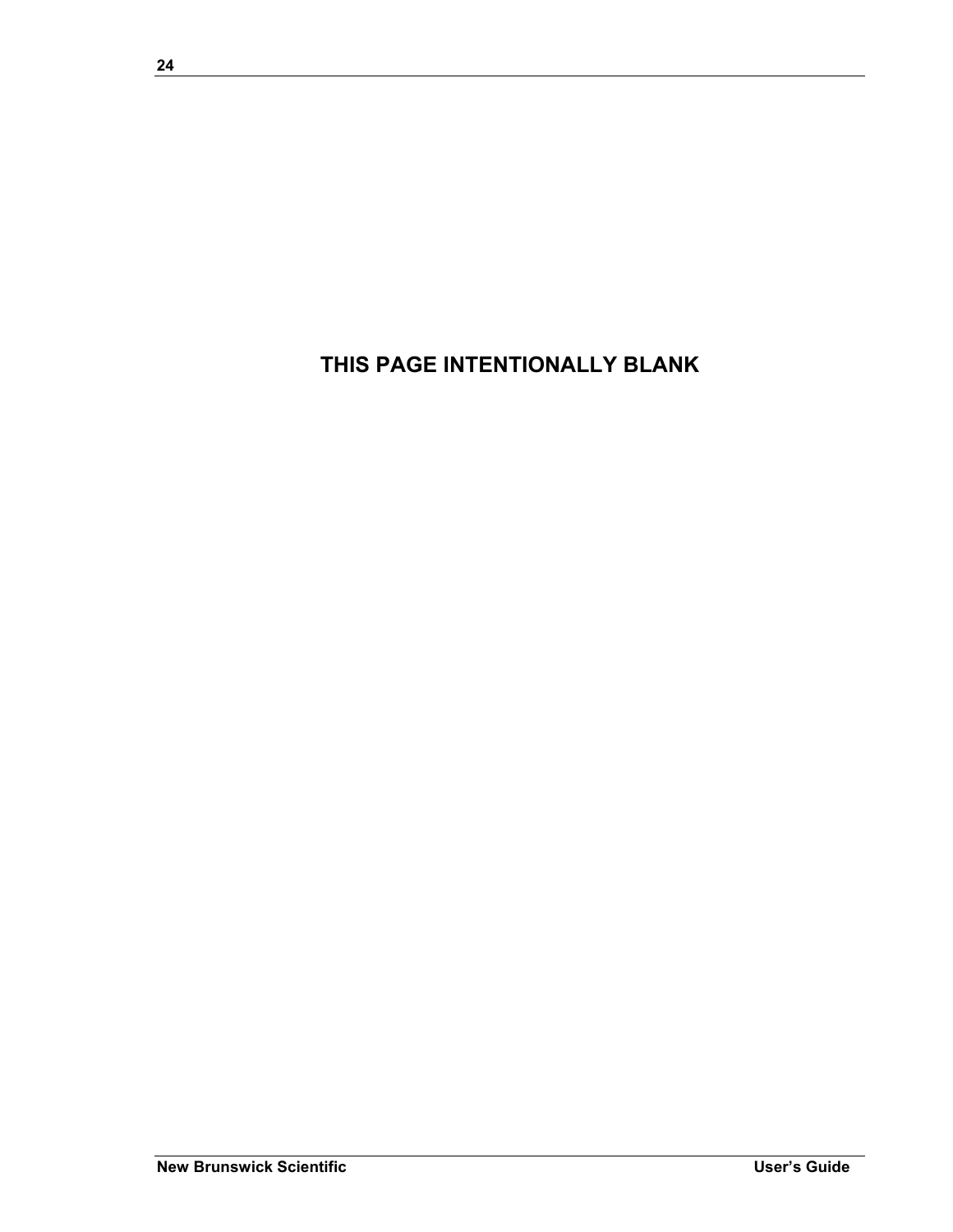# 5 MAINTENANCE & SERVICE

*The following section describes basic cleaning and maintenance instructions for the user. There are also troubleshooting and service procedures, and instructions to install optional features. These must be performed by a qualified service technician or engineer.*



# *WARNING!*

**Before cleaning the instrument, and before a qualified Service Engineer performs any maintenance or service procedures, be sure to turn the power off (using the ON/OFF switch on the side). Also disconnect the power cord.**

# *5.1 Maintenance*

The Innova Shaker requires no routine mechanical maintenance on the part of the user. The MAINT indicator light goes 10,000 operating hours after the unit was last serviced. At that time, contact your local NBS Service Engineer or call the NBS Service Department at 1-800-631-5417 (within the United States). This periodic maintenance will keep your unit in premium condition.

# *5.2 Cleaning*

As most water contains minerals that will deposit on the inside surfaces of the water bath, the unit should be drained and flushed on a weekly basis. Mild household or laboratory detergents can be used in the tank. To remove any caked buildups on the stainless steel surfaces, a **plastic** scouring pad (such as Scotchbrite) may be used. This can be used also to remove scratches from the stainless steel.

The outside painted surface can normally be cleaned with a damp cloth; if necessary, standard household or laboratory cleaners may be used. **Do not use other abrasive or corrosive compounds to clean this instrument**, as they may damage the unit and void the warranty.

# $\triangle$  NOTE:

**To minimize the development of rust inside the waterbath, do not use steel wool or other abrasive pads to clean the stainless steel bath.**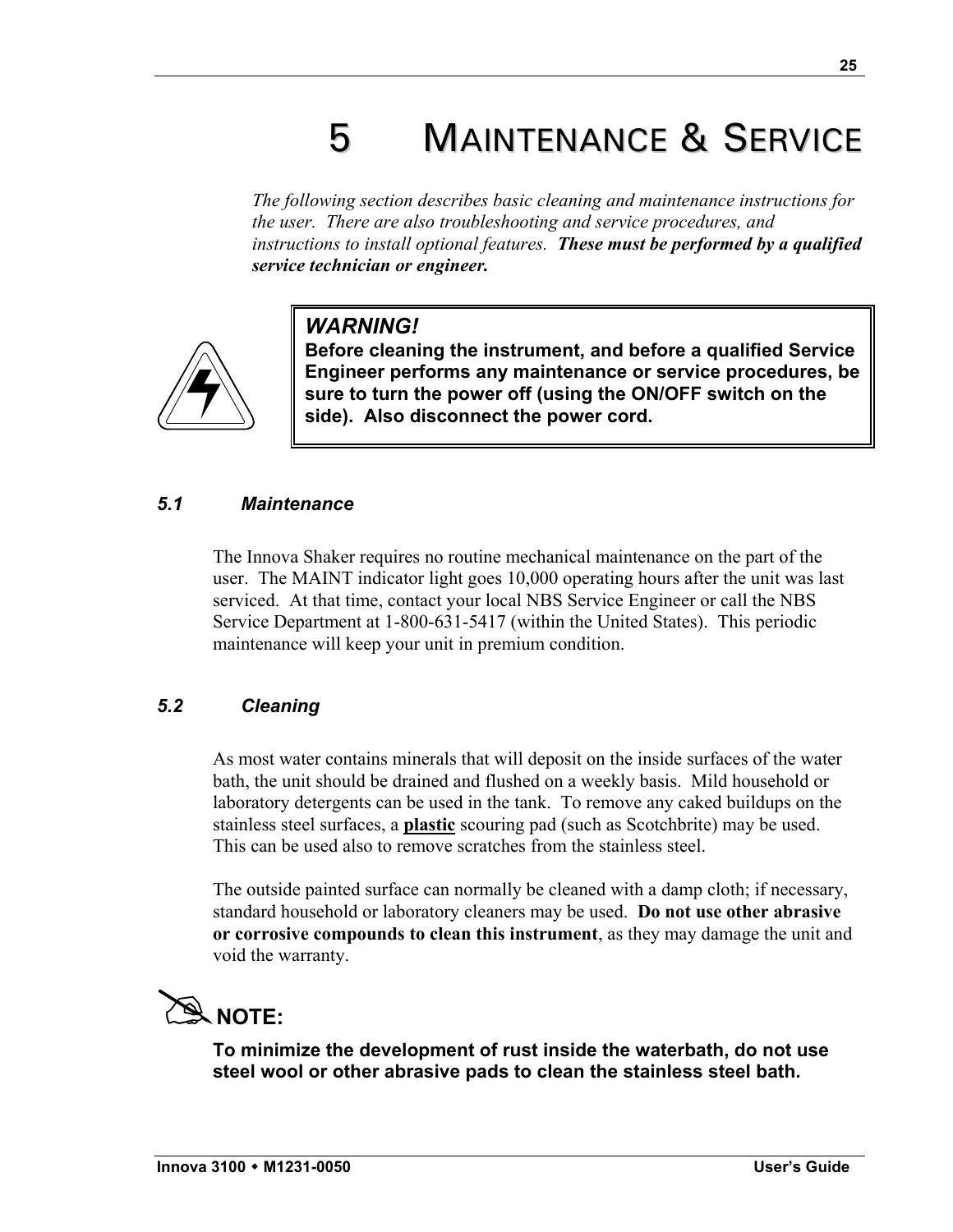

# *WARNING!*

**None of the following procedures should be attempted by anyone who is not a qualified Service Engineer or Technician.**

**The** ON/OFF **switch must be turned off and the power cord disconnected prior to beginning any of these procedures.**

# *5.3 Changing Fuses*

The unit is designed with a circuit breaker, which is used as an **ON/OFF** switch. There are two fuses on the rear of the unit. One is to protect the control circuitry and the other is to protect the motor circuit. The motor circuit fuse is mounted in the center of the Voltage Selector Switch.

To remove either fuse:

- 1. Insert a small, flat-bladed screwdriver and turn counter-clockwise until it disengages and the fuse holder springs free.
- 2. Check the fuse. If it has failed, replace it with a like fuse as identified in the Spare Parts List (*see Section 5.13*). Spare fuses are supplied with the unit.

# *5.4 Changing Voltage*

Innova Shakers are set to the appropriate line voltage prior to shipment. The voltage selector switch (*see Figure 2 or 6*), however, is a universal power-entry device which can be reset to adapt to worldwide power requirements.

If it becomes necessary to set the unit to a different voltage, use the following procedure.

- 1. Set the **ON/OFF** switch (located on the right side of the unit) to OFF.
- 2. Disconnect the unit from the power source.
- 3. Using a small, flat-bladed screwdriver, rotate the center portion of the switch until the fuse is disengaged. Remove the fuse.
- 4. Using a larger flat-bladed screwdriver or a small coin, rotate the center portion of the switch to the desired voltage. The indicator is at the top of the switch.
- 5. Replace the fuse and holder.
- 6. Check that the proper power cord is available for the voltage selected.
- 7. Plug the power cord into the power cord connection on the unit and the power source.
- 8. Set the **ON/OFF** switch to the ON position. The unit is ready for operation.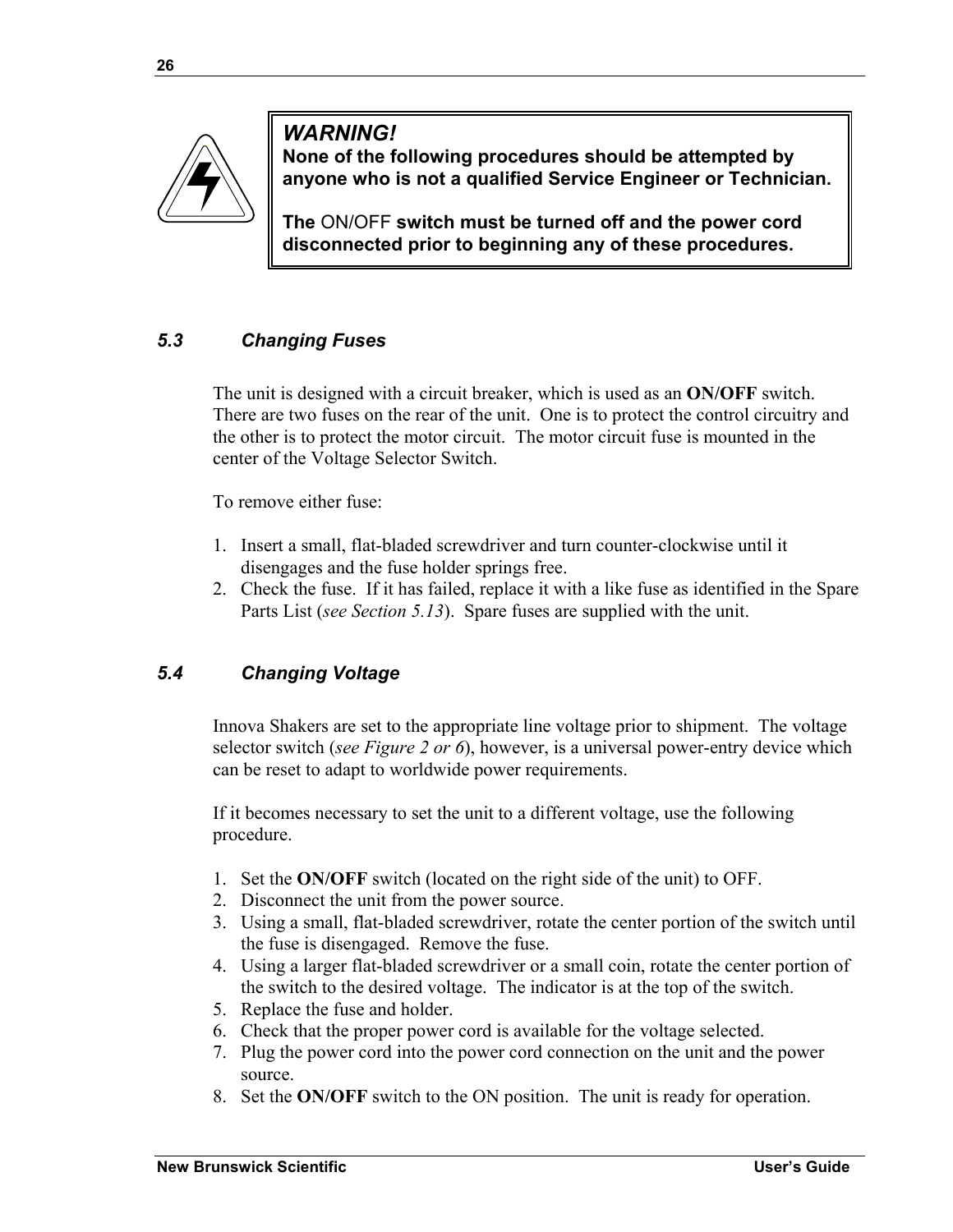# *5.5 Replacing/Adjusting the Motor Drive Belt*

To replace or adjust the motor drive belt:

- 1. Drain the water out of the bath.
- 2. Turn off the power and remove the power cord.
- 3. Lay the unit on its left side, using a soft pad to protect the finish.
- 4. Remove the bottom cover using a Phillips (+) screwdriver. Retain the screws for reuse.
- 5. Rotate the large pulley (*see Figure 9 below*) and exert a light pressure to the belt so the belt feeds out of the pulley groove.

**Figure 9: Belt Replacement & Adjustment**



6. Install a new belt by feeding it onto the motor pulley and guiding it onto the large pulley while rotating the large pulley.



# *CAUTION!* **Be sure to keep fingers clear to avoid pinching them between the belt and pulley.**

- 7. Check the belt tension with a light side pressure near the center of the belt. It should deflect approximately  $\frac{1}{4}$  inch (6.4 mm). If adjustment is needed, loosen the two bolts holding the motor plate and move the plate to either loosen or tighten the belt. Tighten the bolts when the adjustment is correct.
- 8. Replace the bottom cover, tightening the Phillips head screws.
- 9. Connect the power cord.
- 10. Set the circuit breaker to the "ON" position.

The unit is ready for operation.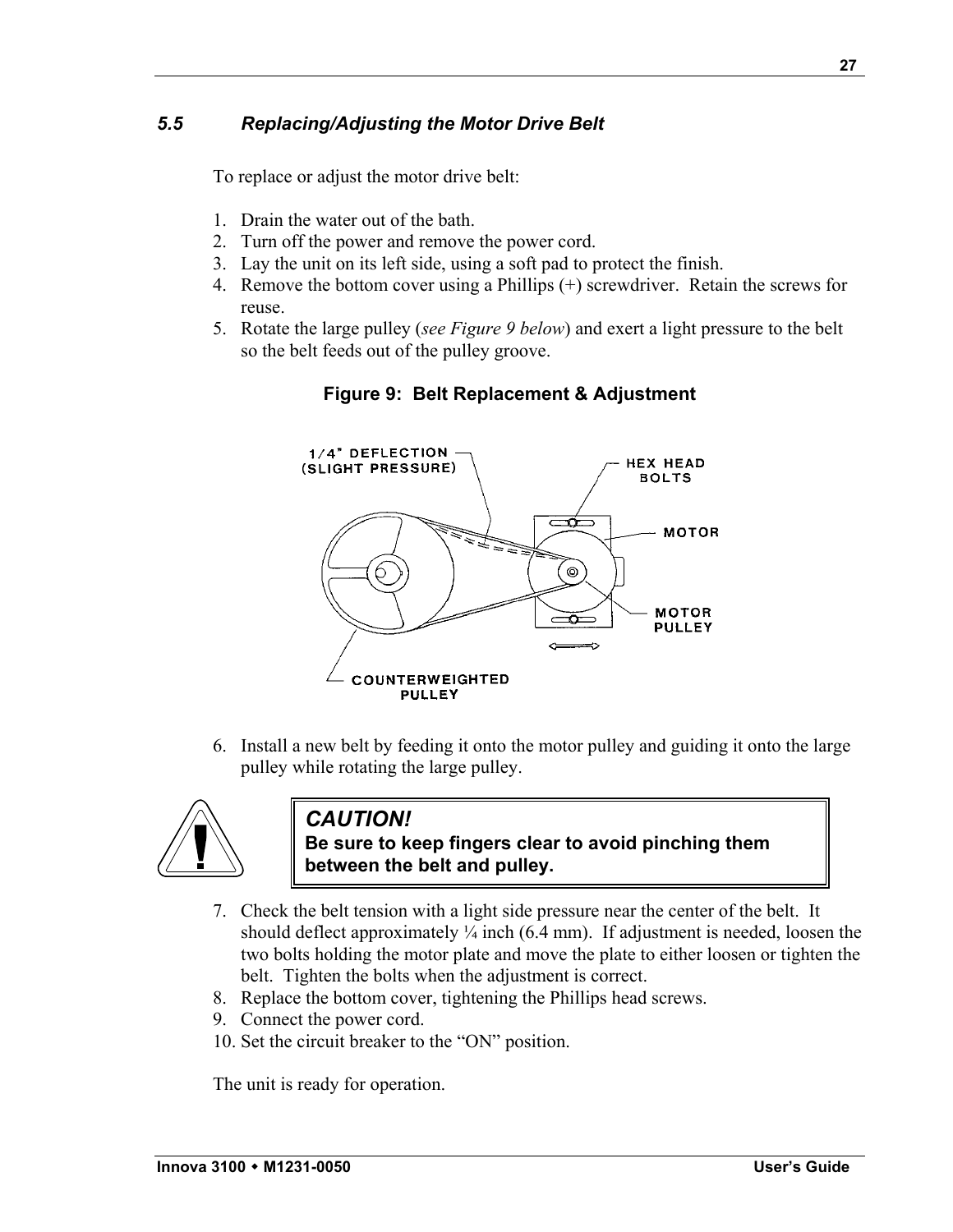# *5.6 Replacing the Motor Assembly*

To replace the motor assembly:

- 1. Drain the water out of the bath.
- 2. Turn off the power and disconnect the power cord.
- 3. Lay the unit on its left side, using a soft pad to protect the finish.
- 4. Remove the bottom cover using a Phillips (+) screwdriver. Retain the screws for reuse.
- 5. Referring to *Figure 10 below*, remove the connector from the motor by lifting straight up.



**Figure 10: Motor Assembly Replacement**

**CONNECTOR (TOP VIEW)** 

- 6. Remove the #8-32 nut, lock washer and ground lug from the motor plate.
- 7. Remove the two hex head bolts and washers, then lift out the motor and plate assembly.
- 8. Separate the motor from the plate by removing the three flat head screws. Save the hardware.
- 9. Loosen the pulley set screw and remove the pulley from the shaft. Save the pulley.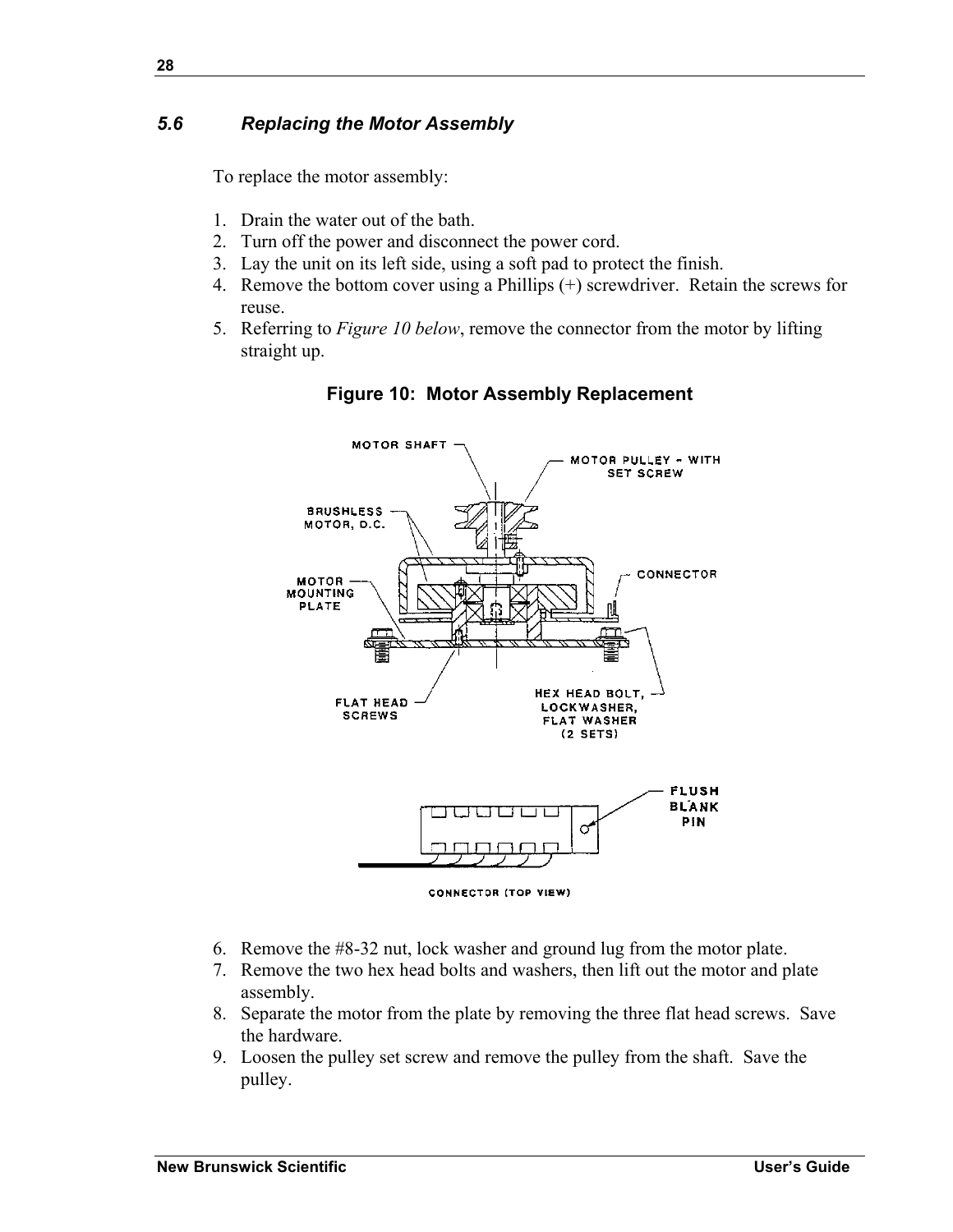- 11. Replace the pulley. Screw the set screw to the shaft flat, but do not tighten.
- 12. Position this assembly back onto the unit. Replace the two hex head bolts with their associated hardware, but do not tighten.
- 13. Replace the belt. Adjust the motor pulley height so that the belt is level as related to the drive pulley, then tighten the set screw.
- 14. Adjust the belt tension as shown in *Figure 9*, then tighten the two hex head bolts.
- 15. Rotate the large pulley by hand and see that the belt tracks smoothly.
- 16. Replace the motor connector. Be sure the motor connector is positioned (with the pin visible) as shown in *Figure 10*.
- 17. Reinstall the ground lug, lock washer and #8-32 nut onto the stud on the motor plate.
- 18. Reinstall the bottom cover with its Phillips head screws.
- 19. Reconnect the power cord to the unit and to the power source.
- 20. Set the **ON/OFF** switch to the ON position.

The unit is ready for operation.

# *5.7 Acknowledging the MAINT Indicator*

After the shaker has been operating for 10,000 hours accumulated running time (initially, or since the previous maintenance check), the MAINT indicator light on the control panel will light. Only an NBS service engineer can turn it off.

The MAINT light indicates that it is time for a routine maintenance check. A regular schedule of routine maintenance is an excellent way to keep your valuable equipment performing optimally for years of reliable service.

# *5.8 Recorder Adaptation*

To record speed and temperature a recorder (not supplied) can be used. It should have the following capabilities:

- To record both speed and temperature, two channels are required. Each channel should have signal conditioning which accepts 0-5 volt DC input. The pin-out diagram and scale below identify the application.
- A mating connector is required on the recorder cable (not supplied). This is a 9-pin male D subminiature connector, AMP Amplimite HDP-20 series or equivalent.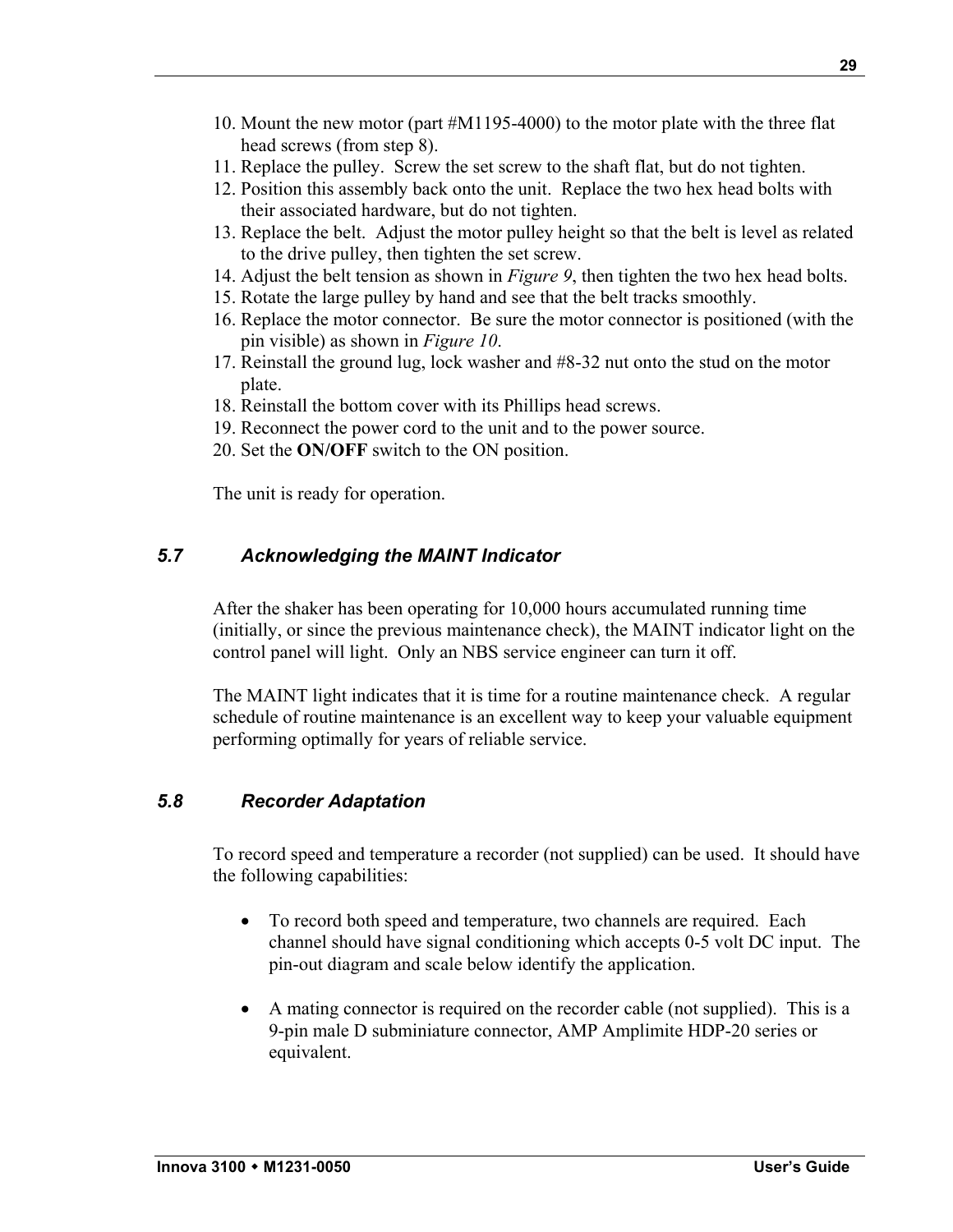**Figure 11: Recorder Connector**





**The figure above is the pin-out diagram, as seen from the rear of the unit. The chart below identifies the pin application and scale.**

| Pin # | <b>Signal Name</b> | <b>Scale</b>         |
|-------|--------------------|----------------------|
| 6     | Speed              | $1V = 100$ rpm       |
|       | Ground             |                      |
|       | Temperature        | $1 V = 20^{\circ} C$ |
|       | Ground             |                      |

# *5.9 Retrofitting the Cooling Coil Option*

The cooling coil option provides the ability to control temperatures below ambient in the Innova 3100. Control can be maintained at a temperature of 5°C or more above the coolant temperature.

Check the parts in the Cooling Coil Kit to be sure you have everything you need:

| Cooling Coil Kit (part #M1231-9920) |                                 |  |
|-------------------------------------|---------------------------------|--|
| Quantity                            | <b>Part Description</b>         |  |
|                                     | Stainless steel serpentine coil |  |
|                                     | Coil clamp                      |  |
| 2                                   | Short rubber hoses              |  |
| 2                                   | Stainless steel screws          |  |
| 2                                   | Stainless steel lock washers    |  |
| я                                   | Hose clamps                     |  |
| 16 feet                             | Reinforced rubber hose          |  |
|                                     | Rubber grommets                 |  |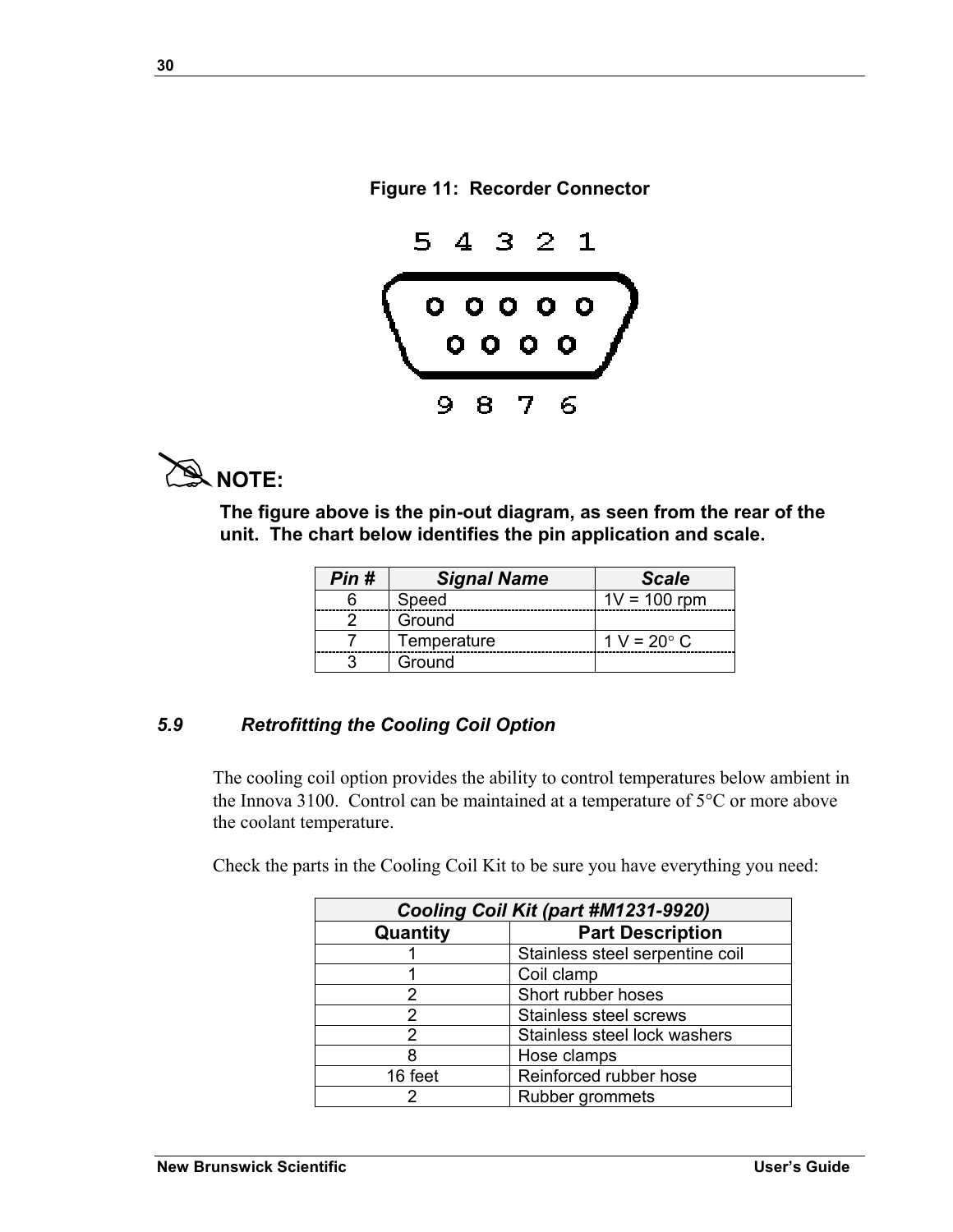To install the cooling coil kit:

- 1. Drain the water bath.
- 2. Turn the power OFF and disconnect the power cord.
- 3. Referring to *Figure 12 below*, remove the rear baffle by lifting straight up. The baffle will disengage from the retaining clips.



# **Figure 12: Cooling Coil Installation**

- 4. Remove the rear panel by removing the three screws on the lower edge of the panel, then slipping the panel down and away from the unit.
- 5. Remove the two plugs from the rear upper left side of the tank by prying them out with a flat-bladed screwdriver or knife blade.
- 6. Remove the platform assembly.
- 7. Slip the two grommets into the holes where the plugs were.
- 8. Angle the ends of the coil so they slide through the grommets, then lower the coil so that it centers around the drain in the tank.
- 9. Snap the coil clamp over the coil so that the formed ends of the bracket face the top of the tank.
- 10. Remove one screw from the drain port at the bottom of the tank.
- 11. Insert the cooling coil screws with their lock washers *(see figure 12)*; tighten in place with a Phillips (+) screwdriver.
- 12. Now facing the rear of the unit, slip one end of each of the two short rubber hoses over the coil ends.
- 13. Slide two hose clamps over each hose and slip each free end of the hoses onto the upper two stainless pipes to the right (from the rear) side of the manifold.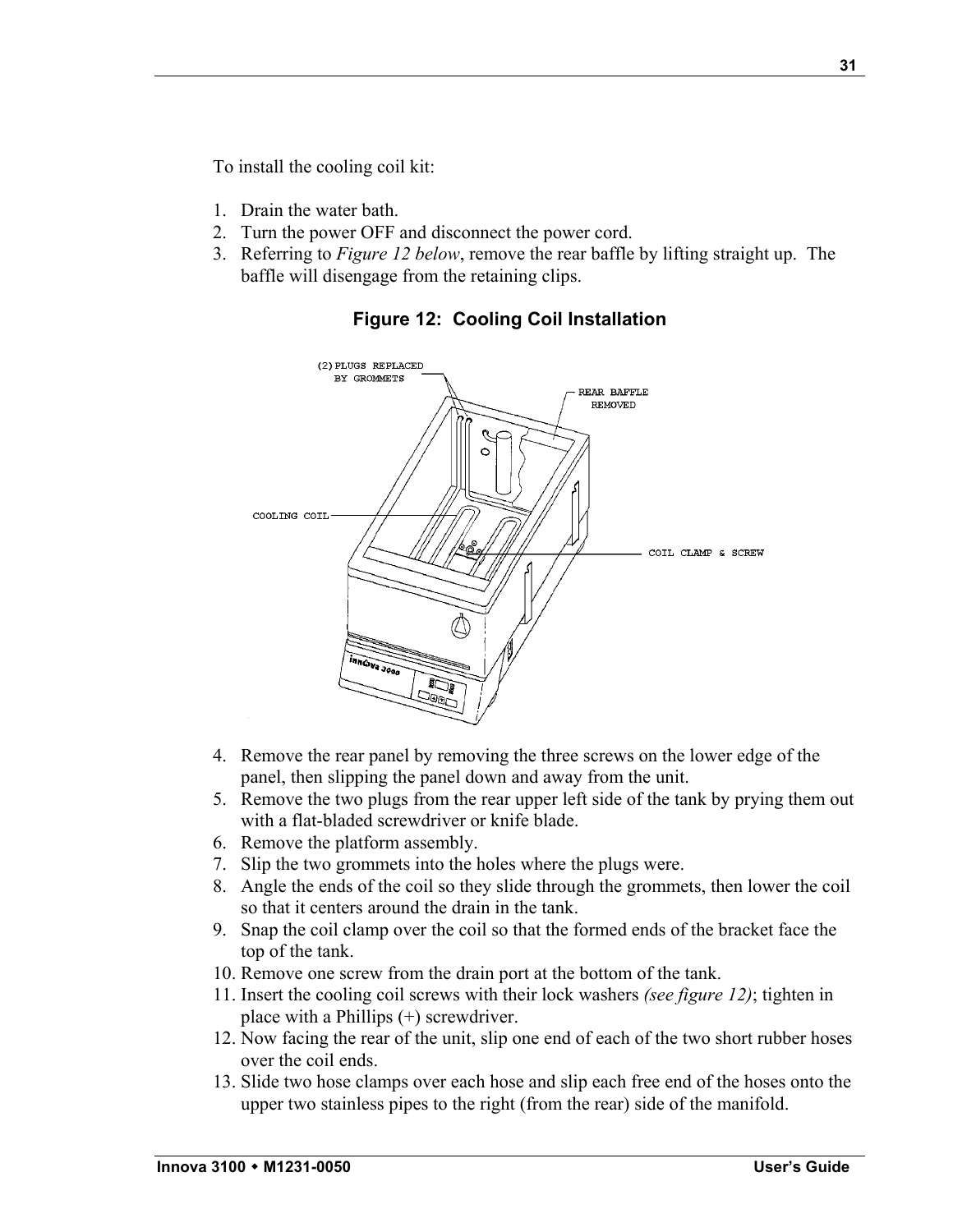- of hose to extend beyond the clamps. Tighten the four clamps securely.
- 15. Cut the 16-foot hose into two pieces to suit the water supply and drain length requirement.
- 16. Attach the two long hoses to the cooling coil tubes with two clamps, allowing 1/8" to 3/16" of hose to extend beyond the clamps *(see figure 2)*. One line must go to an open drain or return to a coolant supply, and the other line must be connected to a water or coolant supply.

# $\triangle$  NOTF:

# **If tap water is the coolant, it is preferable that the supply hose be attached to a supply line with a control valve, to minimize water use.**

17. Reinstall the rear baffle and mount the platform.

18. Check for leaks, then reinstall the rear panel.

To operate the cooling coil:

- 1. Turn on the coolant (or water) supply to the cooling coil.
- 2. Set the temperature control to the desired temperature below ambient.

The heater incorporated in the Innova 3100 will maintain accurate temperature control at any temperature 5°C or more above the coolant temperature.



# *WARNING!*

**Do not attempt to change boards or electronic components unless you are a qualified Service Engineer or Technician.**

**Integrated circuits are extremely susceptible to damage from electrostatic discharge. The Service Engineer or Technician should read and follow the ESD Precautions below before undertaking any work.**

# *5.10 ESD Precautions*

- 1. Do not remove components from their antistatic packaging until you are ready to insert them into their sockets or to install the board.
- 2. Before handling components or boards, touch an unpainted portion of the system unit chassis for a few seconds.
- 3. Wear a wrist grounding strap, available from most electronic component stores.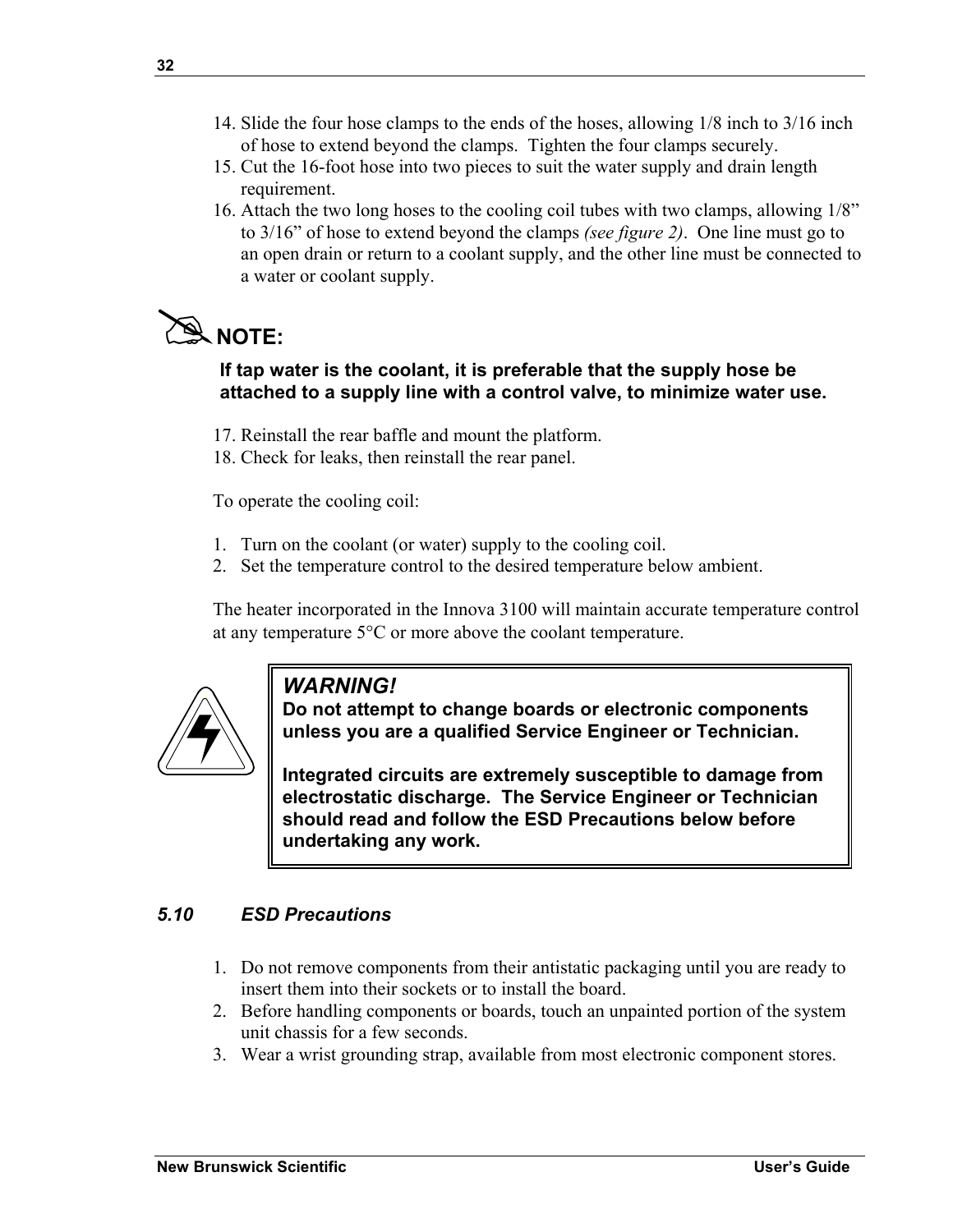# *5.11 Replacing the Main Control Board*

- 1. Switch the shaker OFF and disconnect the power cord.
- 2. Remove the five screws that hold the front panel (two screws on the sides and three on the bottom), and allow the front panel to lie on its face.
- 3. Remove the temperature control board:
	- a. Disconnect the harness wiring from connectors J101, J102, J103 and J104 (*see Figure 13 below*).
	- b. Remove the three 1/4" screws, the two nylon flat washers and the temperature sensor ground lug.
	- c. Disconnect the temperature control board from the main control board, being careful not to damage the board-to-board connectors. Apply force perpendicular to the plane of the board. **Do not lift from one end**.



# **Figure 13: Control Board Replacement**

- 4. Disconnect the harness wiring from connectors J1 and J2.
- 5. Remove the three hex spacers and 2 5/16 inch hex nuts.
- 6. Remove the green wire and keypad ground lead.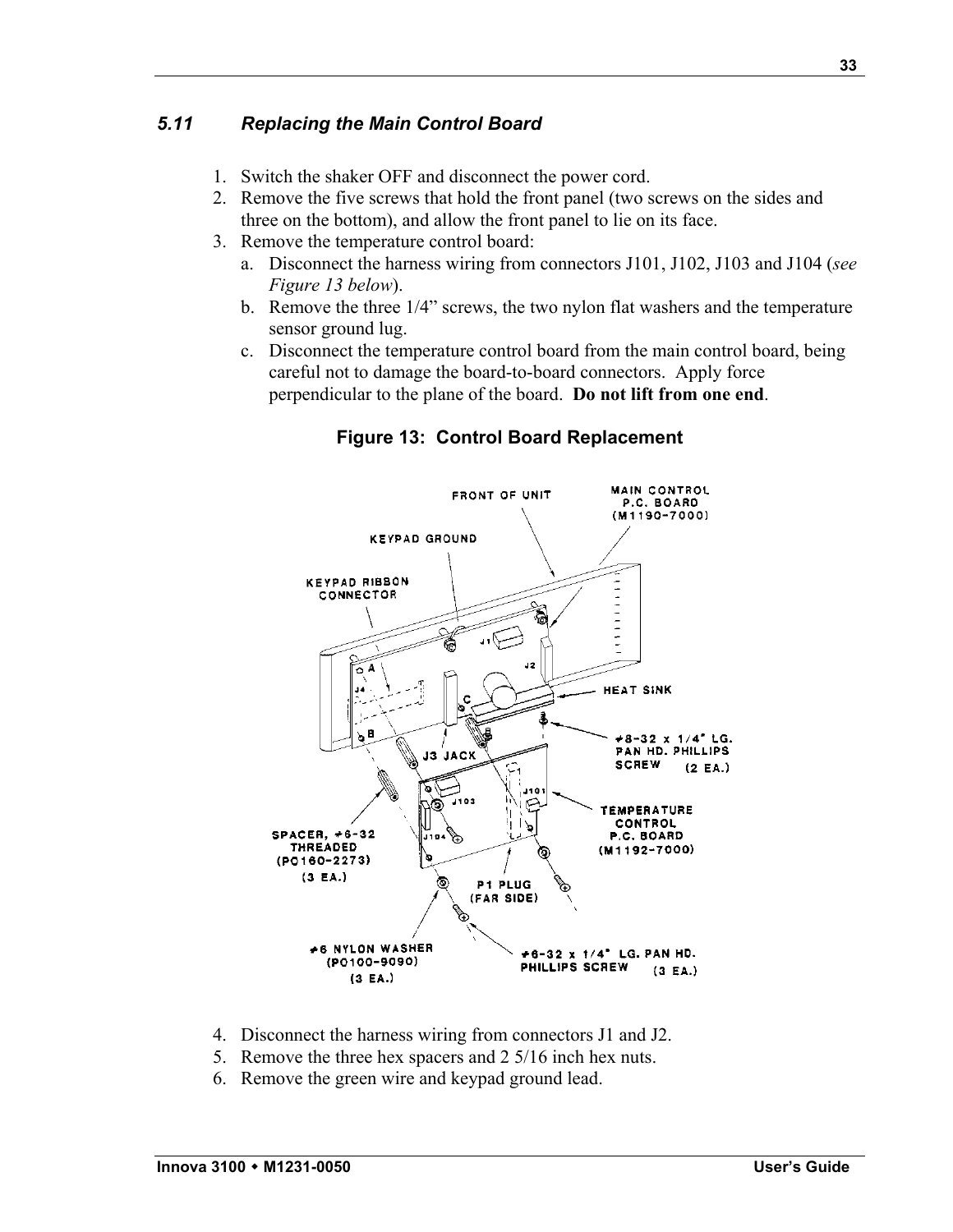- 7. Remove the two screws that fasten the heat sink to the front panel bracket.
- 8. Lift the board out of the front panel and disconnect the keypad connector from J4.

# #**NOTE:**

# **Be careful not to lose the five ¼ inch spacers or the gray insulator.**

- 9. Position the gray insulator on the solder side of the new main control board and connect the keypad connector to J4.
- 10. Make sure the five ¼ inch spacers are in place on the mounting studs and mount the new main control board.
- 11. Reinstall the two screws that fasten the heat sink to the front panel brackets, but do not tighten at this time.
- 12. Reinstall the three hex spacers, and tighten.
- 13. Reinstall the keypad ground lead and the green wire from the main chassis.
- 14. Reinstall the two 5/16 inch hex nuts and tighten.
- 15. Tighten the two heat sink mounting screws.
- 16. Reconnect the harness wiring to connectors J1 and J2. Make sure that each connector is properly positioned (keys mate and no pins remain exposed).
- 17. Reinstall the temperature control board:
	- a. Snap the temperature control board onto the main control board, making sure the board-to-board connectors mate properly.
	- b. Reinstall one  $\frac{1}{4}$  inch screw and the temperature sensor ground lug at the corner near J103. Reinstall the two remaining  $\frac{1}{4}$  inch screws and nylon flat washers.
	- c. Reconnect the harness wiring to connectors J101, J102, J103 and J104. Make sure that each connector is properly positioned (keys mate and no pins remain exposed).
- 18. Reinstall the front panel and secure with the five screws.
- 19. Connect the power cord to the rear of the shaker.

# *5.12 Replacing the Temperature Control Board*

- 1. Switch the shaker OFF and disconnect the power cord.
- 2. Remove the five screws that hold the front panel (two screws on the side and three on the bottom); allow the front panel to lie down on its face.
- 3. Disconnect the harness wiring from connectors J101, J102, J103 and J104 (*see Figure 13 above*).
- 4. Remove the three ¼ inch screws, the two nylon flat washers and the temperature sensor ground lug.
- 5. Disconnect the temperature control board from the main control board, being careful not to damage the board-to-board connectors. Apply force perpendicular to the plane of the board. **Do not lift from one end**.
- 6. Snap the new temperature control board onto the main control board, making sure the board-to-board connectors mate properly.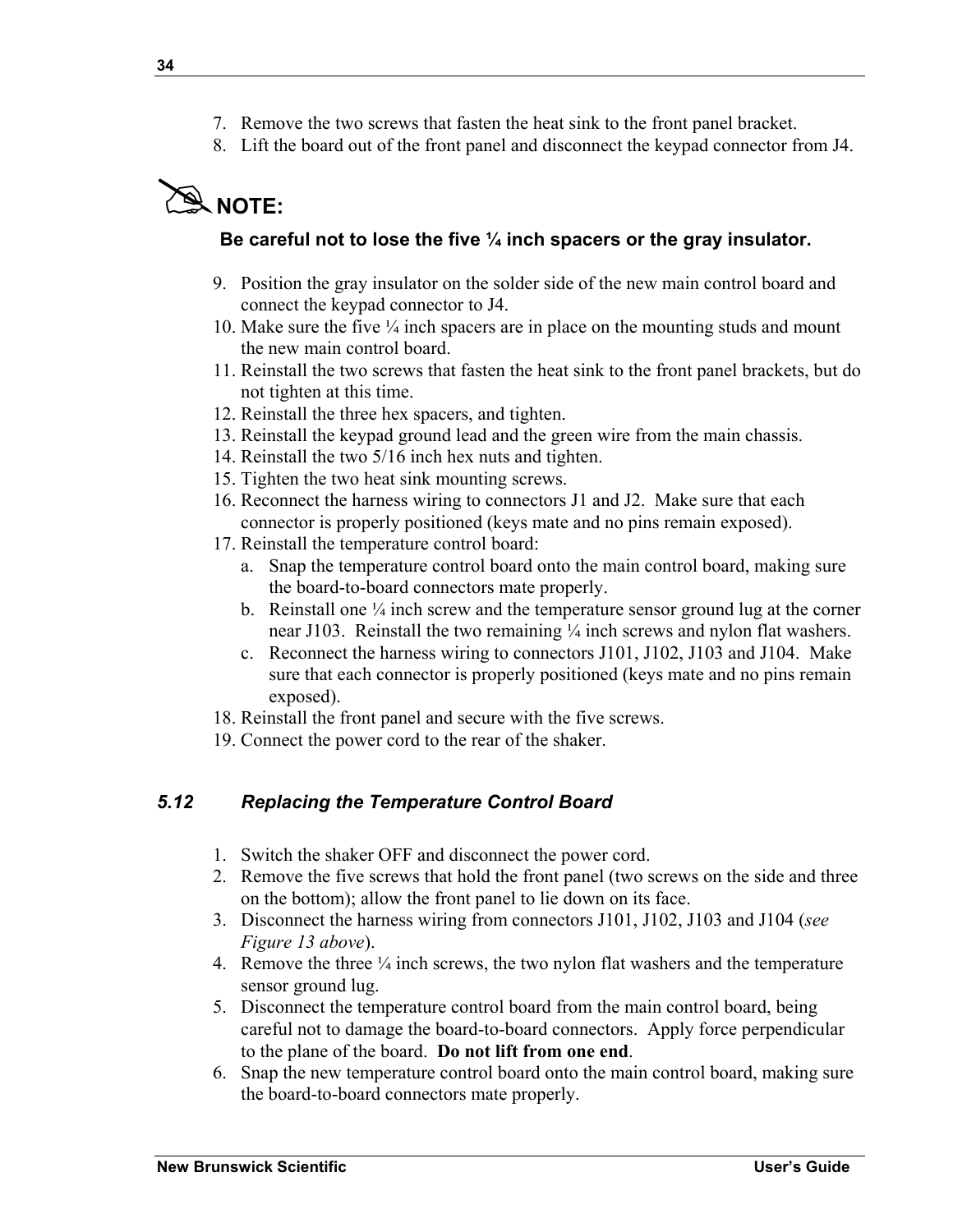- 7. Reinstall one ¼ inch screw and the temperature sensor ground lug at the corner near J103. Reinstall the two remaining ¼ inch screws and nylon flat washers.
- 8. Reconnect the harness wiring to connectors J101, J102, J103 and J104. Make sure that each connector is properly positioned (keys mate and no pins remain exposed).
- 9. Replace the front panel and secure with the five screws.
- 10. Connect the power cord to the rear of the shaker.

# *5.13 Service Parts List*

| <b>NBS Part</b> | <b>Description</b>                        | <b>Quantity</b> |
|-----------------|-------------------------------------------|-----------------|
| <b>Number</b>   |                                           |                 |
| P0380-3320      | 0.125A Fuse (Low Voltage)                 | 1               |
| P0380-3410      | 1.0A Fuse (Selector Switch)               | 1               |
| P0420-1610      | 10VA Transformer                          |                 |
| M1190-5300      | 80VA Transformer                          | 1               |
| P0320-0350      | 2100uF Capacitor                          |                 |
| P0460-4091      | Diode Bridge                              | 1               |
| P0360-4040      | 130V Varistor                             | $\overline{2}$  |
| M1195-4000      | <b>Medium Motor Assembly</b>              |                 |
| M1190-9940      | Main Control P.C.B.                       |                 |
| M1192-7000      | Temp. Control P.C.B.                      |                 |
| M1190-5000      | Membrane Sw. Panel                        | 1               |
| P0400-0980      | Voltage Selector Switch                   | 1               |
| P0400-4330      | 10A Circuit Breaker                       |                 |
| P0400-3011      | 10A Solid State Relay                     |                 |
| P0400-2751      | Relay                                     | 1               |
| P0620-1370      | 500W Heater                               | $\overline{2}$  |
| M1195-3020      | Float Switch Assembly                     | 1               |
| P0220-0055      | Solenoid Valve                            | 1               |
| M1195-8000      | <b>RTD</b> Assembly                       | 1               |
| P0460-2090      | Snubber-Quencharc                         |                 |
| P0720-2024      | Power Cord 120V 15A                       |                 |
| P0720-2021      | Power Cord 220V                           | 1               |
| M1190-6340      | <b>Bearing Assembly</b>                   | $\overline{3}$  |
| P0180-0101      | Bearing, Shielded (6 Lower Hsg., 2 Motor) | 8               |
| P0700-5302      | <b>Belt</b>                               |                 |
| M1231-6330      | <b>Bearing Housing Assembly</b>           | 1               |
| M1195-9420      | <b>Tank Gasket</b>                        |                 |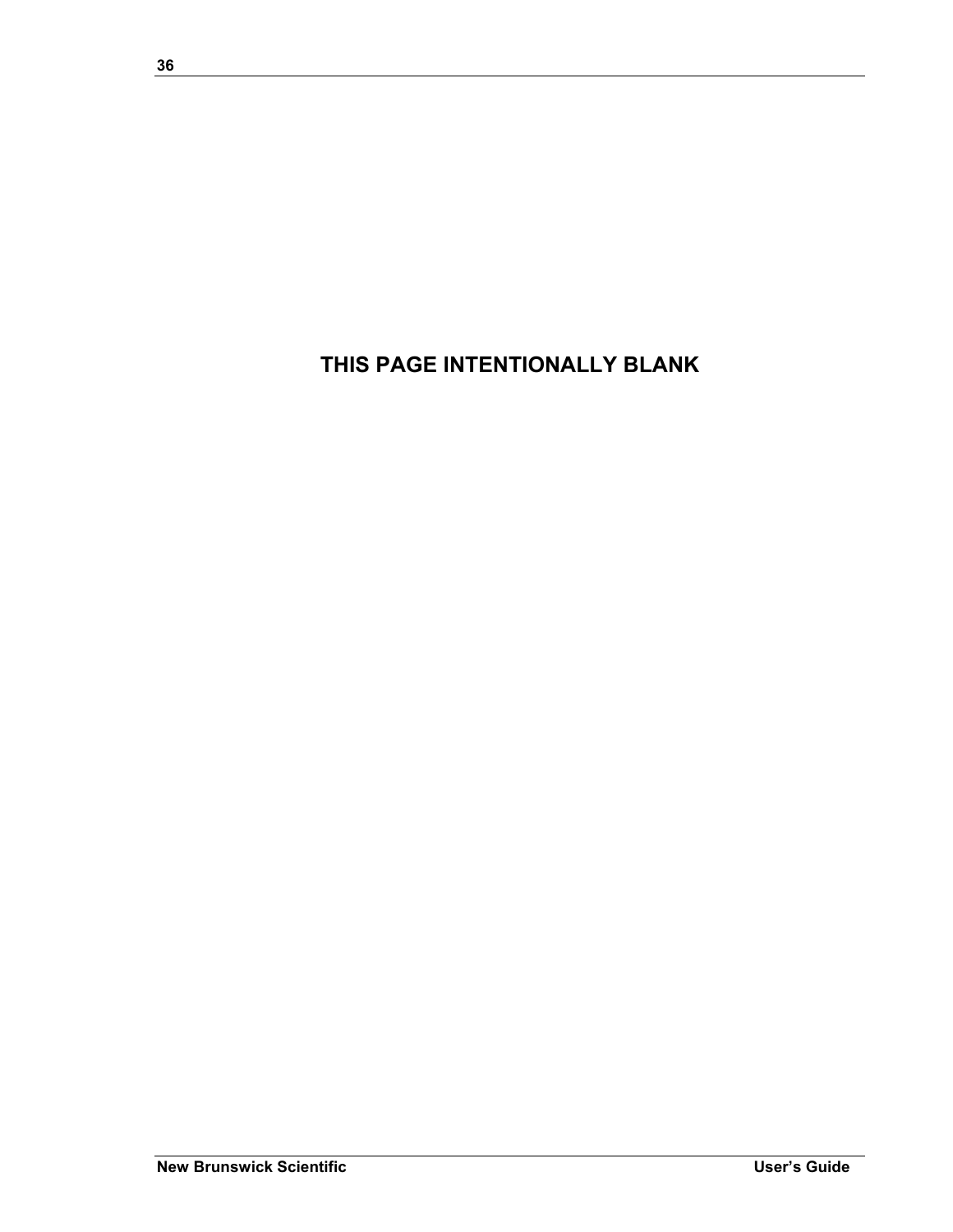# 6 SPECIFICATIONS

*This chapter provides technical details of interest, but not necessarily essential for operation of the instrument.*

| <b>SHAKING</b>                                                                                   |                                                                                                                                                |  |  |
|--------------------------------------------------------------------------------------------------|------------------------------------------------------------------------------------------------------------------------------------------------|--|--|
| <b>Speed</b>                                                                                     | 25-400 RPM                                                                                                                                     |  |  |
| <b>Motion</b>                                                                                    | $\frac{1}{2}$ inch (12.7 mm) diameter circular orbit                                                                                           |  |  |
| <b>Indication</b>                                                                                | LED digital electric display, 1 RPM increments                                                                                                 |  |  |
| <b>Setpoint &amp; Control</b>                                                                    | Digital adjustment with PI microprocessor control and instantaneous                                                                            |  |  |
|                                                                                                  | visual feedback                                                                                                                                |  |  |
| <b>Accuracy</b>                                                                                  | $± 1$ RPM                                                                                                                                      |  |  |
| <b>DRIVE</b>                                                                                     |                                                                                                                                                |  |  |
|                                                                                                  | Triple eccentric counterbalanced ball bearing drive.                                                                                           |  |  |
| <b>TEMPERATURE</b>                                                                               |                                                                                                                                                |  |  |
| Range                                                                                            | 5.0°C above ambient to 99.9°C                                                                                                                  |  |  |
| <b>Range with Cooling</b><br>Option                                                              | 5.0°C above coolant temperature to 99.9°C                                                                                                      |  |  |
| <b>Control Stability</b>                                                                         | $\pm$ 0.1°C by use of PI microprocessor controller and pulse width<br>modulation of heater                                                     |  |  |
| <b>Setpoint</b>                                                                                  | Digital adjustment increments (0.1°C increments) with<br>instantaneous visual feedback                                                         |  |  |
| <b>Accuracy</b>                                                                                  | $\pm$ 0.1 $^{\circ}$ @ 30-40 $^{\circ}$ C range                                                                                                |  |  |
|                                                                                                  | $\pm$ 0.50 $\degree$ C for remaining range                                                                                                     |  |  |
| <b>Uniformity</b>                                                                                | Better than 0.5°C                                                                                                                              |  |  |
| <b>Safety</b>                                                                                    | Heater shuts off if temperature exceeds operating range. Two                                                                                   |  |  |
|                                                                                                  | safeties provided.                                                                                                                             |  |  |
| <b>Heater</b>                                                                                    | Low watt density resistance mat heater                                                                                                         |  |  |
| <b>TIMER (Shaker)</b>                                                                            |                                                                                                                                                |  |  |
| $\bullet$                                                                                        | Programmable shaking periods from 0.1 hour to 99.9 hours by a digital timer that shuts<br>off at the end of period and energizes status light. |  |  |
| $\bullet$                                                                                        | Timer counts down and digital display indicates remaining time. Can be deactivated for                                                         |  |  |
| continuous operation.                                                                            |                                                                                                                                                |  |  |
| $\bullet$                                                                                        | Additionally, unit will display total accumulated running time for service information.                                                        |  |  |
| <b>AMBIENT OPERATING ENVIRONMENT</b>                                                             |                                                                                                                                                |  |  |
| $0^\circ$ - 40 $^\circ$ C, 90% humidity, non-condensing                                          |                                                                                                                                                |  |  |
| <b>SELF-DIAGNOSTIC STATUS</b>                                                                    |                                                                                                                                                |  |  |
| Warning signal (audible and visible) indicates when shaking speed deviates more than 5           |                                                                                                                                                |  |  |
| RPM or the temperature deviates more than $1.0^{\circ}$ C from setpoint and when timer operation |                                                                                                                                                |  |  |
| has expired. The audible alarm can be deactivated/activated by the operator.                     |                                                                                                                                                |  |  |
|                                                                                                  | <b>REMOTE MONITORING</b>                                                                                                                       |  |  |
| Chart recorder outputs for speed and temperature (0-5V).<br>$\bullet$                            |                                                                                                                                                |  |  |
| $\bullet$                                                                                        | 1V per 100 RPM; 1V per 20 $\degree$ C, accuracy $\pm$ 25mV.                                                                                    |  |  |
|                                                                                                  |                                                                                                                                                |  |  |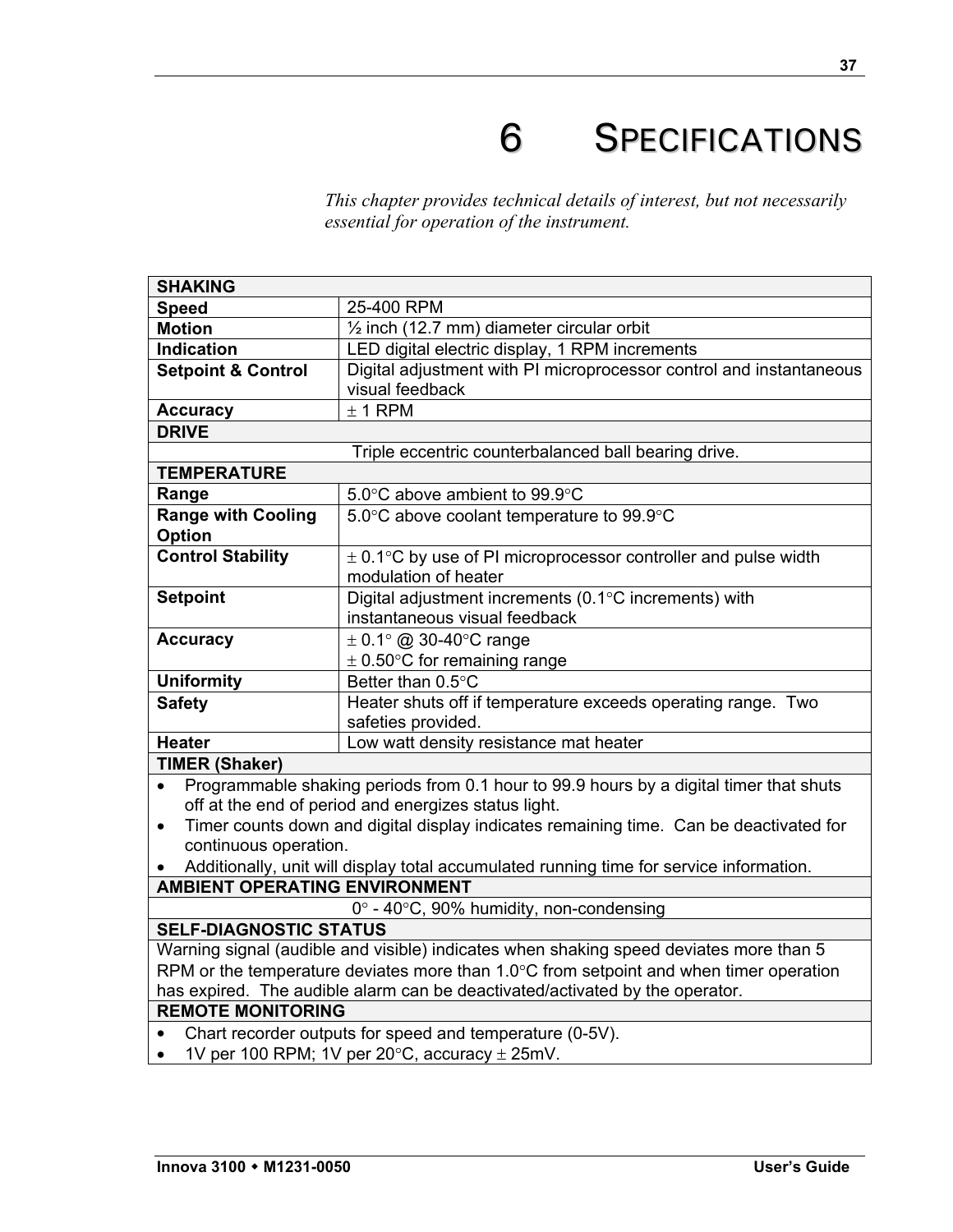| <b>AUTOMATIC RESTART</b>                                              |                                                                                    |                   |  |
|-----------------------------------------------------------------------|------------------------------------------------------------------------------------|-------------------|--|
| Unit will automatically restart after undesired power interruption.   |                                                                                    |                   |  |
|                                                                       | Setpoints are maintained by non-volatile memory.                                   |                   |  |
|                                                                       | Interruption is indicated by a flashing display.                                   |                   |  |
| <b>MOTOR</b>                                                          |                                                                                    |                   |  |
|                                                                       | 1/15 HP, 3-phase brushless ball bearing DC motor.                                  |                   |  |
| <b>ELECTRICAL SERVICE</b>                                             |                                                                                    |                   |  |
| 100V, 120V, 220V, 240V                                                |                                                                                    |                   |  |
| 50 or 60 Hz                                                           |                                                                                    |                   |  |
|                                                                       | 1100 VA Universal power entry system adapts to U.S. or International requirements. |                   |  |
| <b>ELECTRICAL PROTECTION</b>                                          |                                                                                    |                   |  |
| Circuit breaker for main power.<br>$\bullet$                          |                                                                                    |                   |  |
|                                                                       | Control circuits provided with separate fuse.                                      |                   |  |
| <b>DIMENSIONS</b>                                                     |                                                                                    |                   |  |
| Width                                                                 | $19\frac{1}{2}$ inches<br>43.2 cm                                                  |                   |  |
| <b>Depth</b>                                                          | $27\frac{1}{2}$ inches                                                             | 69.9 cm           |  |
| Height                                                                | 17 inches                                                                          | 36.8 cm           |  |
| <b>PLATFORM DIMENSIONS</b>                                            |                                                                                    |                   |  |
|                                                                       | 12 inches x 16.5 inches                                                            | 30.5 cm x 42.4 cm |  |
| <b>CONSTRUCTION</b>                                                   |                                                                                    |                   |  |
| Heavy gauge steel, phosphate-coated and texture-painted cabinet.<br>٠ |                                                                                    |                   |  |
| Seamless stainless steel water bath.<br>$\bullet$                     |                                                                                    |                   |  |
| All metal parts in contact with water are stainless steel.            |                                                                                    |                   |  |
| <b>WEIGHT</b>                                                         |                                                                                    |                   |  |
| 105 lbs<br>47.6 kg<br><b>Net</b>                                      |                                                                                    |                   |  |
| 140 lbs<br>63.5 kg<br>Gross                                           |                                                                                    |                   |  |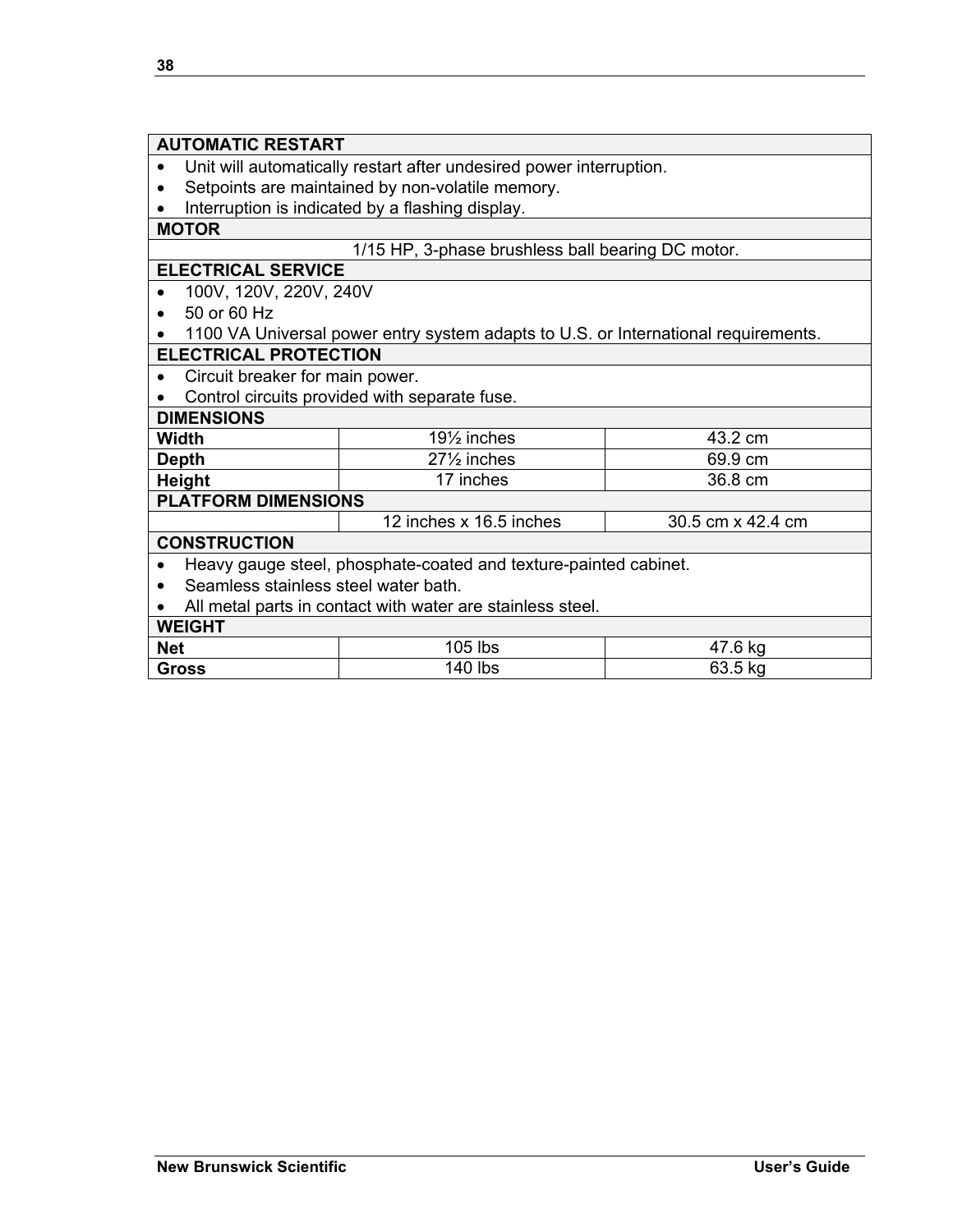# 7 ACCESSORIES

*This chapter outlines the wide variety of accessories available for use with the Innova 3100.*

# *7.1 Interchangeable Platforms*

Following are 12 inch x 16½ inch (30.5 cm x 42.4 cm) stainless steel platforms:

| Catalog No. | <b>Clamps/Holders</b> | <b>Size of Glassware</b>        |
|-------------|-----------------------|---------------------------------|
| M1231-9930  | XX                    | Universal Platform <sup>1</sup> |
| M1231-9933  | 31                    | 50 mL Erlenmeyer Flask          |
| M1231-9934  | 22                    | 125 mL Erlenmeyer Flask         |
| M1231-9935  | 13                    | 250 mL Erlenmeyer Flask         |
| M1231-9936  |                       | 500 mL Erlenmeyer Flask         |
| M1231-9937  | 6                     | 1 L Erlenmeyer Flask            |
| M1231-9938  | 2                     | 2 L Erlenmeyer Flask            |
| M1231-9939  | XX.                   | Subplatform                     |

1 Flask clamps must be ordered separately

2 This subplatform allows existing half-size platforms for flasks and test tubes (from the AquaTherm Model G86 Water Bath Shaker) listed below to be used with the Innova 3100.

# *7.2 Interchangeable Half-Size Platforms*

Following are **half-size platforms**:

| Catalog No. | <b>Glassware</b>     | <b>Flasks/Tubes</b><br>per Platform | <b>Platforms</b><br>per Bath |
|-------------|----------------------|-------------------------------------|------------------------------|
| $AG7-50$    | 50mL Erlenmeyer      |                                     |                              |
| $AG7-125$   | 125mL Erlenmeyer     |                                     |                              |
| $AG7-250$   | 250/300mL Erlenmeyer |                                     |                              |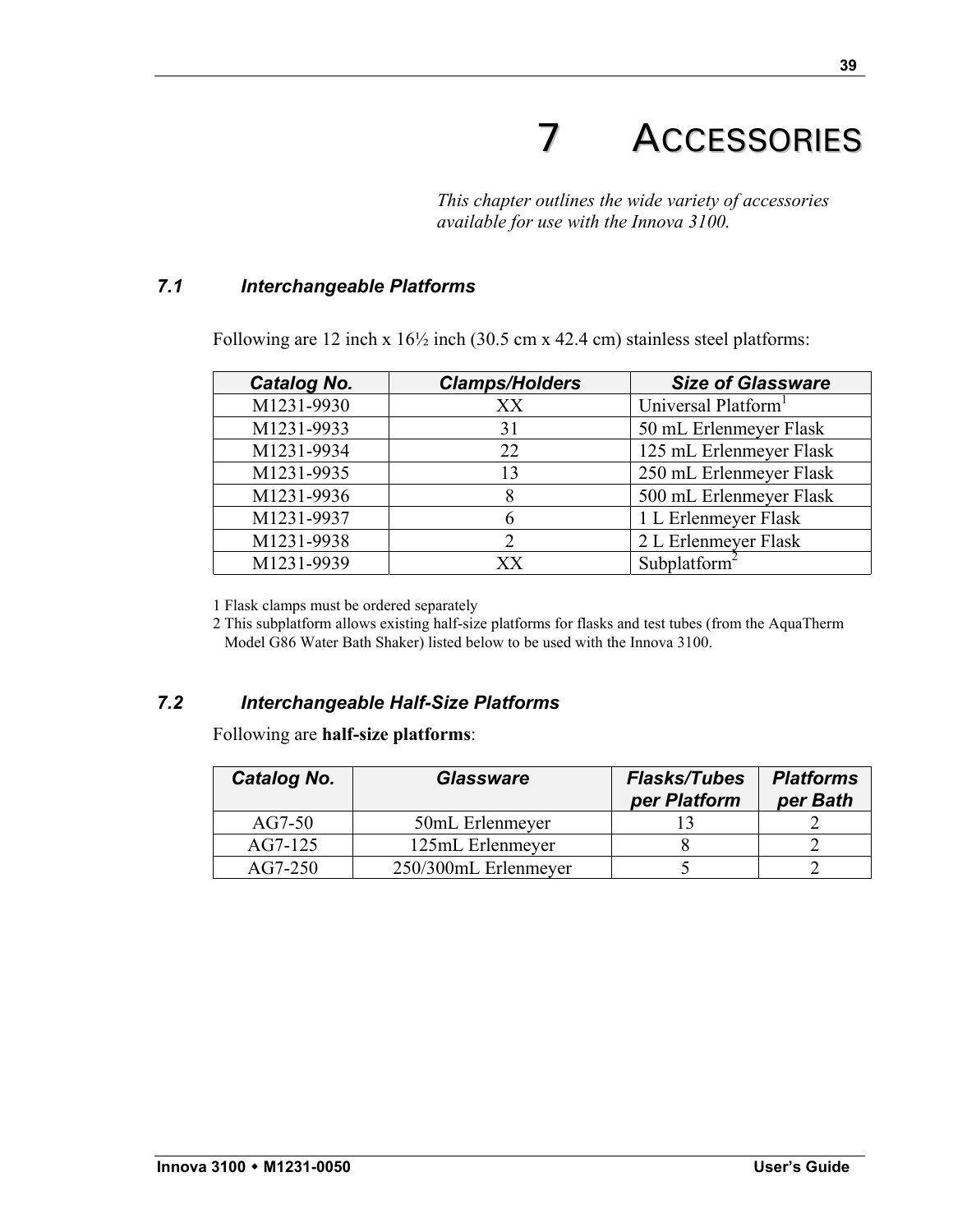# *7.3 Test Tube Racks for Subplatform*

| Catalog         | <b>Description</b>   | <b>Tubes</b> | <b>Racks</b> |
|-----------------|----------------------|--------------|--------------|
| <b>Number</b>   |                      | per Rack     | per Bath     |
| AG7-TT13        | Rack for 13mm tubes  | 60           |              |
| AG7-TT16        | Racks for 16mm tubes | 36           |              |
| <b>AG7-TT20</b> | Racks for 20mm tubes | 29           | 4            |
| <b>AG7-TT25</b> | Racks for 25mm tubes | 18           |              |

The following racks **must be mounted on the subplatform** (M1231-9939):

# *7.4 Accessories*

The following accessories are available for use with the Innova 3100:

| <b>Catalog Number</b> | <b>Description</b>                        |
|-----------------------|-------------------------------------------|
| M1231-2010            | Gable Cover, Plexiglass                   |
| M1231-2000            | Gable Cover, Stainless Steel              |
| M1020-1220            | Portable Cart                             |
| M1231-9920            | Cooling Coil Kit <sup>1</sup>             |
| P0620-2190            | Coolant Circulating System 120V 60Hz      |
| P0620-2191            | Coolant Circulating System 220V 50Hz      |
| M1195-1020            | Space Saving Dolly (Under Desk Operation) |

1 Allows cooling to below ambient temperatures. Permits temperature control to 5°C above coolant temperature. Can be field installed by a qualified service technician.

# *7.5 Accessory Flask Clamps*

All of the following flask clamps are constructed of stainless steel:

| <b>Catalog Number</b> | <b>Type of Clamp</b>   |  |  |
|-----------------------|------------------------|--|--|
| $ACE-10S$             | 10mL Erlenmeyer Clamp  |  |  |
| $ACE-25S$             | 25mL Erlenmeyer Clamp  |  |  |
| ACE-50S               | 50mL Erlenmeyer Clamp  |  |  |
| <b>ACE-125S</b>       | 125mL Erlenmeyer Clamp |  |  |
| <b>ACE-250S</b>       | 250mL Erlenmeyer Clamp |  |  |
| <b>ACE-500S</b>       | 500mL Erlenmeyer Clamp |  |  |
| <b>ACE-1000S</b>      | 1.0L Erlenmeyer Clamp  |  |  |
| <b>ACE-2000S</b>      | 2.0L Erlenmeyer Clamp  |  |  |
| <b>ACE-4000S</b>      | 4.0L Erlenmeyer Clamp  |  |  |

**40**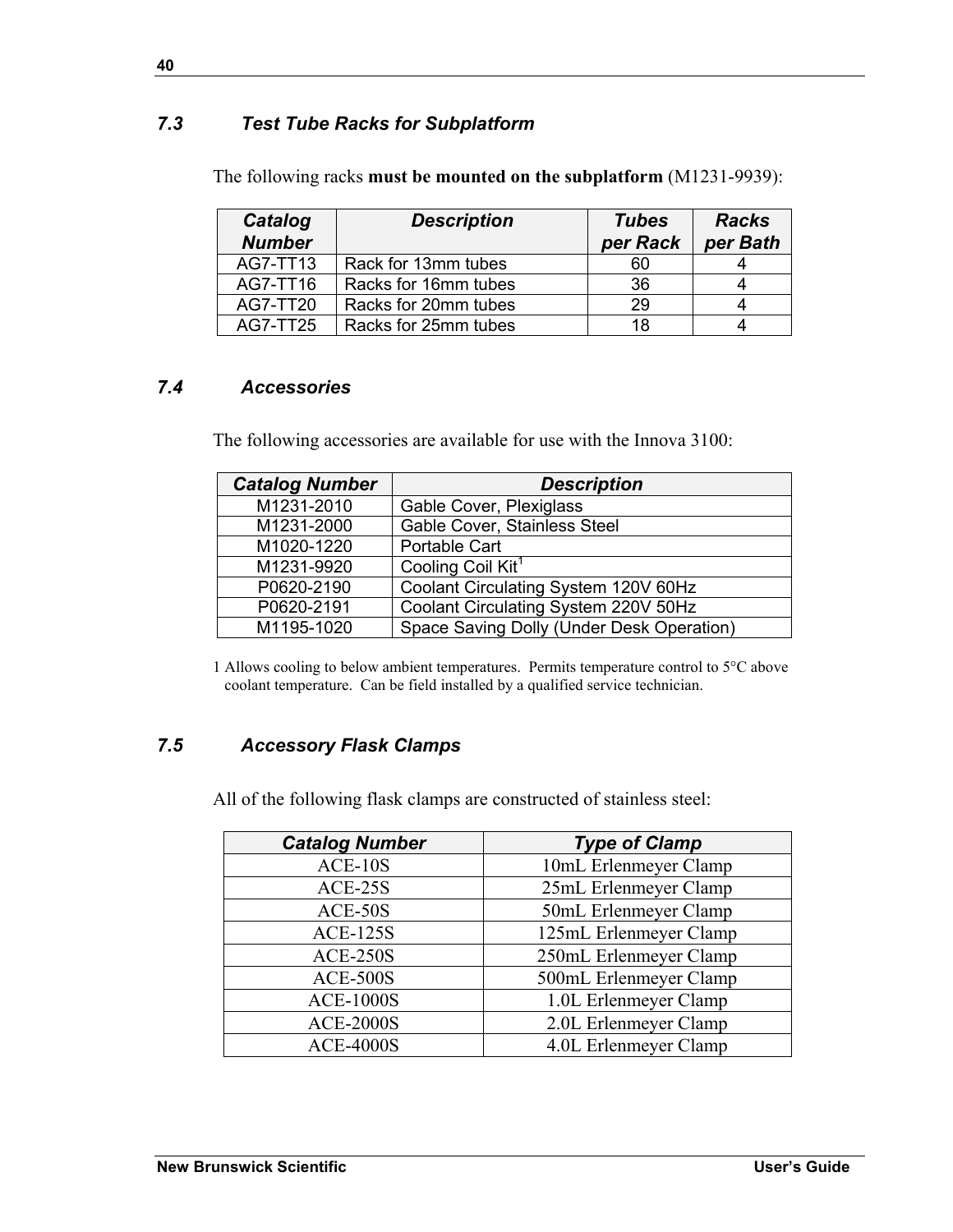| <b>Catalog Number</b> | <b>Type of Clamp</b>        |  |  |
|-----------------------|-----------------------------|--|--|
| <b>ACE-6000S</b>      | 6.0L Erlenmeyer Clamp       |  |  |
| <b>ACE-2800S</b>      | 2800mL Fernbach Flask Clamp |  |  |
| ACSB-500S             | 500mL Media Bottle Clamp    |  |  |
| <b>ACSB-1000S</b>     | 1.0L Media Bottle Clamp     |  |  |

# *7.6 Clamp Mounting Hardware*

NBS flask clamps are used on a variety of shaker platforms. Flat head screws of different lengths and thread pitch are used to secure the clamp. The tables below identify the proper screw for your shaker application by reference to the head style:

# **7.6.1 Hardware for 10 mL to 500 mL Clamps**

| <b>Description</b>                                     | <b>Part Number</b> | Qty. | <b>Application</b>                                                              |  |
|--------------------------------------------------------|--------------------|------|---------------------------------------------------------------------------------|--|
| 10-24 x 5/8 (15.87 mm)<br>flat Phillips (+) head screw | S2116-3101         |      | 3/4" (19.05 mm) thick<br>wood platform                                          |  |
| 10-24 x 5/16 (7.9 mm) flat<br>Phillips (+) head screw  | S2116-3051         |      | 5/16" (7.9 mm) thick<br>aluminum, phenolic and<br>stainless stee<br>Iplatforms. |  |
| 10-32 x 5/16 (7.9 mm) flat<br>slotted (-) head screw   | S2117-3050         |      | all stainless steel<br>platforms                                                |  |

# **7.6.2 Hardware for 1-Liter to 6-Liter Clamps**

| <b>Description</b> |                                                           | <b>Part Number</b> | Qty. | <b>Application</b>                                                              |  |
|--------------------|-----------------------------------------------------------|--------------------|------|---------------------------------------------------------------------------------|--|
|                    | 10-24 x 5/8 (15.87 mm)<br>flat Phillips (+) head<br>screw | S2116-3101         | 5    | 3/4" (19.05 mm) thick<br>wood platform                                          |  |
|                    | 10-24 x 5/16 (7.9 mm)<br>flat Phillips (+) head<br>screw  | S2116-3051         | 5    | 5/16" (7.9 mm) thick<br>aluminum, phenolic<br>and stainless steel<br>platforms. |  |
|                    | 10-32 x 5/16 (7.9 mm)<br>flat slotted (-) head screw      | S2117-3050         | 5    | all stainless steel<br>platforms                                                |  |

#**NOTE: 2800 mL Fernbach Flask Clamp applicable to above chart.**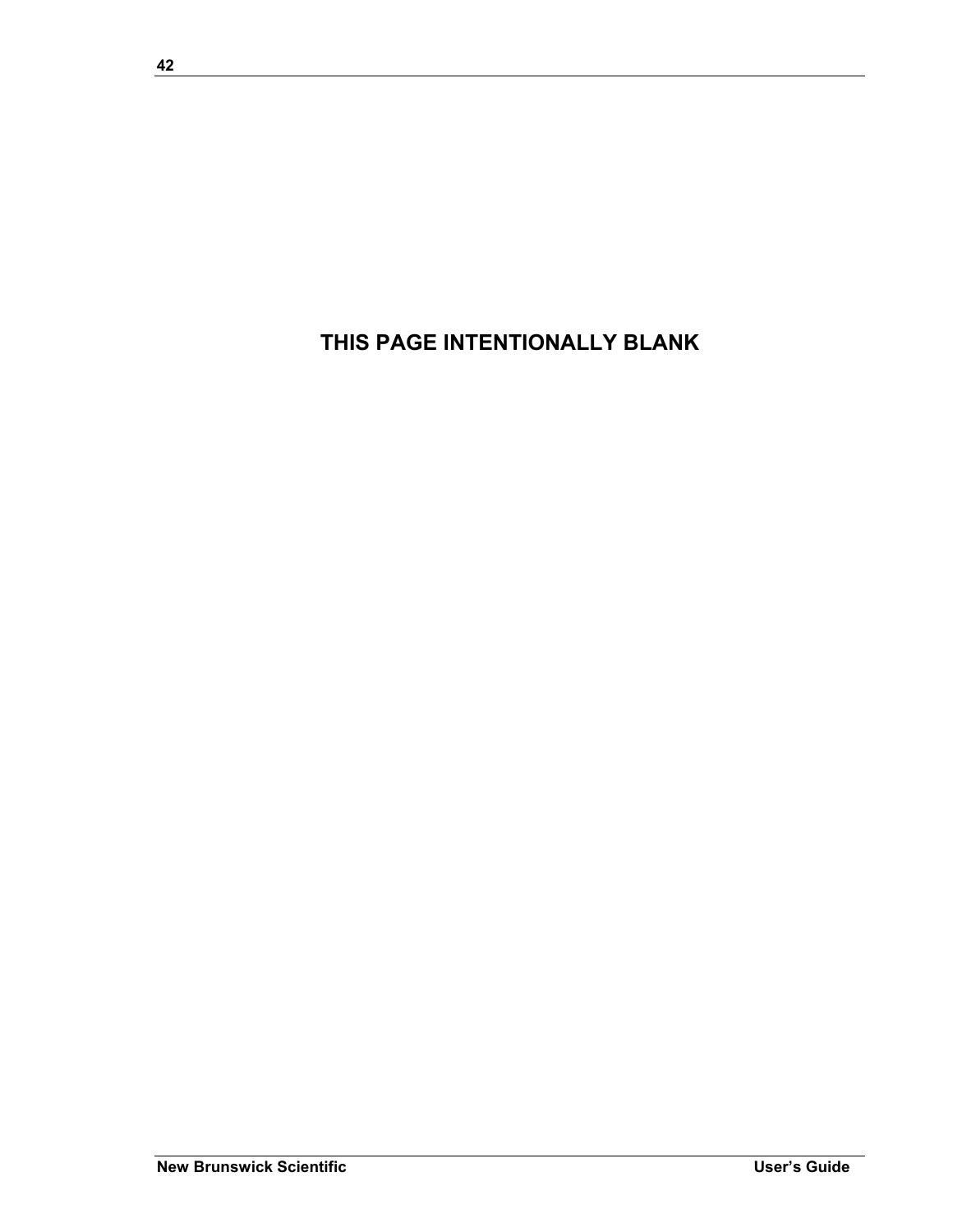8 DRAWINGS

# *8.1 Control Schematic*

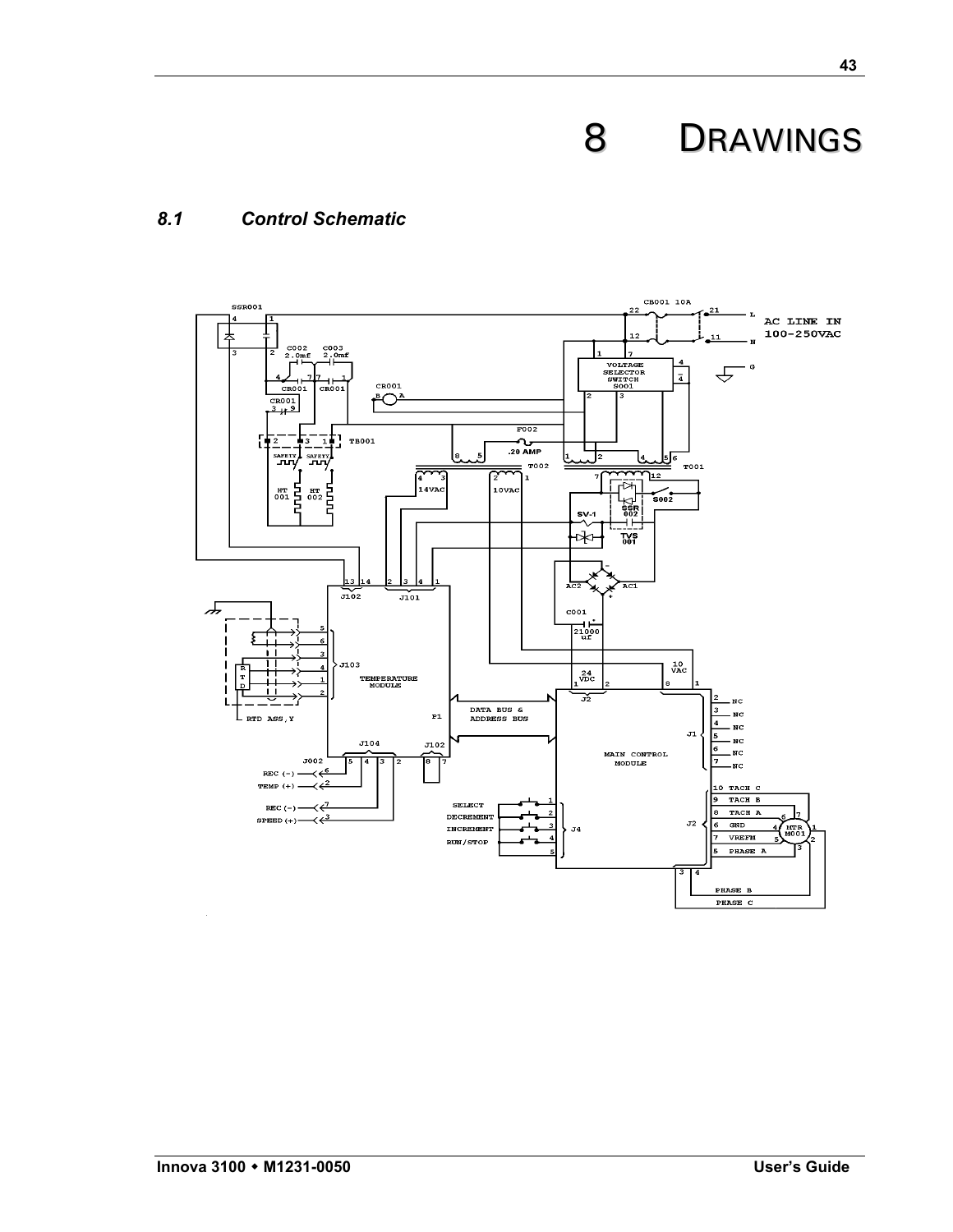# *8.2 Index of Drawings*

| <b>Figure</b>  | <b>Description</b>                        | Page |
|----------------|-------------------------------------------|------|
|                | <b>Front View</b>                         |      |
| $\overline{2}$ | <b>Rear View</b>                          | 5    |
| 3              | <b>Control Panel</b>                      | 6    |
| 4              | <b>Counterbalanced Drive Mechanism</b>    | 9    |
| 5              | <b>Space Requirements</b>                 | 12   |
| 6              | <b>Hose Connections</b>                   | 13   |
|                | <b>Platform Installation</b>              | 15   |
| 8              | <b>Water Level Control</b>                | 22   |
| 9              | Belt Replacement & Adjustment             | 27   |
| 10             | Motor Assembly Replacement                | 28   |
| 11             | <b>Recorder Connector</b>                 | 30   |
| 12             | <b>Optional Cooling Coil Installation</b> | 31   |
| 13             | <b>Control Board Replacement</b>          | 33   |
|                | <b>Control Schematics</b>                 | 43   |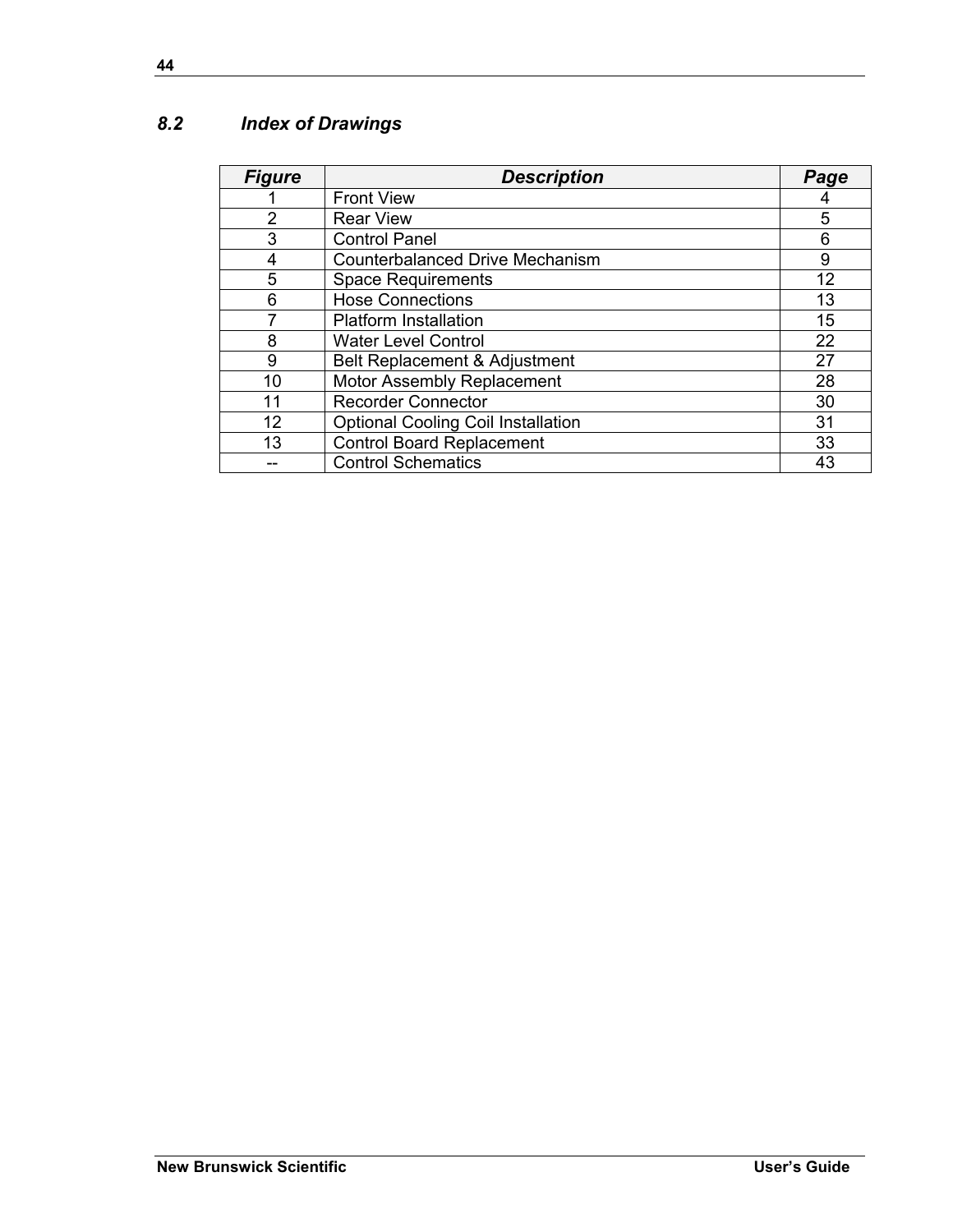# 9 INDEX

**#**

°C Indicator, 8 Flashing of, 21

#### **\***

\* Indicator, 8

### **A**

Accessories, 8, 39, 40 Accessory Flask Clamps, 40 Actual Temperature, 21 Adjusting the Motor Drive Belt, 27 Alarm Conditions, 3 Alarm Functions, 19 Alarms, 3, 19, 37 Ambient Operating Environment, 37 Audible Alarm, 3 Automatic Restart Features, 38

#### **B**

Bearings, 9 Belt Adjusting the, 27 Replacing the, 27

# **C**

CAUTION Symbol for, vii Changing Fuses, 26 Changing Voltage, 26 Chart Recorder, 3, 29, 37 Chart Recorder Connection Location of, 5 Clamp Mounting Hardware, 41 Cleaning Materials to Avoid, 25 Cleaning the Instrument, 25 Construction Features, 38 Continuous Run, 17 Control Panel, 4, 6 Control Schematic, 43 Coolant, 14, 32 Coolant Circulating System, 40 Cooling Coil, 3 Cooling Coil Connections Location of, 5 Cooling Coil Hoses, 14

Cooling Coil Kit, 40 Contents of, 30 Installing the, 31 Cooling Coil Option, 8, 14 Retrofitting the, 30 Copyright Notice, vii Counterbalanced Drive Mechanism, 9 Counterweight, 9 Current Temperature, 8

# **D**

Damage Reporting, 11 Deactivating Temperature Control, 20 Deactivating the Alarm, 18, 19 Dimensions, 12 Outside, 38 Platform, 38 Disclaimer Notice, vii Down  $∇$  Key, 6, 7, 17 Drain Fitting, 13 Drain Valve, 13, 22 Location of, 5 Draining the Bath, 23 Drawings, 43 Front View, 4 Index of, 44 Rear View, 5 Drive Arms, 9, 15, 23 Drive Mechanism, 3, 9, 37

# **E**

Eccentric Drive, 9 Electrical Connections, 14 Electrical Protection, 38 Electrical Service, 11, 38 Electronic Boards, 10, 32 Electrostatic Discharge, 32 ESD Precautions, 32

# **F**

Features, 3 Flashing of °C Indicator, 21 Flask Clamp Mounting Hardware, 41 Flask Clamps, 40 Front Baffle, 23 Front View, 4 Function Indicator Lights, 8 Function Indicators, 6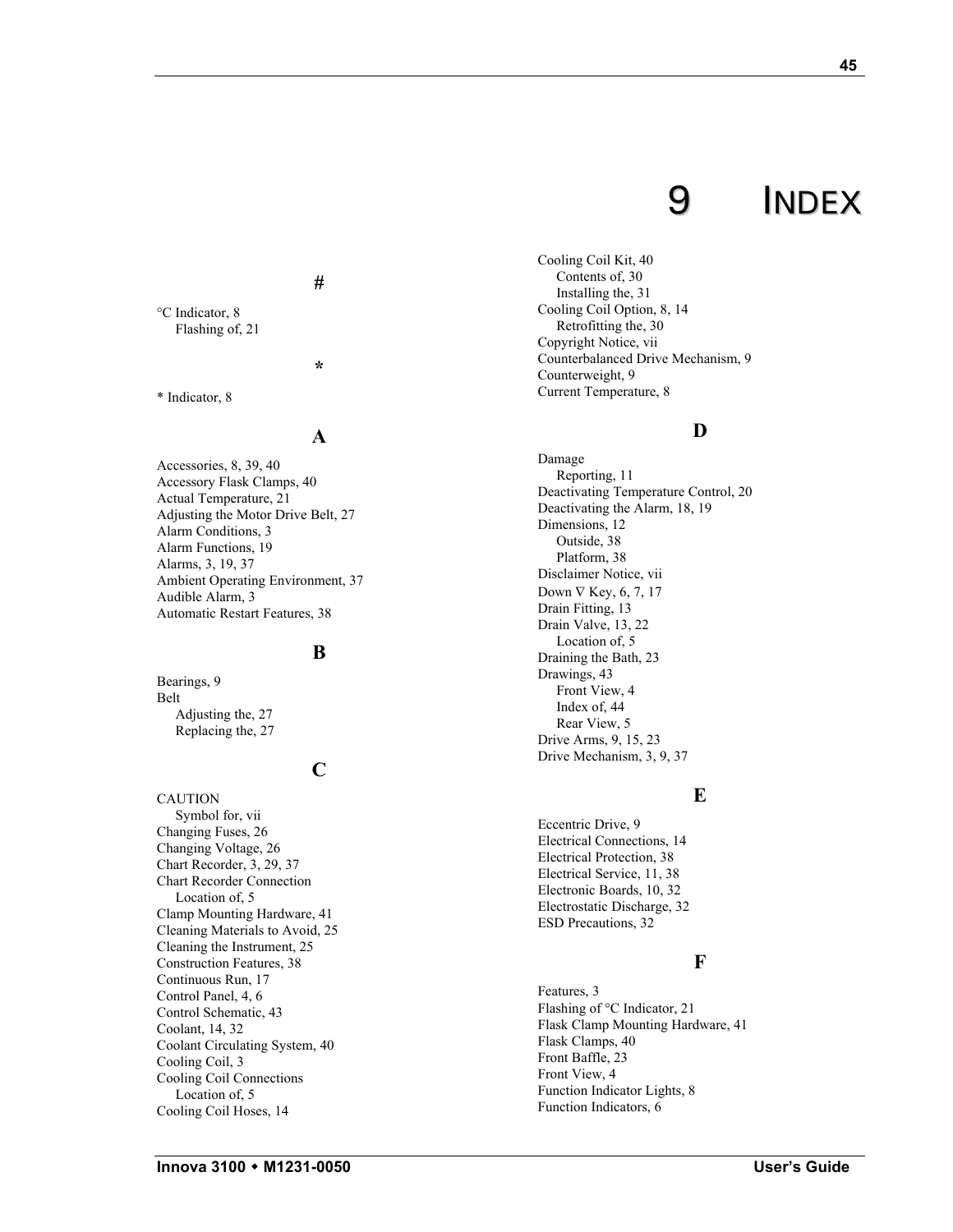Fuses, 26 Location of, 5

### **G**

Gable Cover, 8, 19, 40

# **H**

Half Platforms, 8, 39 Heater Description, 37 Hose Connections, 5, 13 Hours Remaining Display of, 6 How to Adjust the Motor Drive Belt, 27 How to Cancel the Timer, 19 How to Drain the Bath, 23 How to Replace the Motor Assembly, 28 How to Replace the Motor Drive Belt, 27 How to Set the Temperature, 19 How to Set the Timer, 18 HRS Indicator, 8

### **I**

Indicated Temperature, 21 Inspecting the Instrument, 11 Installation Instructions, 12 Installing a Platform, 15 Installing the Hoses, 13 Interchangeable Platforms, 39 International Offices List of, iii Interrupt Feature, 38

### **L**

LED Display, 6, 17 Level Control, 3 Locking Knobs, 9, 15, 23 Low Water Level Alarm for, 23 Low Water Level Indicator, 6, 8

### **M**

Main Control Board, 10 Replacing the, 33 MAINT Indicator, 7, 22, 29 Maintenance, 22, 25 Manual Conventions, vii Mineral Deposits, 25 Motor, 10, 38 Motor Assembly Replacing the, 28 Motor Connector, 28 Motor Drive Belt Adjusting the, 27 Replacing the, 27 Motor Mounting Plate, 28

Motor Pulley, 28 Motor Shaft, 28 Mounting Hardware for 10mL-500 mL Clamps, 41 Mounting Hardware for 1L-6L Clamps, 41 MUTE Indicator, 7

### **N**

**NOTE** Symbol for, vii

### **O**

On/Off Switch, 4, 17 Options, 8 Overflow Connection, 13 Overflow Hose Location of, 5 Overflow Tube, 13, 23

#### **P**

Platform Assemblies, 8 Platforms, 3, 15, 39 Portable Cart, 8, 40 Power Connection Location of, 5 Pulleys, 27

### **R**

Reactivating Temperature Control, 20 Reactivating the Alarm, 19 Rear Baffle, 23 Rear View, 5 Recorder Adaptation, 29 Recorder Connector, 30 Pinout Diagram for, 30 Scale for, 30 Recording Speed Data, 29 Recording Temperature Data, 29 Remote Monitoring, 37 Replacing the Motor Assembly, 28 Replacing the Motor Drive Belt, 27 RPM Indicator, 8 Rust Prevention, 14, 25

#### **S**

Select Key, 6, 7, 17 Self-Diagnostic Status, 37 Service Parts, 35 SET Indicator, 7 Setpoints Checking the, 18 Display of, 6 Setting the Temperature, 19 Shaker Status, 6 Shaking Accuracy, 37 Shaking Indication, 37